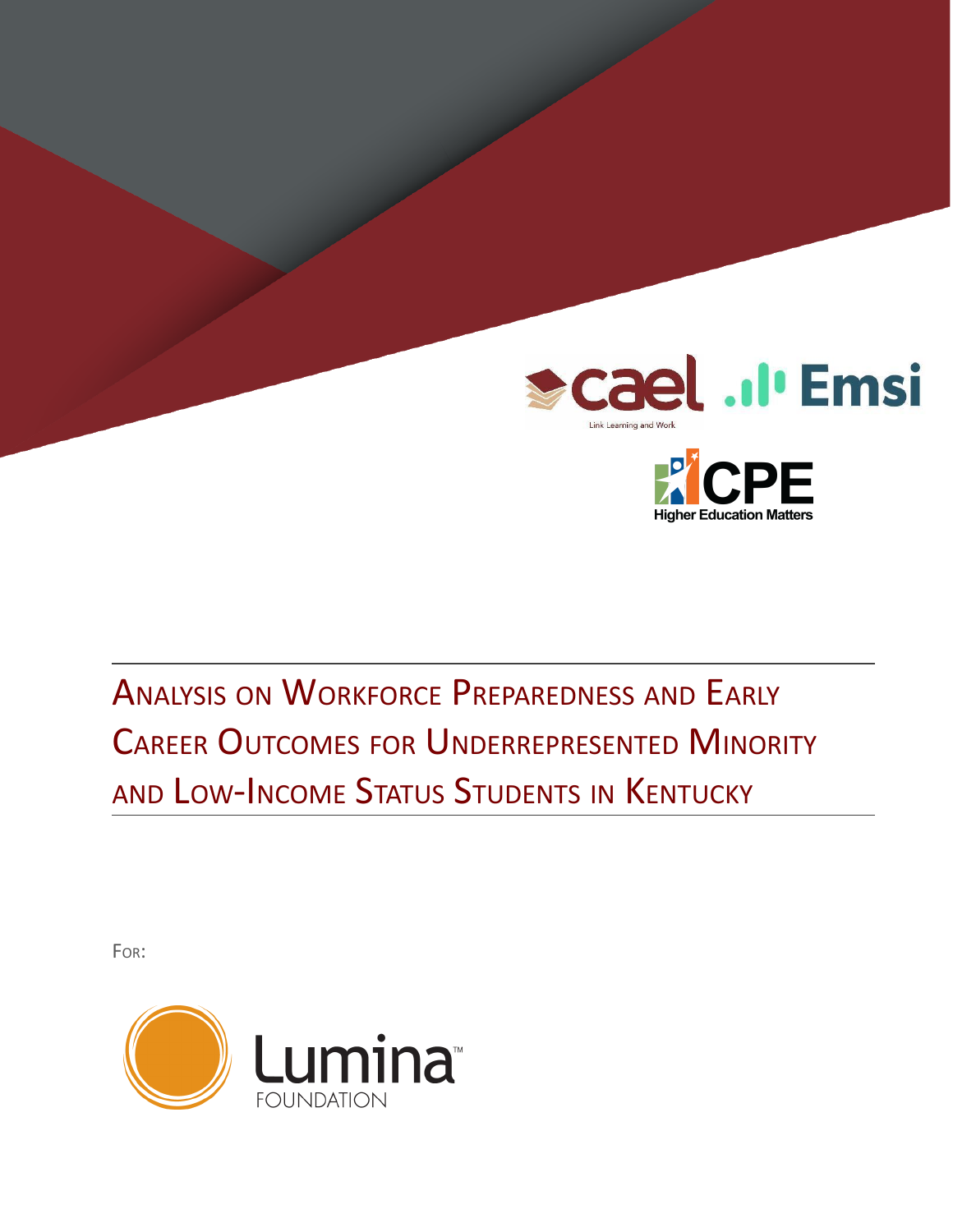



# **I** Emsi

## <span id="page-1-0"></span>**ABOUT THE PROJECT**

The Kentucky Council on Postsecondary Education (CPE) received financial support from the Lumina Foundation to conduct research on factors contributing to the workforce readiness of underrepresented Kentuckians. In partnership with Emsi and The Council for Adult and Experiential Learning (CAEL), CPE coordinated this research project evaluating the completion and employment program outcomes by demographic characteristics for URM and low-income status students in the Commonwealth of Kentucky. CPE identified the academic programs demonstrating equitable early career outcomes for low-income and URM graduates. CPE also conducted qualitative research and analysis based on faculty and staff narratives from these high-achieving programs.

CAEL's focus of the project centered around conducting qualitative research and analysis of identified educational pathways that have been successful in closing achievement gaps for traditionally disadvantaged students in the Commonwealth of Kentucky by engaging in focus groups and interview conversations with alumni from specific institutions of higher learning. These pathways were analyzed to determine best practices that can be scaled to Kentucky institutions. While this data will be useful for program planning and institutional support services, the information should also be beneficial for current students.

Emsi used multiple datasets to conduct an analysis of education and workforce outcomes. Emsi's structural labor market, job postings, and professional profiles data were instrumental in providing supply and demand perspectives, while using federal Integrated Postsecondary Education Data System (IPEDS) and/or CPE data to deliver program details. This detailed employment information will not only provide better insight into this student population, but also give actionable data for institutional planning, enrollment, and career service initiatives.

## **Dr. Matthew K. Vetter**

Senior Research Analyst Kentucky Council on Postsecondary Education (CPE) 100 Airport Road, Frankfort, KY 40601

### **Suzanne Kopan Sakwa**

Economist - Higher Education Economic Modeling Specialists International (Emsi) 409 S. Jackson St. Moscow, ID 83843

## **Heather Hardinger / Rafael Pasillas / Matt Cornett**

Director, Initiatives Council for Adult and Experiential Learning (CAEL) 10 W Market Street, Suite 1100, Indpls, IN 46204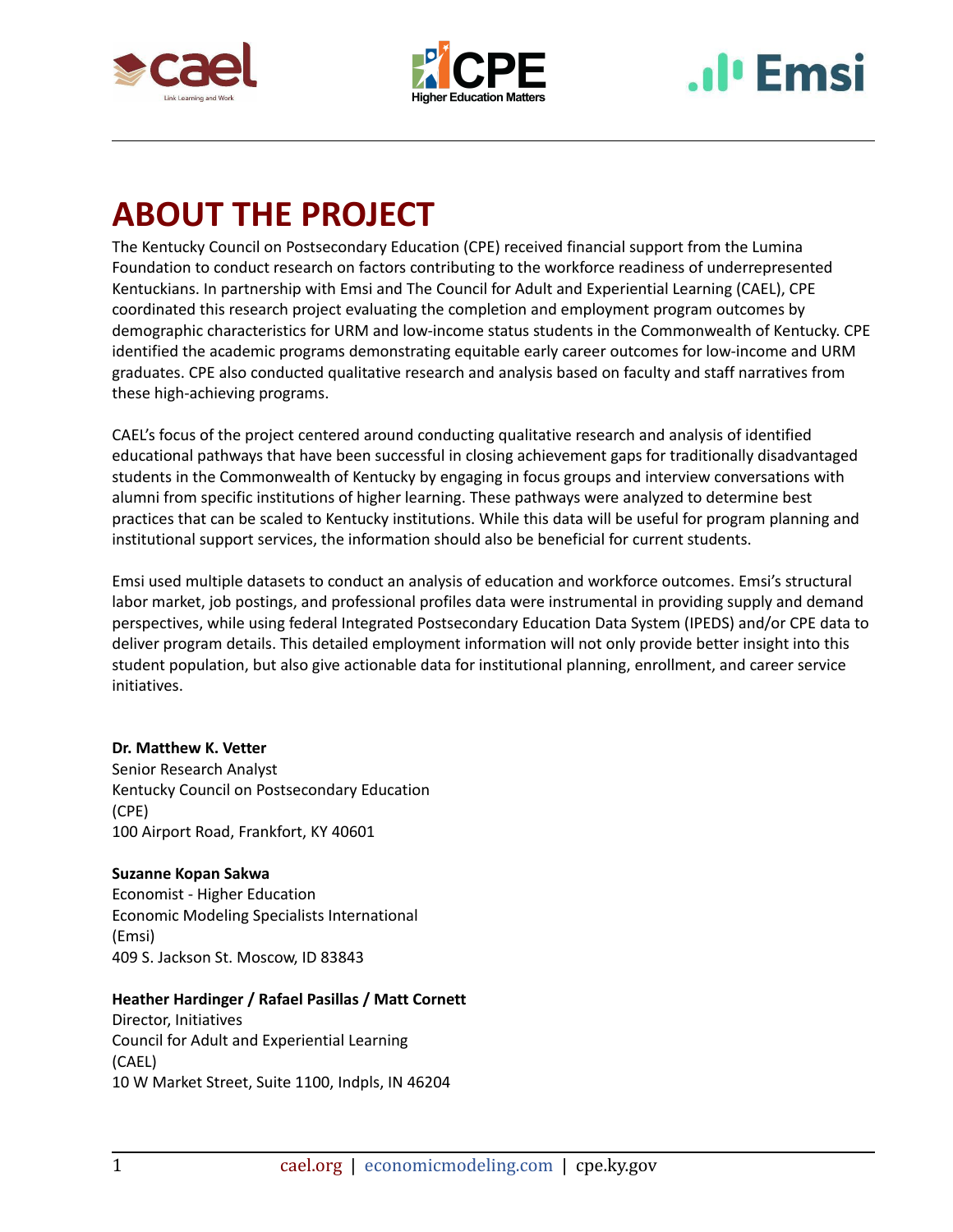





## **About Lumina Foundation**

Lumina Foundation is an independent, private foundation in Indianapolis that is committed to making opportunities for learning beyond high school available to all. We envision a system that is easy to navigate, delivers fair results, and meets the nation's need for talent through a broad range of credentials. Our goal is to prepare people for informed citizenship and for success in a global economy.

## **About CAEL**

The Council for Adult and Experiential Learning (CAEL) is a non-profit, Strada Education Network affiliate organization working to solve the unique challenges that adult learners face. For more than 40 years, CAEL has championed adult learners in pursuit of one goal: Every adult has a pathway to lifelong learning and meaningful work. CAEL envisions a world where everyone has a clear understanding of the connections between learning and work, with continuous and accessible opportunities for work-relevant knowledge, skills and credentials enabling all to prosper in a complex world. CAEL helps institutions close the gap between "traditional" and "adult" learners and provide access to lifelong educational pathways by working with experts in higher education, talent and workforce, and employer sectors to create solutions for adult learners who seek to work and learn. Together with these stakeholders, CAEL develops innovative solutions through advising, consulting and the creation of tools using technology to drive meaningful change for today's learners and for the workforce of tomorrow.

In 2020, CAEL reorganized along with Strada Education Network's other nonprofit affiliates. (Roadtrip Nation, InsideTrack, and Education at Work) under a new legal entity called Strada Collaborative. This merger will allow CAEL to better align and support the nation's growing needs facing today's working adult learners; and reduce administrative costs over time, ensuring that funds are increasingly allocated to mission advancement rather than indirect overhead costs. CAEL will remain distinct, working with postsecondary providers, employers, foundations, government agencies, and learners directly as we do today. This structure has the capacity to demonstrate a new model for social impact: a collection of mission-driven organizations that operate sustainably with administrative support from Strada, and that demonstrate impact and attract support from external funders and philanthropic partners. As a result of this change all CAEL contracts will reference naming transfers to Strada Collaborative (dba CAEL) as the legal entity.

## **About Emsi**

Emsi is a labor market analytics firm with a nearly 20-year track record of providing labor market data and analysis to colleges and universities to align academic programs with labor market demand, help students identify career paths, and measure economic impact and student outcomes. Emsi currently partners with more than 100 universities and 300 community colleges. Our 200+ person firm provides data, software, and professional services from a one-of-a-kind collection of data sets that bring job posting analytics, alumni outcomes profile data, and localized traditional labor market data together.

Our mission is to use data to drive economic prosperity. To do this, we seek to inform and connect three critical audiences: people, educators, and employers. Since this vital connection takes place in the context of regional economies, we also work with workforce and economic development organizations laboring to improve economic ecosystems. Emsi is based in Moscow, Idaho, surrounded by the picturesque Palouse Hills of northern Idaho and eastern Washington, also home to the University of Idaho and nearby Washington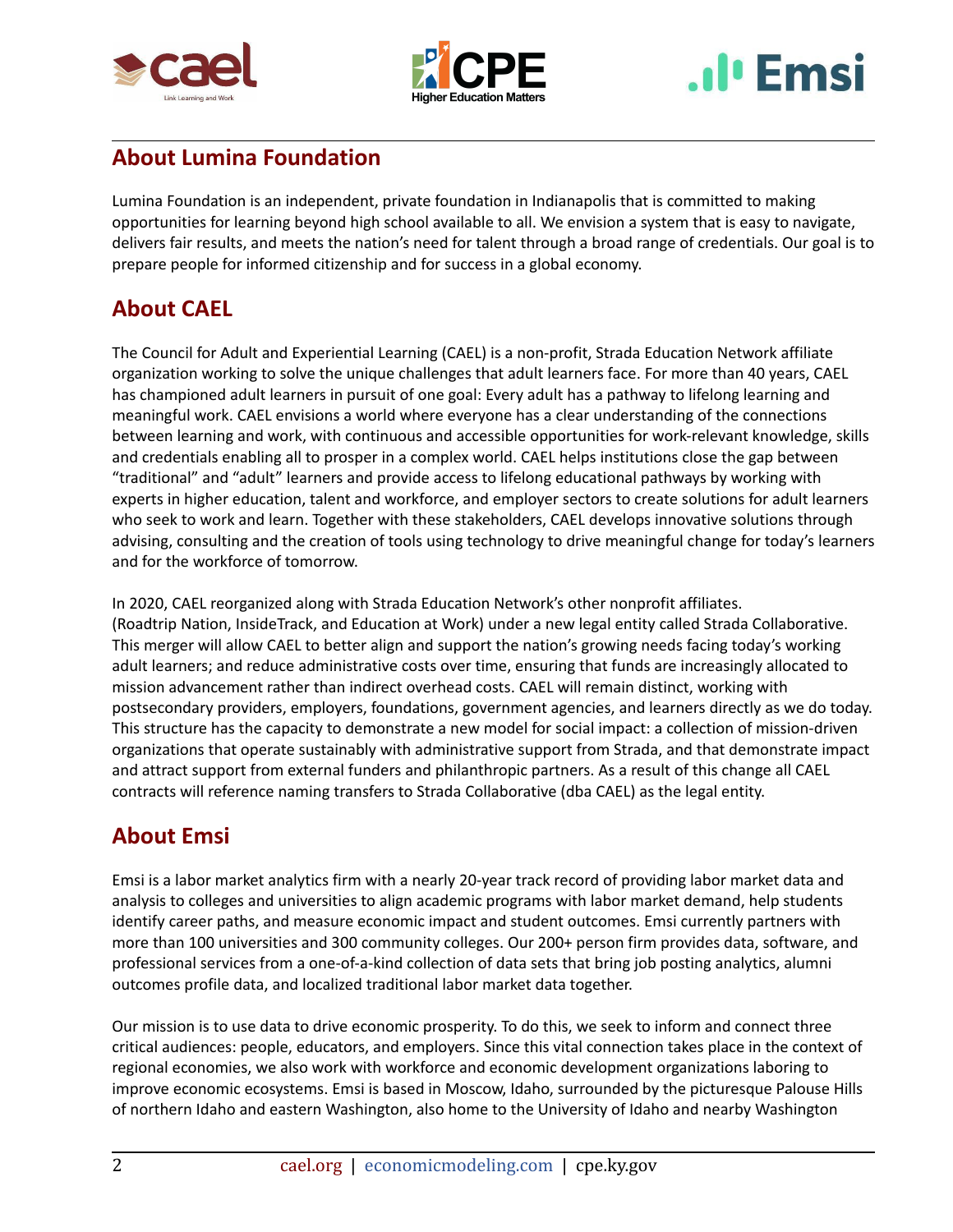





State University. Emsi serves customers in the US, Canada, the United Kingdom, and Australia through offices in Dallas, Texas and in Basingstoke, England, near London. Emsi is owned by the Strada Education Network.

## **About the Kentucky Council on Postsecondary Education (CPE)**

The Kentucky Council on Postsecondary Education (CPE) coordinates change and improvement in Kentucky's postsecondary education system. Established as part of the education reforms set forth in the Postsecondary Education Improvement Act of 1997, CPE's mission is to strengthen Kentucky's workforce, economy, and quality of life by guiding the continuous improvement and efficient operation of a high-quality, diverse, innovative, accessible, and affordable system of postsecondary education.

CPE's key responsibilities include:

• Developing and implementing a strategic agenda for postsecondary education that includes measures of progress.

- Producing and submitting a biennial budget request for adequate public funding of postsecondary education.
- Determining tuition rates and admission criteria at public postsecondary institutions.
- Collecting and distributing data about postsecondary education performance.
- Ensuring the coordination and connectivity of technology among public institutions.
- Licensing non-public postsecondary institutions to operate in the Commonwealth.

URM graduates face a narrower opportunity for employment following graduation with a postsecondary credential, and URM graduates may be funneled into jobs that require a lower level of education.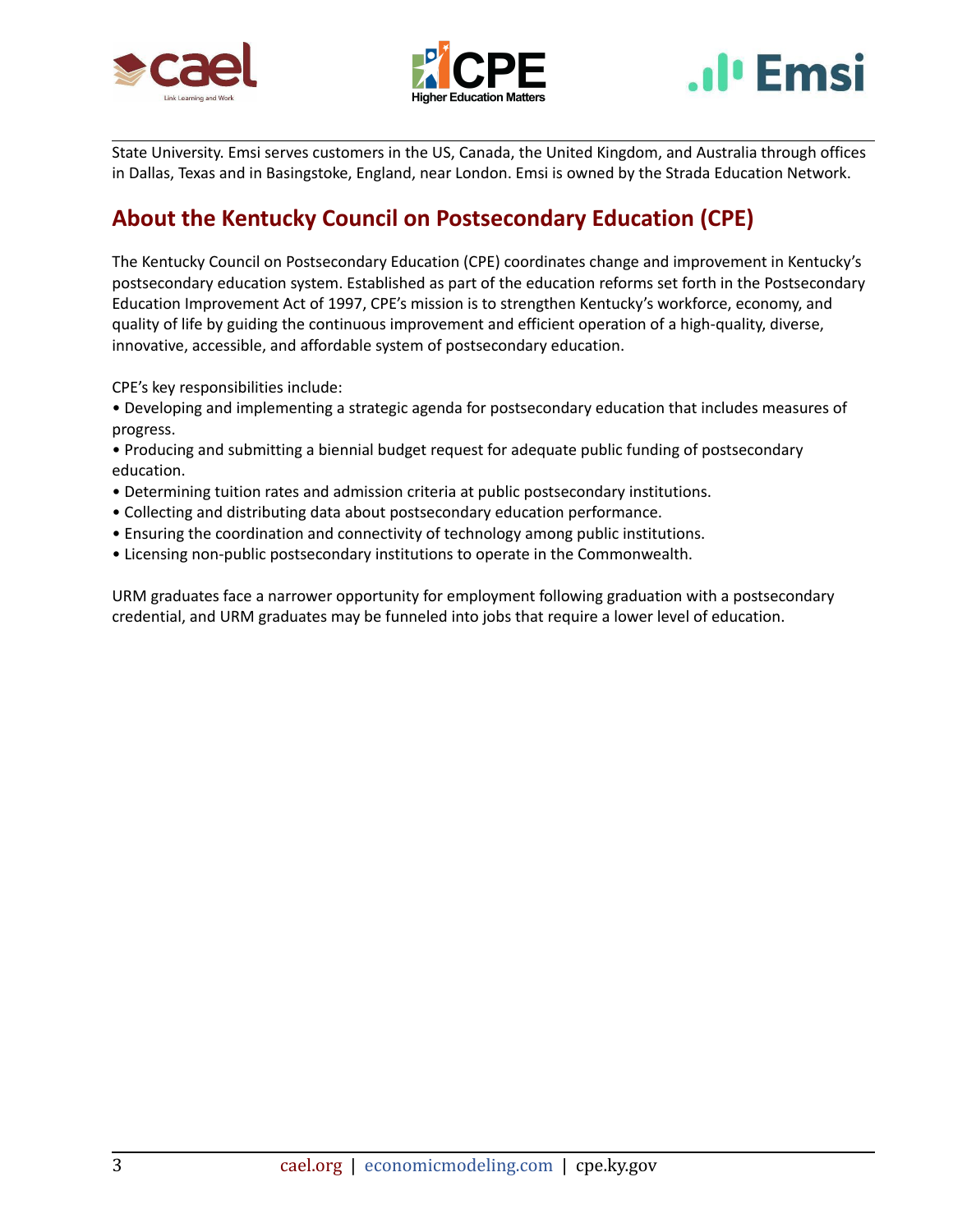





## **TABLE OF CONTENTS**

| <b>About the Project</b>                                                        | 1  |
|---------------------------------------------------------------------------------|----|
| <b>Executive Summary</b>                                                        | 5  |
| <b>Introduction</b>                                                             | 8  |
| <b>SECTION 1:</b>                                                               |    |
| <b>Workforce Opportunities for Kentucky URM Graduates</b>                       | 9  |
| <b>Education to Career Pathways for Kentucky URM &amp; Low-Income Graduates</b> | 15 |
| <b>SECTION 2:</b>                                                               |    |
| <b>Identifying and Reproducing Best Practices from High-Achieving Programs</b>  | 20 |
| <b>Faculty-Staff Voices Analysis</b>                                            | 24 |
| <b>SECTION 3:</b>                                                               |    |
| <b>CAEL Student Voice Analysis, Themes, and Recommendations</b>                 | 38 |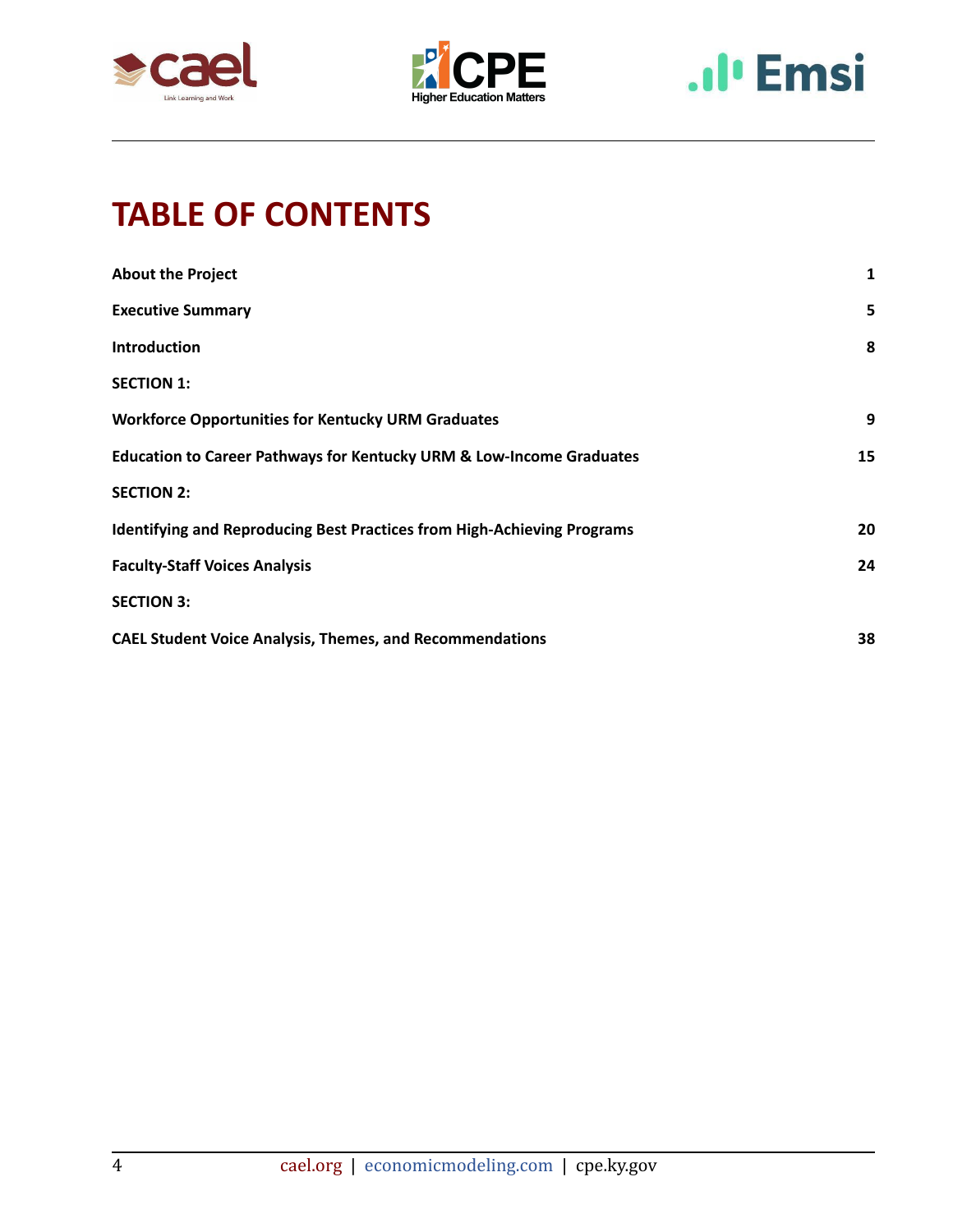





## <span id="page-5-0"></span>**EXECUTIVE SUMMARY**

This report utilizes employment and earnings data on Kentucky graduates between 2008-2020 to investigate postsecondary career pathways that can provide equitable outcomes for URM and low-income graduates. High-achieving academic programs at the Bachelor, Associate, and Certificate/Diploma levels are identified, and faculty, staff, and student narratives are analyzed to identify best practices for fostering successful early career transitions for low-income and URM graduates.

Academic programs leading into high-demand career pathways were identified as the most successful in

graduating URM and low-income students with early career earnings matching or exceeding their more affluent/non-URM peers. However, across all degree levels, URM graduates are underrepresented in key disciplines that provide pathways into high-demand and high-paying occupations, such as STEM and Trade fields (see Figure 14). Among low-income students in Baccalaureate programs, only graduates from STEM programs enter the workforce with equitable opportunity for employment above the average wage.



Only Trade programs provide similar opportunities for URM Baccalaureate graduates.

Faculty, staff, and graduates from high-achieving academic programs for URM and low-income success describe a person-centered and career-focused environment as contributing to early career success. Faculty and staff established high expectations for students in the classroom that served to equip students with the applied knowledge and employability skills that made graduates ready to enter the workforce.

"We work really, really hard on putting our graduates to work...Not only are we teachers, we're counselors. Part of our job is job placement because that reflects back through our program. What is the purpose of a *college program if your graduates don't go to work?"*

Individualized attention that centered the needs of each student was equally emphasized by faculty and staff. Participants described customized support and intentional strategies that they used to support students.

"What it comes down to is... signalling that [you] care, right?... So they can actually believe it; that they are not just a number or they're going through a system. Each one of them is personal and each one of them *matters to you as an instructor."*

Participants described adopting a student-centered philosophy that drove continuous improvement.

"We continuously try to improve it. We try not to let it be stagnant. We're always thinking about it as a group. *What is our students' need and how do we get them there and where do we fit?*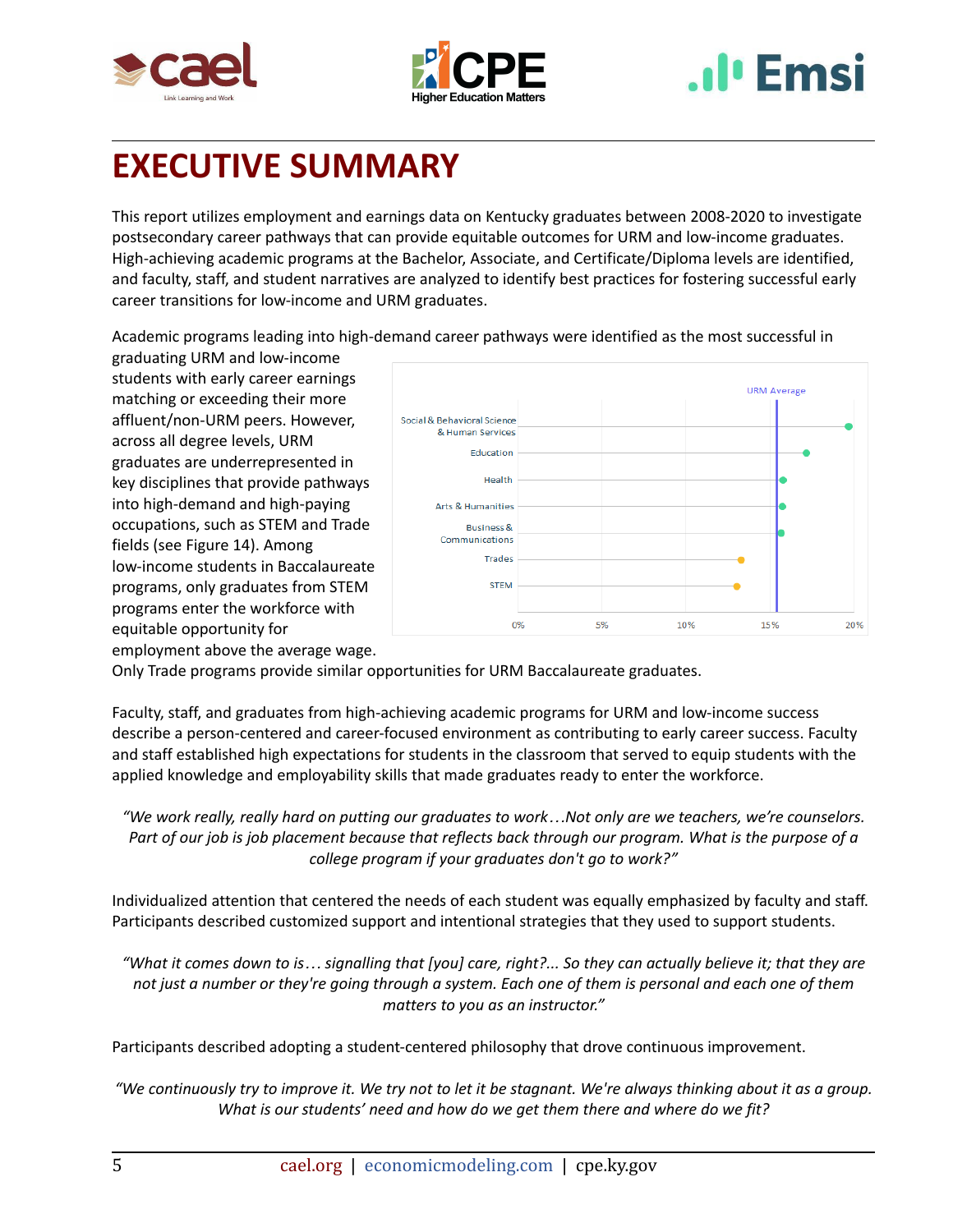





## *Emerging Themes and Best Practices from Faculty & Staff Narratives in High-Achieving Programs*

| Theme                                                                              | <b>Secondary Themes</b>                                                                                                                                                                                                                                                                     | <b>Suggested Practices from Participants</b>                                                                                                                                                                                                                                                                                                                                                                                                                                                                                                                                                                                                                           |  |
|------------------------------------------------------------------------------------|---------------------------------------------------------------------------------------------------------------------------------------------------------------------------------------------------------------------------------------------------------------------------------------------|------------------------------------------------------------------------------------------------------------------------------------------------------------------------------------------------------------------------------------------------------------------------------------------------------------------------------------------------------------------------------------------------------------------------------------------------------------------------------------------------------------------------------------------------------------------------------------------------------------------------------------------------------------------------|--|
| A culture of<br>care and<br>trust                                                  | Provide proactive outreach<br>and open communication.<br>Leverage small class sizes or<br>labs<br>Affirm students' place as<br>career-ready learners                                                                                                                                        | • Proactively schedule one-on-one time with students<br>• Provide clear and accessible means for students to connect with faculty<br>. Invest in full-time staff and dedicated support staff<br>· Identify struggling students and holistically troubleshoot student<br>challenges<br>Provide faculty-led individual or small group tutoring<br>• Use affirming language early to validate students as learners                                                                                                                                                                                                                                                        |  |
| <b>Their</b><br>success is<br>our success                                          | employees based on high<br>expectations and guided<br>support<br>Integrate career and job<br>search skills into formal<br>training or course curricula<br>Develop employability skills<br>and model workplace<br>professionalism                                                            | Foster a reputation for quality • Hold students accountable to workplace standards in experiential<br>learning environments<br>Be flexible with assignment deadlines when opportunities to promote<br>mastery exist<br>• Host mock interviews for students<br>• Teach resume and professional writing<br>• Design assignments to emphasize career-related knowledge and skills<br>• Collect evidence on student employability skills and provide regular<br>meaningful feedback<br>• Provide career development education through the voice of faculty or<br>industry veterans                                                                                         |  |
| <b>Engage</b><br>employers                                                         | Leverage advisory boards to<br>guide curriculum and create<br>applied content<br>Invite employers to campus<br>to engage with students<br>Maximize the potential of<br>internships, clinical rotations,<br>or supervised practice<br>Provide built-in credentialing<br>or sub-credentialing | $\bullet$ Establish and advisory board with employers, students, and other<br>stakeholders<br>• Collect feedback from employers on their needs<br>• Include employers in decision-making processes to strengthen course<br>curricula<br>. Invite employers into the classroom to teach<br>• Maintain communication with alumni through social networking or<br>on-campus events<br>• Design experiential learning opportunities to maximize mastery of<br>applied skills<br>Design assignments for students to demonstrate leadership and critical<br>thinking to employers<br>• Provide value-added credentials and licenses to distinguish graduates to<br>employers |  |
| Awareness<br>of unique<br>student<br>needs and<br>adapt to<br>shifting<br>concerns | aid and unique financial<br>considerations of your<br>students<br>Investigate student learning<br>and success; become the<br>expert<br>Revise and update curricula<br>and program design                                                                                                    | Become an expert of financial • Avoid labeling students as underprepared and instead apply<br>individualized support<br>Seek out and demonstrate appreciation for diverse perspectives in the<br>classroom<br>• Hire faculty with diverse backgrounds<br>• Educate students on sources of financial aid<br>· Identify funded pathways for postsecondary enrollment and build<br>partnerships with local agencies to recruit students<br>• Diagnose financial barriers to degree completion and develop<br>cost-saving options<br>• Seek out theories and best practices on student success pertaining to<br>the unique needs of your students                          |  |
| Guide underrepresented students into high-demand occupations                       |                                                                                                                                                                                                                                                                                             |                                                                                                                                                                                                                                                                                                                                                                                                                                                                                                                                                                                                                                                                        |  |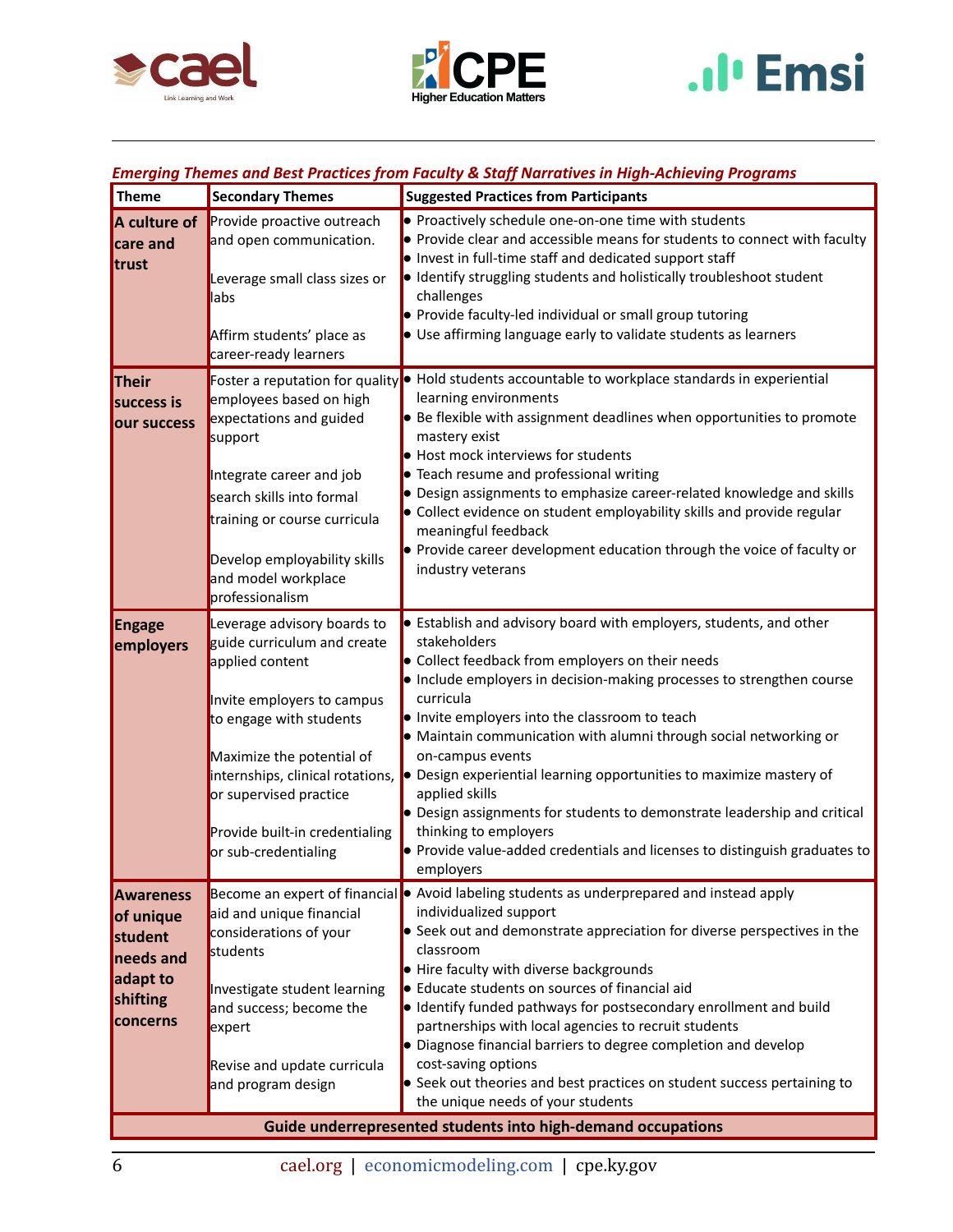





## *Emerging Themes and Best Practices from Student Narratives in High-Achieving Programs*

| <b>Theme</b>                                               | <b>Suggested Practices from Participants</b>                                                                                                                                                                                                                                                                                                                                                                                                                                                                                                                                                         |
|------------------------------------------------------------|------------------------------------------------------------------------------------------------------------------------------------------------------------------------------------------------------------------------------------------------------------------------------------------------------------------------------------------------------------------------------------------------------------------------------------------------------------------------------------------------------------------------------------------------------------------------------------------------------|
| <b>Financial Literacy/</b><br><b>Awareness of Students</b> | . Assist students in locating information about scholarships for which they are eligible.<br>• Provide easy and convenient access to financial aid processes and advisors.<br>$\bullet$ Build and promote employer partnerships and assist students to process employer tuition<br>reimbursement claims.                                                                                                                                                                                                                                                                                             |
| <b>Career Counseling Gaps</b>                              | • Encourage all students to engage with career services early in their program of study.<br>• Provide and encourage regular contact with an assigned mentor or advisor.<br>• Integrate life and career planning activities into a student's program of study.<br>• Provide students information regarding jobs in their chosen field.                                                                                                                                                                                                                                                                |
| Networking                                                 | • Provide accessible opportunities for internships with employers.<br>• Provide students with accessible opportunities for informational interviews with<br>employers in their field of study.<br>• Provide students with accessible opportunities for networking with alumni.<br>• Provide networking and personal brand development opportunities which include how to<br>leverage those networks both during and after college.                                                                                                                                                                   |
| <b>Social Groups</b>                                       | • Encourage student learning communities, which include those both within and outside of<br>the institution.<br>• Consider student and community organizations that provide networking opportunities.                                                                                                                                                                                                                                                                                                                                                                                                |
| <b>Cultural Diversity on</b><br><b>Campus</b>              | • Establish public institutional commitments to diversity, equity, and inclusion, and allocate<br>resources to reach benchmarks<br>• Hire faculty and staff with diverse backgrounds<br>• Recruit a diverse student body through targeted outreach and ongoing support through<br>critical steps such as aid applications and standardized tests.<br>• Provide individualized mentoring and coaching through first-year experience programs<br>and summer bridge programs<br>• Develop and facilitate programming to increase the cultural competency of leadership,<br>faculty, staff, and students |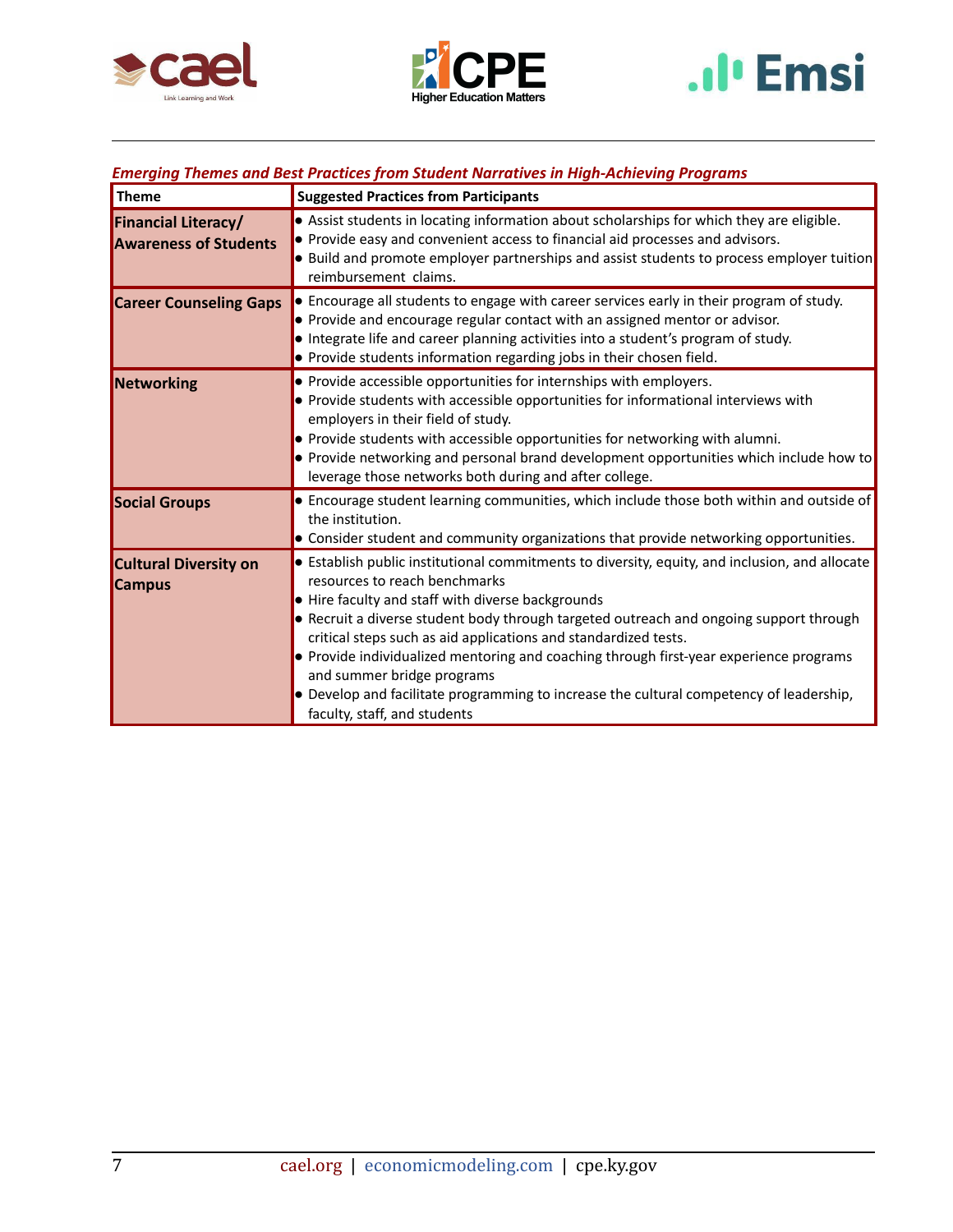



# **I**<sup>I</sup> Emsi

## <span id="page-8-0"></span>**INTRODUCTION**

Thousands of Kentuckians enroll at postsecondary institutions each year with the hope of obtaining a credential that will ensure their long-term financial security. Indeed, the promise of a college degree is visible in the increase in lifetime earnings for Kentuckians across all degree levels and across all racial/ethnic groups (CPE, 2021). Unfortunately, decades of research has evidenced inequity for low-income students and Underrepresented Minority (URM)<sup>1</sup> students in both the completion of postsecondary degrees and the opportunity to earn comparable wages. Often these disparities in Kentucky exceed national averages. Although the causes of workplace inequality can be difficult to track, measuring earnings disparities immediately after graduation--at the launching point for their careers--provides an opportunity to identify academic and career preparation programs that reduce or eliminate wage inequality for their graduates.

This research seeks to provide evidence that can be used to develop and validate tools that ensure that all academic programs offered by Kentucky institutions prepare graduates with the essential employability skills necessary for life-long success in the workplace. Specifically, this paper addresses the workforce opportunities for URM or low-income graduates from degree programs at either the baccalaureate, associate, or certificate/diploma level. The evidence presented here builds on five guiding research questions:

- 1. What are the workforce opportunities for low-income and URM graduates?
- 2. What are the early career earnings opportunities for low-income and URM graduates by major?
- 3. Which academic programs are producing low-income or URM graduates with early career earnings equal to or exceeding their more affluent or non-URM peers?
- 4. What are the attitudes, behaviors, and pedagogies of faculty and staff within high-achieving academic programs?
- 5. What aspects of their postsecondary experience do URM and low-income graduates of high-achieving academic programs attribute to their early career success?

Education pathways are identified which have been successful in closing achievement gaps for traditionally disadvantaged students.

The Commonwealth of Kentucky is committed to providing equitable access to higher education and eliminating workplace disparities. Formally acknowledged in the CPE 2016-2021 Strategic Agenda, CPE is prioritizing research that can advance the career trajectory of low-income and URM students. This research also aligns with two of CPE's strategic priorities: (a) guiding low-income and URM students to completion and a career path, and (b) improving the career readiness and employability of postsecondary education graduates.

 $1$  See Appendix A for technical definitions for "low-income" and "URM".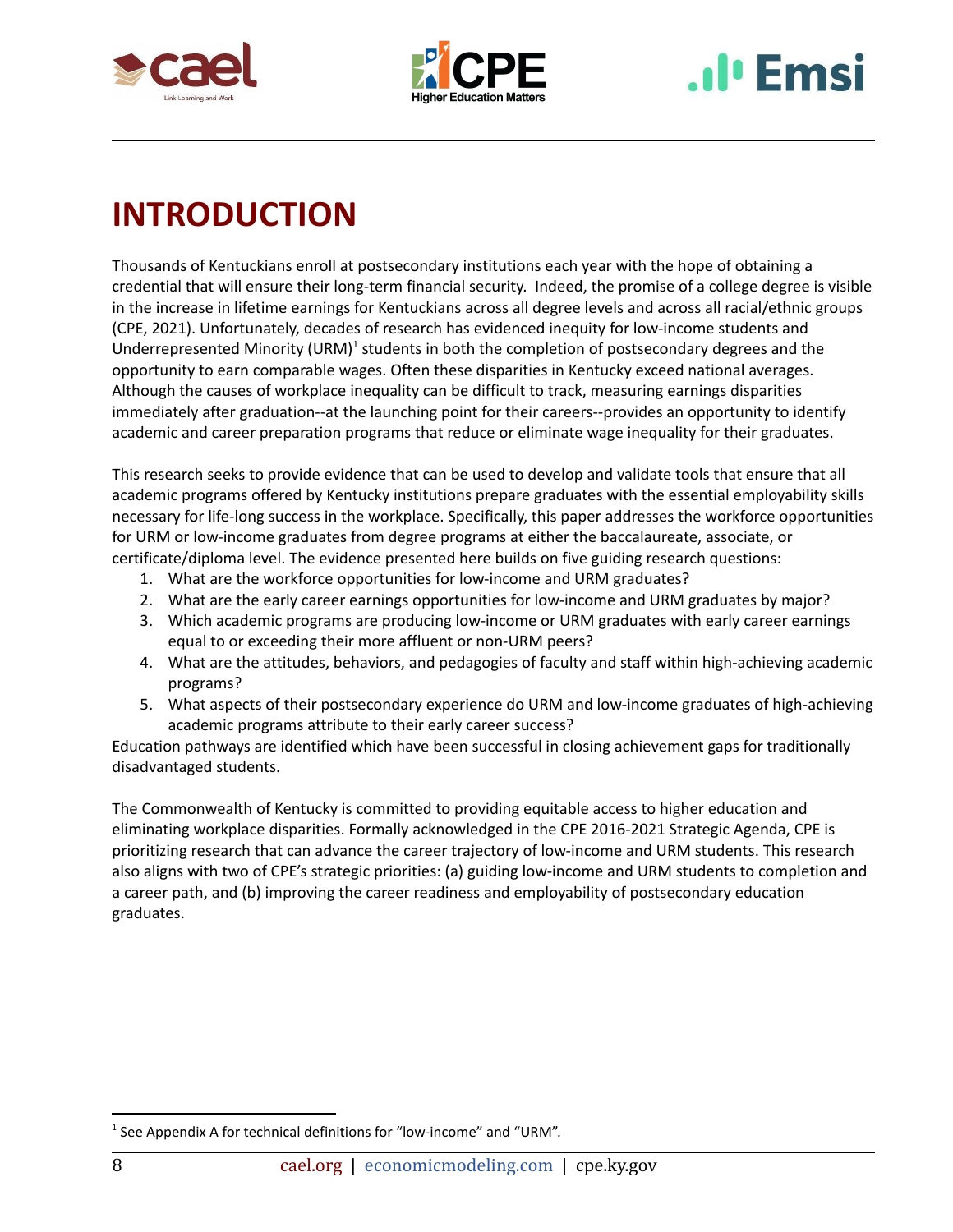





## **Section 1:**

## <span id="page-9-0"></span>**WORKFORCE OPPORTUNITIES FOR KENTUCKY URM GRADUATES**

The demographic profile of Kentucky's workforce suggests limited opportunities are available for URM postsecondary graduates. Figures 1-2<sup>2</sup> show the Kentucky workforce includes a slightly higher proportion of URM individuals than the overall state population. A parallel increase in the racial and ethnic diversity of the state (see Figure 4) could partially explain the higher URM proportion of the workforce where growing diversity is centralized in the younger work-age population. However, an even higher proportion of graduates from Kentucky postsecondary institutions suggests that inequities exist. A lack of employment opportunities for the degrees earned by URM graduates could affect the retention of URM graduates into the workforce. Considered in context of pay inequities for URM Kentuckians (CPE, 2021), the evidence suggests that URM postsecondary graduates experience limited opportunities for in-state employment at a competitive wage.









 $2$  See Appendix C for data supporting Figures 1-18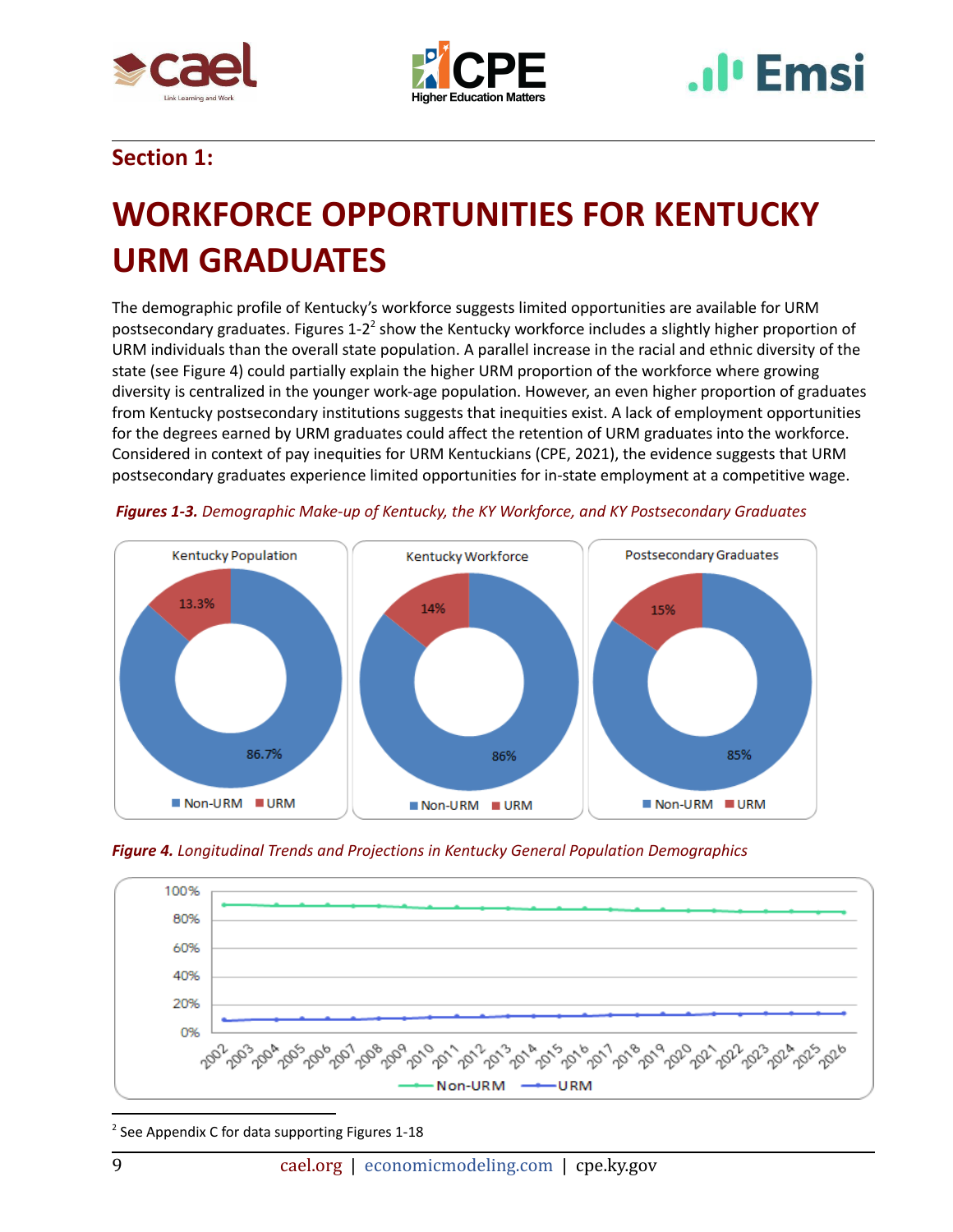





The 15% of postsecondary graduates who identified as URM constitutes a 3-year average of 12,006 students annually.<sup>3</sup> As with the workforce population, the slightly higher proportion of URM graduates compared to the state-wide population can likely be attributed to an overall increase in the diversity of the state. In fact, we know that URM students continue to be underrepresented in postsecondary enrollment and completion.

Student participants shared a positive outlook on the representation of URM students at their postsecondary institutions, but were less optimistic about workforce opportunities. One participant stated that "their institution did a good job attracting diverse individuals from other states due to their 'out of state tuition deal' which allowed the school to cast a broader net in bringing more diverse students to the institution." When seeking employment within Kentucky however, some participants from both the URM and low-income groups indicated that they struggled to find employment locally or statewide in Kentucky and cast their nets wider across the United States in areas like Washington, D.C., for example, as there were more available jobs in their desired field of interest.



## *Figure 5. Kentucky Jobs by Educational Attainment Level*

The lack of employment opportunities in Kentucky for URM postsecondary graduates is further evident in the demographic composition of the workforce when disaggregated by required degree level. Figure 5 depicts the highest education level of workers employed in Kentucky across all Kentucky occupations. Figures 6-8 show the proportion of URM workers with Bachelor degrees, Associate degrees, and Certificates/Diplomas in the Kentucky workforce, which hover between 9% and 15%. Not only do most employment opportunities in Kentucky require a high school diploma or less (67%), but also URM workers are underrepresented in the Kentucky workforce for jobs requiring a postsecondary degree. The evidence suggests URM graduates face a narrower opportunity for employment following graduation with a postsecondary credential, and URM graduates may be funneled into jobs that require a lower level of education. Again, this depiction was highlighted in the student focus group sessions where participants at the Bachelor level or higher indicated they struggled to find adequate employment in their field of study within the state of Kentucky.

<sup>&</sup>lt;sup>3</sup> The data source for all figures on postsecondary completion in this section is IPEDS. Data reflects all Kentucky postsecondary completions across all award levels and across a three-year average from 2017, 2018, and 2019.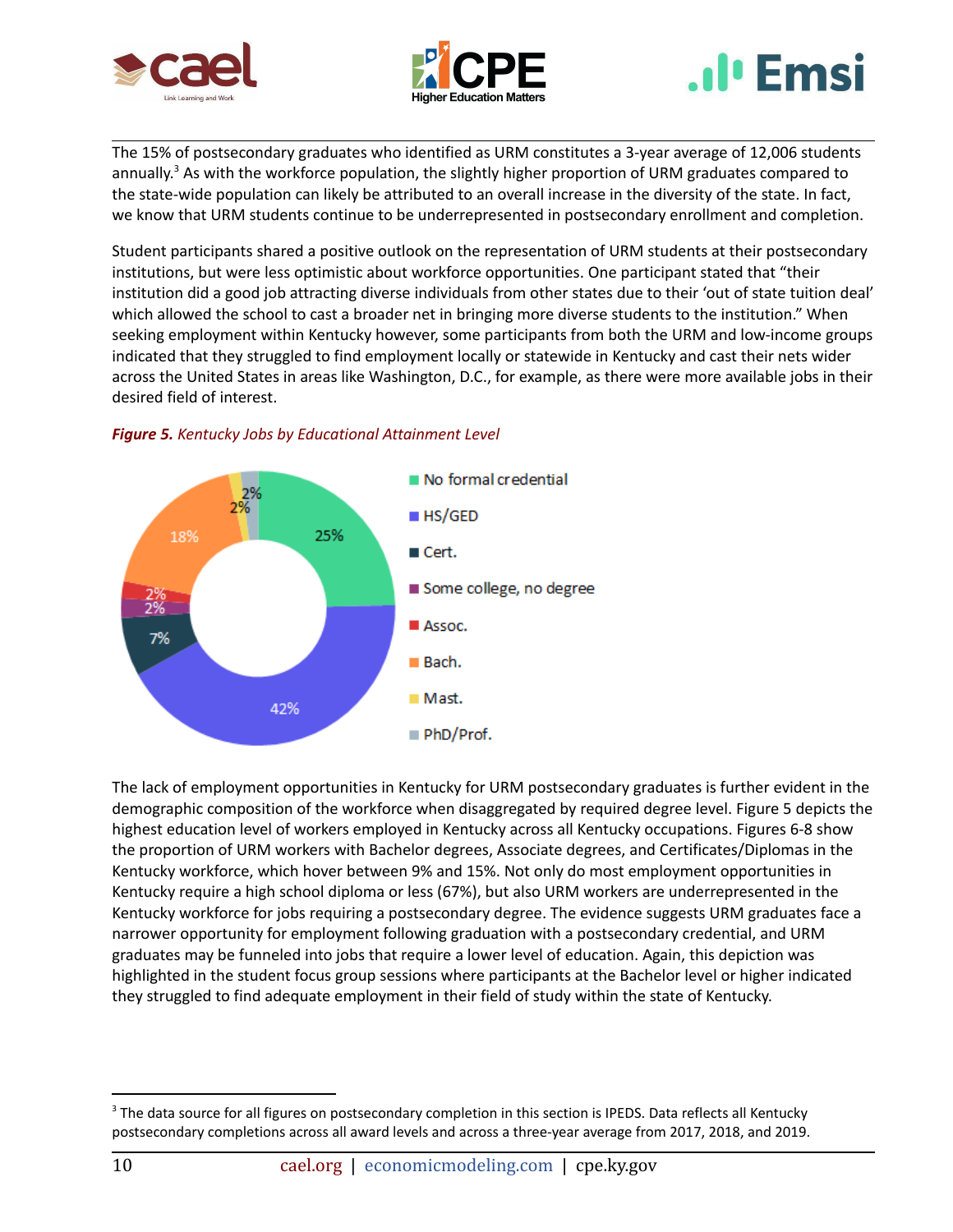





*Figures 6-8. Demographic Composition of the Kentucky Workforce for Bachelor Degree Jobs, Associate Degree Jobs, and Certificate/Diploma Jobs*



*Figure 9. Jobs by Typical Education Level with Median Annual Wage*



The narrow opportunity for obtaining well-paying in-state employment is visualized in Figure 9. The number of jobs in Kentucky by degree attainment is represented by the size of the green circles. Greater employment opportunities (as defined by more Kentucky jobs), are graphed along the x-axis. The expected earnings associated with the occupations typical of that degree level are aligned on the y-axis. For example, HS/GED is the largest bubble – indicating a large number of jobs in Kentucky require HS/GED as the typical entry level of education. However, the earnings are fairly low at \$37,916. Jobs above the Kentucky average wage were significantly less attainable, even for Associate degree earners or those with some college but no degree.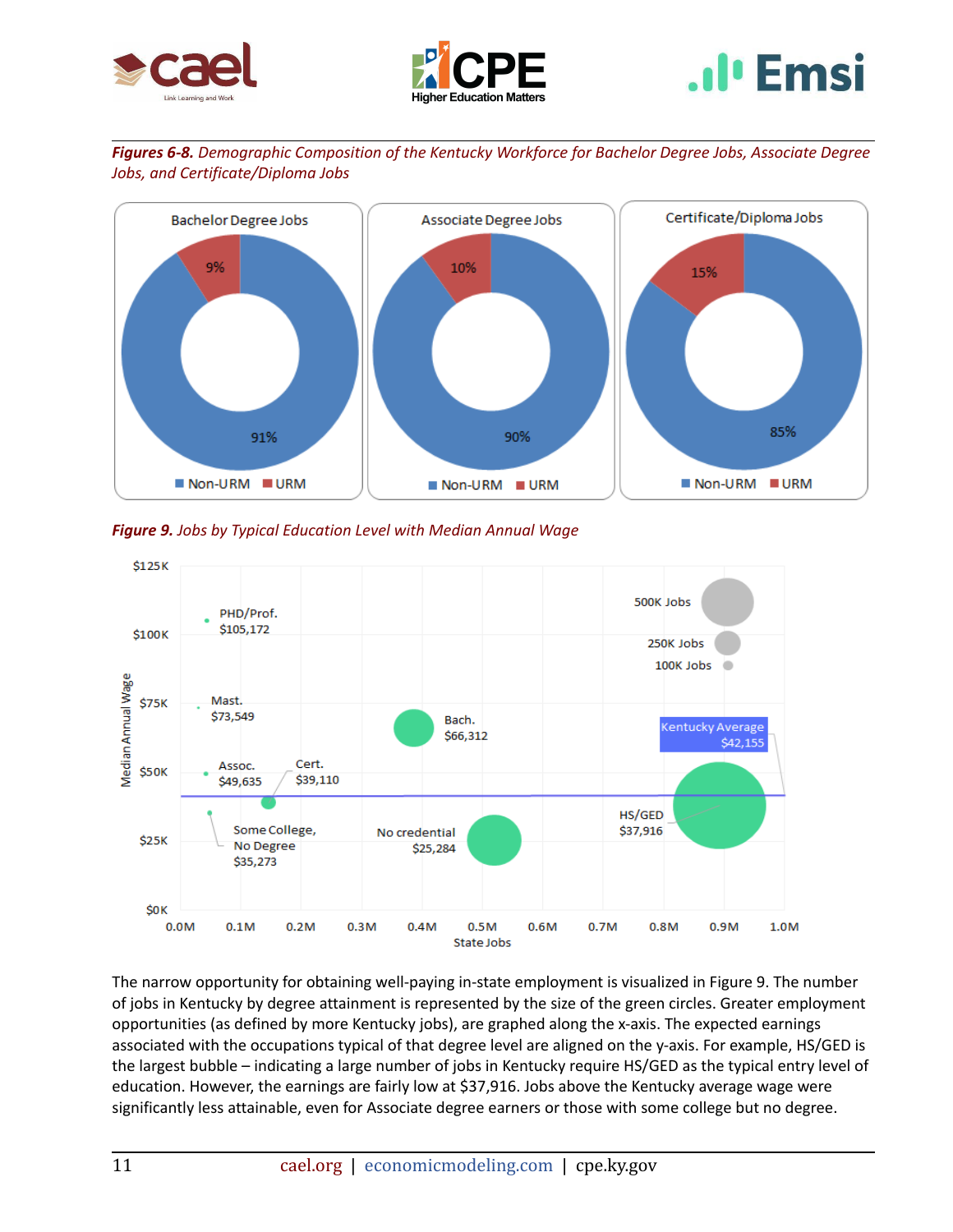





Comparing this to the above data, the highest number of URM Associate or Certificate holders across Kentucky have the smallest number of employment opportunities at their current entry level of education.

The workforce opportunities for URM graduates in Kentucky are not consistent across occupations. Figures 10-13 highlight the occupations with the highest percentage of URM workers. Figures 11-13 only show occupations typically requiring a Bachelor degree. Insufficient data was available to provide meaningful analysis at the Associate and Certificate/Diploma level. Even at the Bachelor level, some of the occupations may have a relatively small number of workers. The black dots indicate that the occupation is in the top 20 in terms of the number of workers in the occupation. You will notice in Figure 11 that of the top 20 largest Bachelor-level occupations for URM representation in Kentucky, only two occupations make the list of top 20 largest occupations irrespective of degree level. Furthermore, URM workers are underrepresented in these professions. This illustrates that Kentucky's Bachelor-completing URM workforce is largely employed in occupations with relatively low numbers of workers, which could impact employment opportunities. Expanding the diversity of the workforce within other top occupations by number of workers would provide additional opportunities for Kentucky's growing URM population.



#### *Figure 10. URM Representation Within Top 20 Largest Occupations in Kentucky*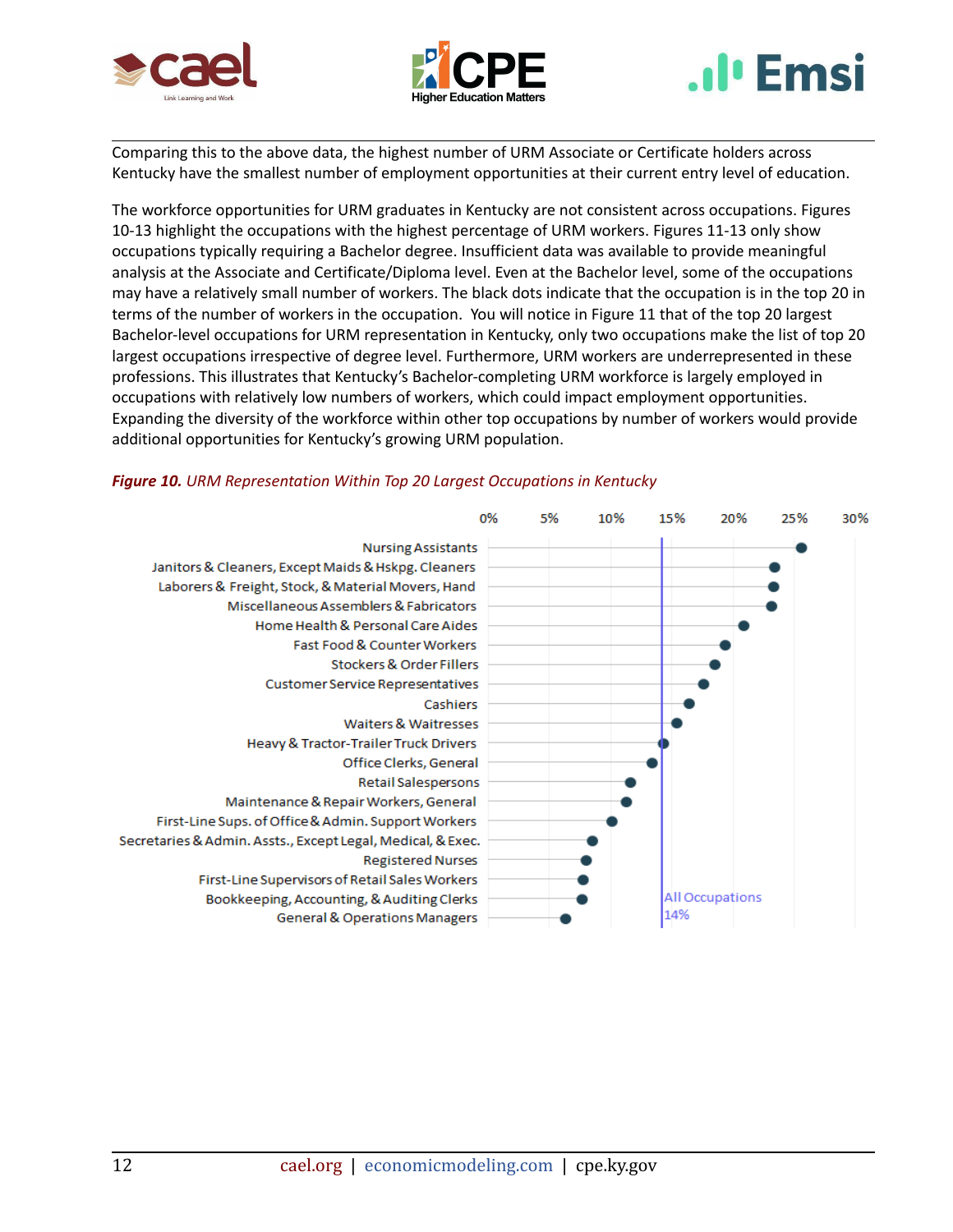





#### *Figure 11. URM Representation Within Top 20 Largest Bachelor-Level Occupations in Kentucky*



#### *Figure 12. Top 20 Bachelor-Level Occupations for URM Representation*

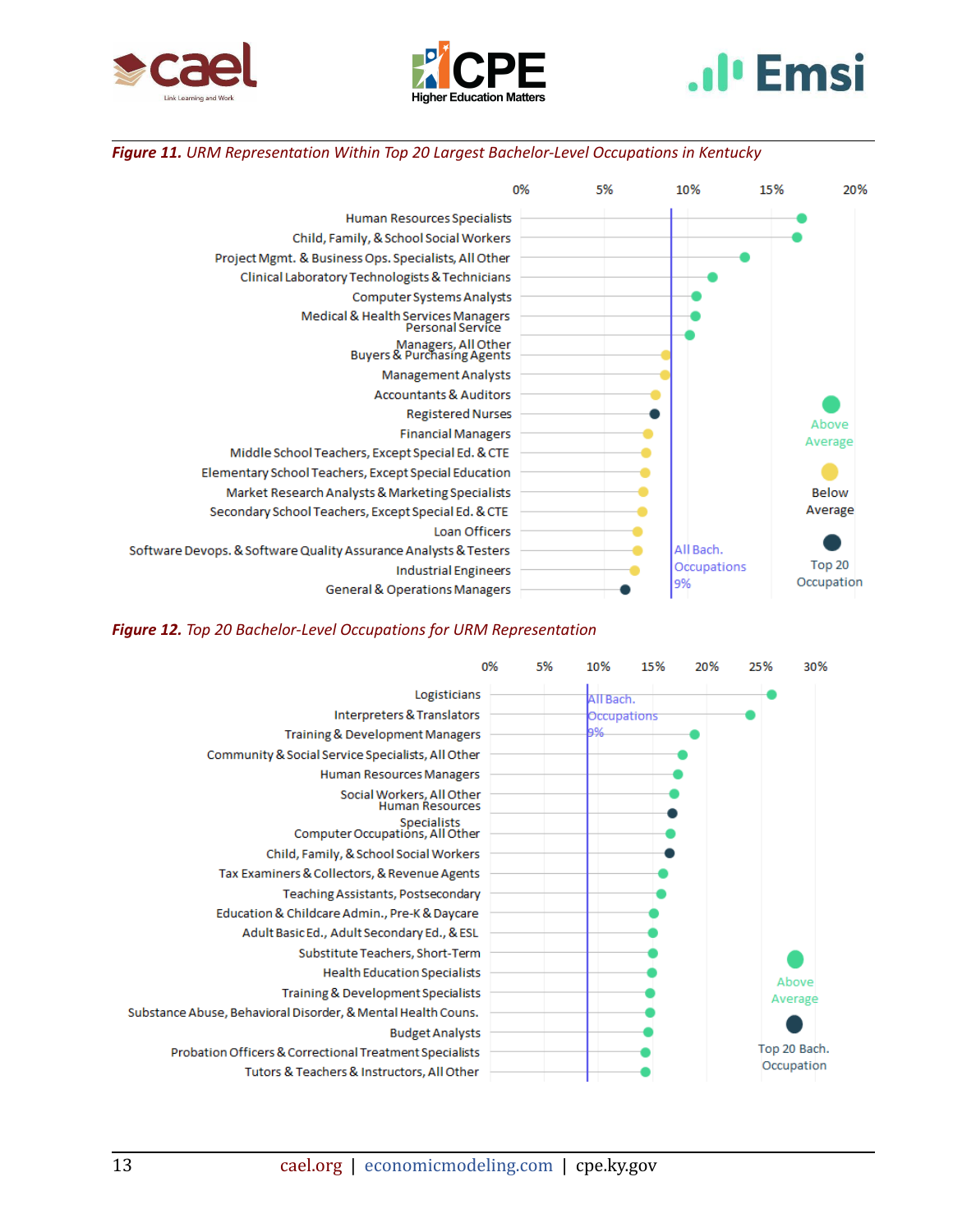





## *Figure 13. Bottom 20 Bachelor-Level Occupations for URM Representation*

|                                                                | 0% | 2% | 4% | 6% | 8%          | 10%          |
|----------------------------------------------------------------|----|----|----|----|-------------|--------------|
| <b>Cost Estimators</b>                                         |    |    |    |    | All Bach.   |              |
| Property Appraisers & Assessors                                |    |    |    |    | Occupations |              |
| Surveyors                                                      |    |    |    |    | 9%          |              |
| Environmental Scientists & Specialists, Including Health       |    |    |    |    |             |              |
| Architectural & Engineering Managers                           |    |    |    |    |             |              |
| Interior Designers<br>Architects, Except                       |    |    |    |    |             |              |
| Landscape & Naval<br>Chief Executives                          |    |    |    |    |             |              |
| Directors, Religious Activities & Education                    |    |    |    |    |             |              |
| Sales Reps., Wholesale & Mfg., Technical & Scientific Products |    |    |    |    |             |              |
| <b>Civil Engineers</b>                                         |    |    |    |    |             |              |
| Sales Managers                                                 |    |    |    |    |             |              |
| <b>Fundraisers</b>                                             |    |    |    |    |             |              |
| Editors                                                        |    |    |    |    |             |              |
| Librarians & Media Collections Specialists                     |    |    |    |    |             |              |
| <b>Mechanical Engineers</b>                                    |    |    |    |    |             |              |
| <b>Construction Managers</b>                                   |    |    |    |    |             |              |
| <b>Writers &amp; Authors</b>                                   |    |    |    |    |             |              |
| <b>Electrical Engineers</b>                                    |    |    |    |    |             | <b>Below</b> |
| <b>Industrial Production Managers</b>                          |    |    |    |    |             | Average      |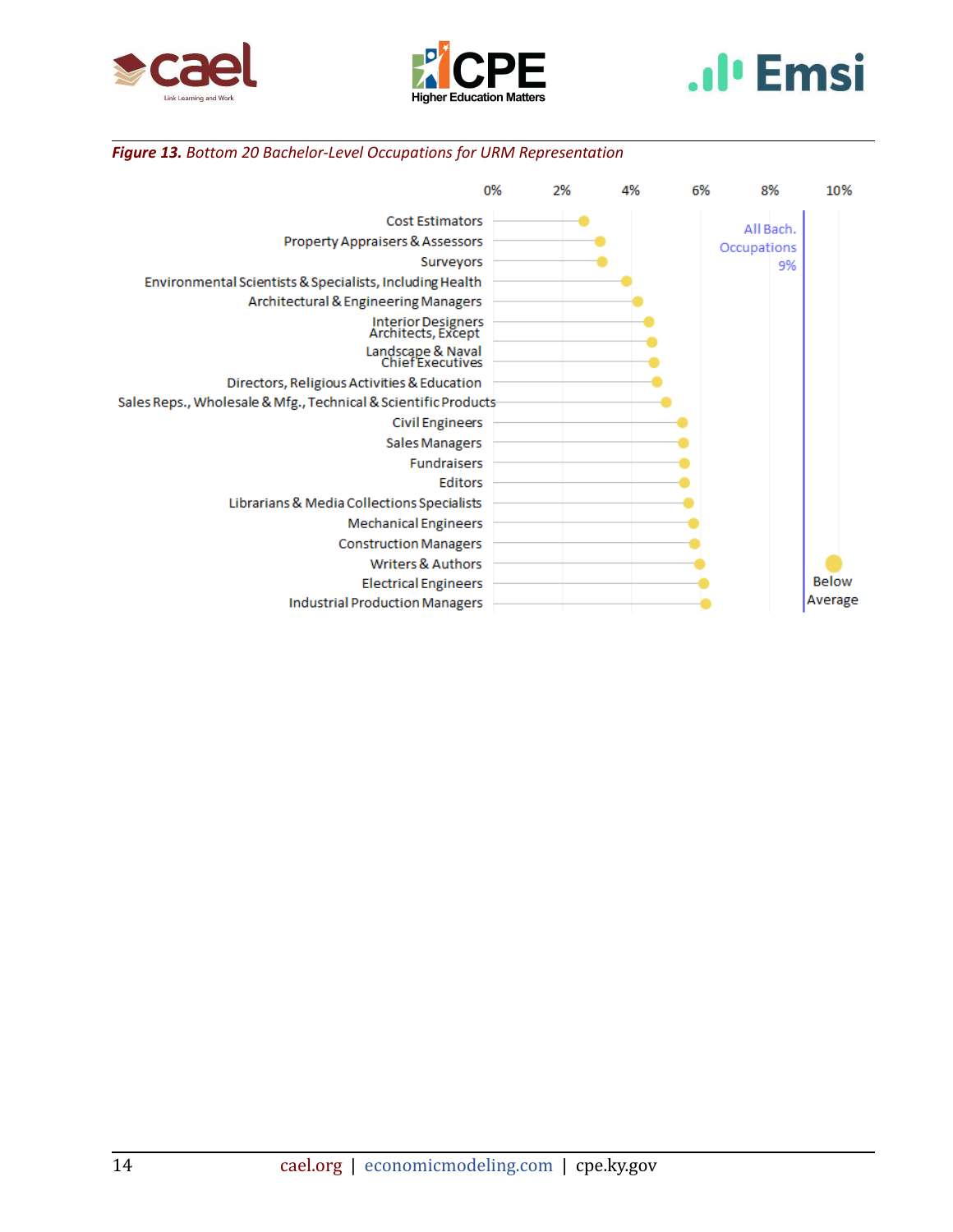





## <span id="page-15-0"></span>**EDUCATION TO CAREER PATHWAYS FOR KENTUCKY URM & LOW-INCOME GRADUATES**

The employment and earnings opportunities for graduates vary greatly based on the academic major they obtain (Wolniak & Engberg, 2015). Disaggregating workforce participation and anticipated earnings by URM and low-income representation can provide further evidence of career opportunities that hinder or promote a more equitable workforce. Figure 14 shows the percentage of postsecondary completers identified as URM by major groups disciplines<sup>4</sup>. The 15% average (discussed above) indicates whether the major group has above or below average representation of URM completers.





As demonstrated in Figure 14, Social & Behavioral Science & Human Services and Education groups had the most URM completer representation, Trades and STEM were below the benchline average and Health, Arts & Humanities, and Business & Communications had an average number of URM completers. These numbers correlate with the career pathways of the former students who participated in the focus groups for this research and highlight the ongoing need for increased URM representation in STEM fields.

Evidence on the earnings opportunities for URM and low-income graduates by academic major highlights areas where inequality persists and where opportunities to expand equity exist. Figures 15-16 showcase the

<sup>4</sup> See Appendix B for definitions of major groups by CIP code.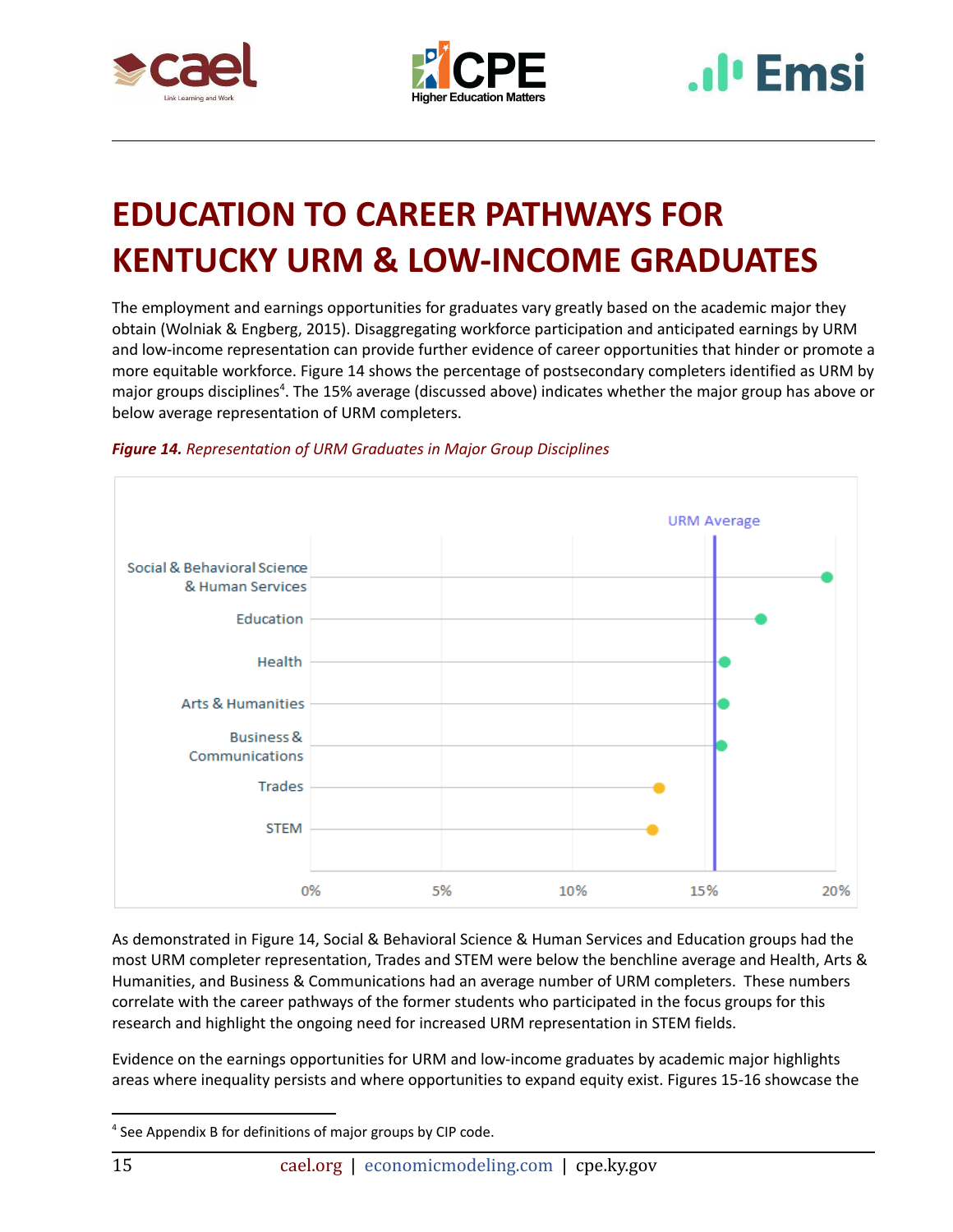





estimated average wages for URM and Non-URM, Pell and Non-Pell recipient Baccalaureate graduates in Kentucky.<sup>5,6</sup> Of note, estimated wages are not adjusted by race. Rather, estimated wages reflect the average earnings opportunities for similarly educated and employed persons in the same geographical region. Differences in earnings opportunities for URM/non-URM or low-income/non-low-income graduates can be interpreted as a consequence of county-level demographic trends and the employment opportunities therein.

Across demographic identifiers, estimated annual wages in Trades, STEM, and Health occupations exceed the state-wide average, indicating employment areas with greater earnings opportunities. However, URM graduates with a Baccalaureate degree in a STEM, Health, or Social Sciences field can expect to earn around \$1,500 less annually than their non-URM counterparts. URM graduates from Trade and Education programs graduate with the greatest opportunity for achieving equitable pay. Trades and Health programs provide the least opportunity for low-income graduates, with STEM and Social Science being the only areas where equitable career opportunities are indicated.



### *Figure 15. Estimated Average Wages for URM and Non-URM Baccalaureate Graduates*

<sup>&</sup>lt;sup>5</sup> The data source for all figures on postsecondary completion and majors in this section is CPE's KPEDS database. Data reflects all Kentucky postsecondary completions across all award levels between 2008-2020.

<sup>6</sup> Occupation employment data are based on final Emsi industry data and Emsi staffing patterns. Wage estimates are based on Occupational Employment Statistics and the American Community Survey. Occupational wage estimates are also affected by county-level Emsi earnings by industry and are adjusted for the individual's age and highest level of education completed using a Mincer function (Mincer, 1958; Polachek, 2008).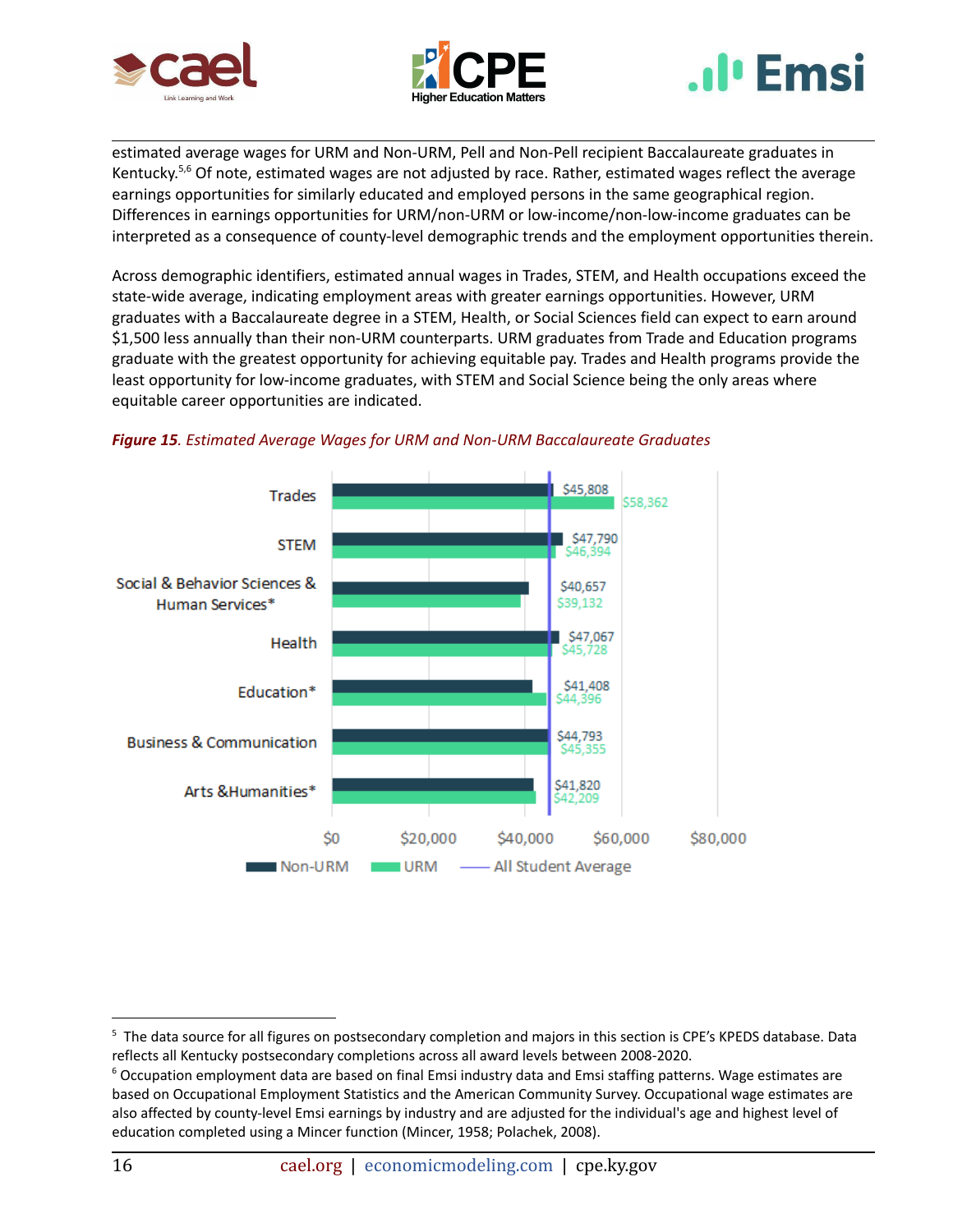









A lack of sufficient data limits the comparisons that can be made at the Associate and Certificate/Diploma level. Figure 17 displays overall earnings opportunities for Associate degree recipients, and Table 1 disaggregates earnings by graduate demographics. Findings are reproduced for Certificate/Diploma recipients in Figure 18 and Table 2. Associate degree earnings with STEM and Social Science degrees possess the best opportunities for good wages, but unfortunately comparison data is not available for these groups based on low frequencies in these groups. The limited data available suggests that earning disparities across major groups at the Certificate/Diploma level may not be as severe as at other attainment levels--evidence that counters long-term trends in earnings disparities (CPE, 2021). Yet the overall trend of the evidence is consistent in highlighting a lack of opportunities for URM and low-income graduates to achieve equitable pay in Kentucky.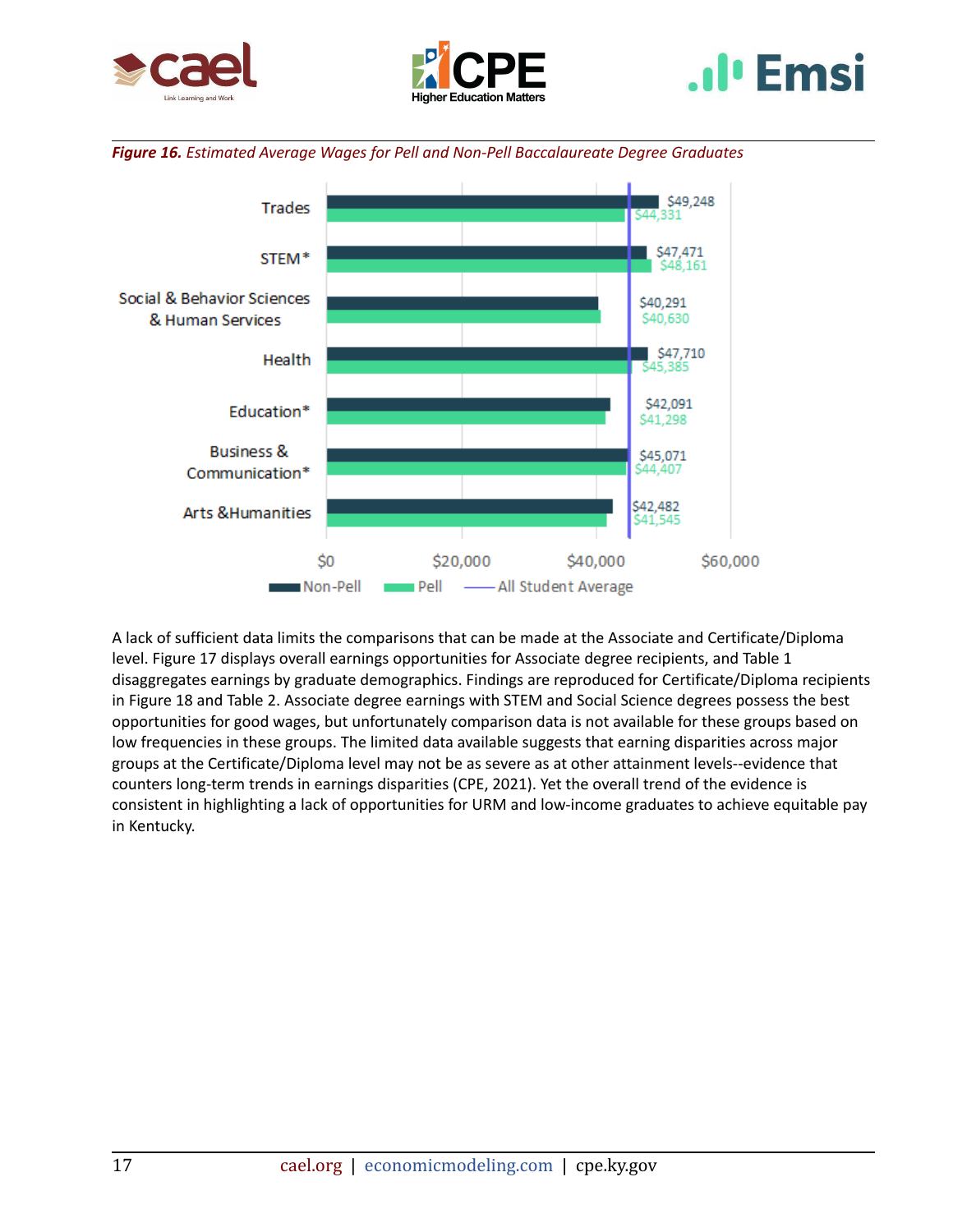





## *Figure 17. Estimated Average Wages for Associate Degree Graduates*



*Table 1. Estimated Average Wages for Pell/Non-Pell and URM/Non-URM Associate Degree Graduates*

| <b>Major Group</b> | Pell       | <b>Non-Pell</b> |
|--------------------|------------|-----------------|
| Arts & Humanities  | \$26,002   | \$29,325        |
| Education*         | \$40,003   | \$42,657        |
| Health             | \$40,573   | \$47,890        |
|                    | <b>URM</b> | <b>Non-URM</b>  |
| Health             | \$35,228   | \$43,563        |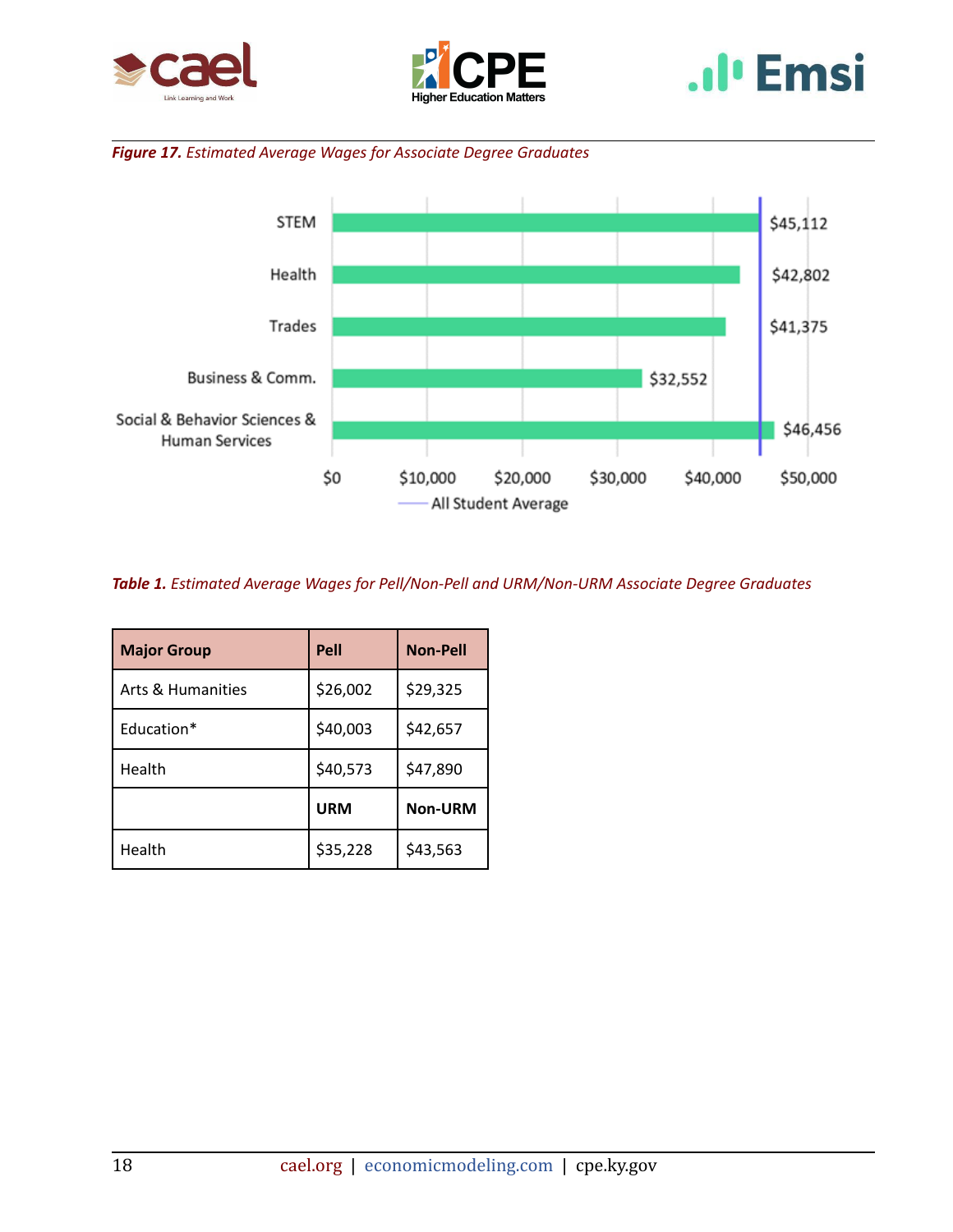





## *Figure 18. Estimated Average Wages for Certificate/Diploma Graduates*



*Table 2. Estimated Average Wages for Pell/Non-Pell and URM/Non-URM Certificate/Diploma Graduates*

| <b>Major Group</b>        | Pell       | <b>Non-Pell</b> |
|---------------------------|------------|-----------------|
| Business & Communication* | \$49,104   | \$44,135        |
| Health                    | \$40,061   | \$43,289        |
|                           | <b>URM</b> | <b>Non-URM</b>  |
| Health                    | \$42,634   | \$41,062        |

*\* Indicates areas that include a high-achieving academic program participating in qualitative analysis*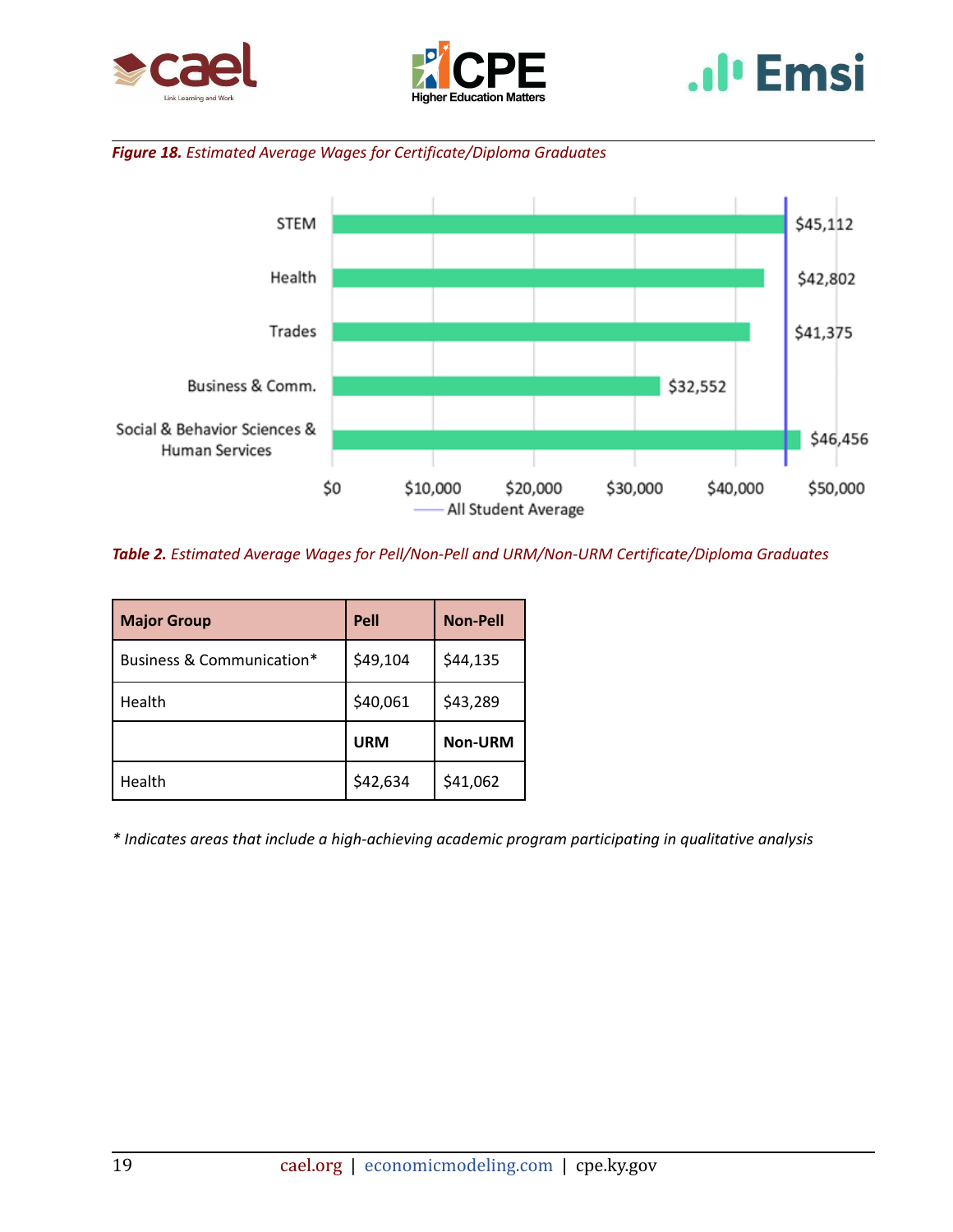





## **Section 2:**

## <span id="page-20-0"></span>**IDENTIFYING AND REPRODUCING BEST PRACTICES FROM HIGH-ACHIEVING PROGRAMS**

Evidence presented thus far highlights significant disparities for URM and low-income graduates in terms of employment and earnings opportunities in Kentucky. However, limited evidence on URM and low-income graduate earnings by academic major suggests that pockets of opportunity may exist. Further narrowing the workforce context to graduates of specific academic programs provides greater specificity to the circumstances that can reduce or eliminate wage inequality for postsecondary graduates. Identifying high-achieving academic programs for equitable early career outcomes will provide the context for qualitative research on best practices in URM and low-income student career preparation.

### **Methodology**

Median annual earnings were identified for URM, non-URM, low-income, and non-low-income graduates graduating between Fall 2008 and Fall 2018. Earnings were defined as 12-month wages beginning in the quarter following graduation at their highest degree level earned (excluding graduates still enrolled) and as reported through Kentucky Unemployment Insurance. Inclusion was limited to graduates with earnings in all four quarters of their first year after graduation. URM:Non-URM and Low-Income:Non-Low-Income wage ratios were calculated for each academic program, and academic programs across the state were ranked by the wage ratios. Academic programs were excluded where the median wage of URM or low-income graduates was less than the living-wage in Kentucky for a single adult with no children (\$28,048; Glasmeier, 2020). Academic programs were also excluded where the total number of URM or low-income graduates in the sample was less than 10.

| Table 3. Sample Count by Degree Level |  |  |  |
|---------------------------------------|--|--|--|
|---------------------------------------|--|--|--|

| <b>Degree Level</b> | N      |
|---------------------|--------|
| Bachelor            | 72,299 |
| Associate           | 34,307 |
| Certificate/Diploma | 17,411 |

### **Results**

The top five high-achieving programs for equitable early career outcomes are listed in Tables 4-9. The list of programs represents a wide range of public and private postsecondary institutions across the state. High-achieving programs at the Bachelor's level are also representative of a range of academic disciplines, although Education programs are highly represented in both the low-income and URM program lists. Medical programs predominate both the Associate URM and Associate low-income list. Notably, trade programs were found to be high-achieving in producing equitable outcomes from low-income graduates at the Certificate/Diploma level, but this result was not reproduced when ranked by the success of URM graduates.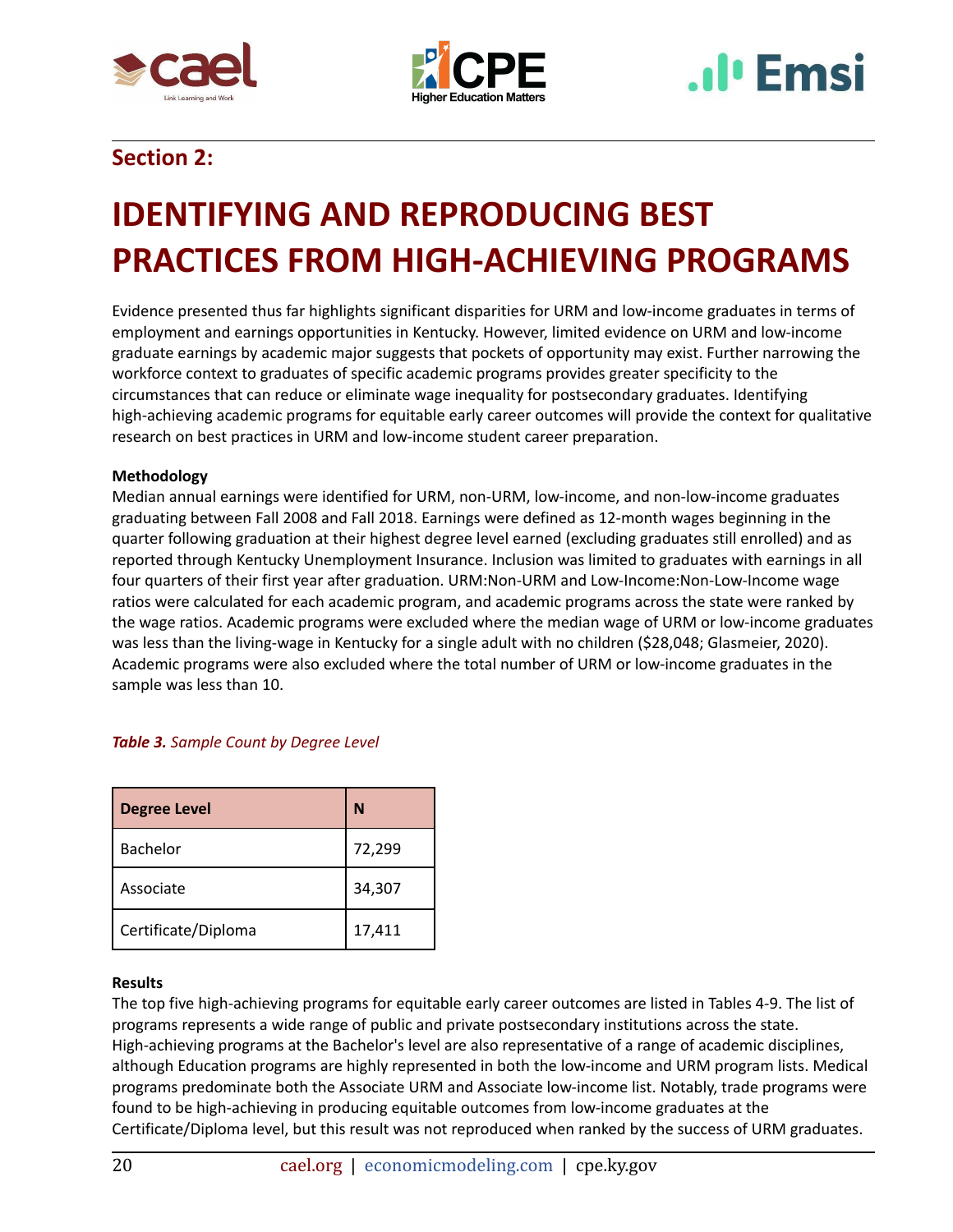





## *Table 4. Top 5 Programs for Bachelor's-Level URM Graduates' Wage Ratio*

| Institution                        | <b>CIP</b> | <b>CIP Program Name</b>          |  |
|------------------------------------|------------|----------------------------------|--|
| University of Kentucky             | 30.2001    | International Studies            |  |
| Campbellsville University          | 13.1210    | <b>Early Childhood Education</b> |  |
| <b>Western Kentucky University</b> | 45.1001    | <b>Political Science</b>         |  |
| Asbury University                  | 13.1202    | <b>Elementary Education</b>      |  |
| Spalding University                | 44.0701    | Social Work                      |  |

## *Table 5. Top 5 Programs for Bachelor's-Level Low-Income Graduates' Wage Ratio*

| <b>Institution</b>           | <b>CIP</b> | <b>CIP Program Name</b>              |
|------------------------------|------------|--------------------------------------|
| Murray State University      | 15.0613    | Manufacturing Engineering Technology |
| Northern Kentucky University | 52.0601    | <b>Economics</b>                     |
| Northern Kentucky University | 52.0701    | Entrepreneurship                     |
| Morehead State University    | 13.1203    | Middle Grades Education              |
| University of Cumberlands    | 13.1202    | <b>Elementary Education</b>          |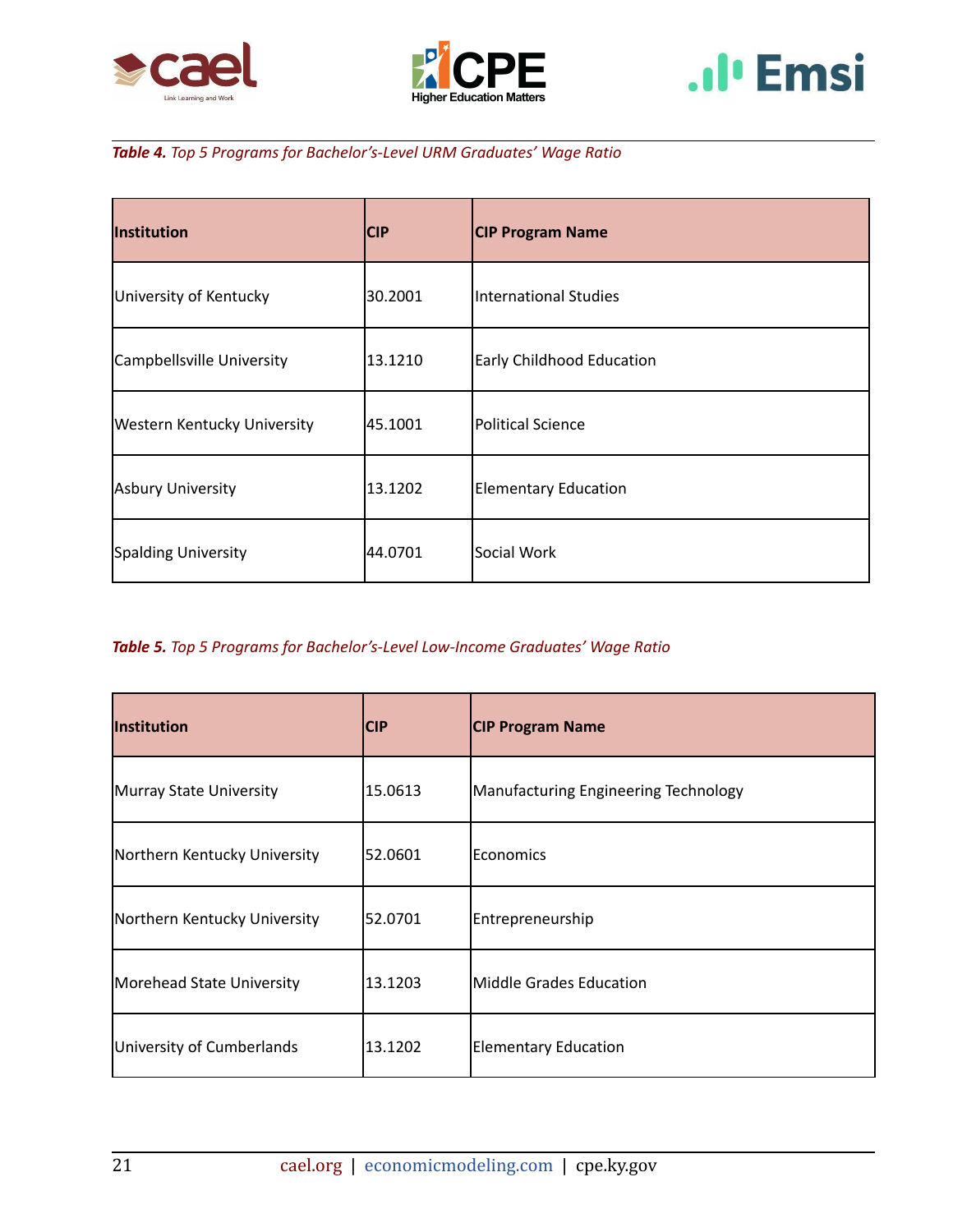





## *Table 6. Top 5 Programs for Associate's-Level URM Graduates' Wage Ratio*

| Institution                              | <b>CIP</b> | <b>CIP Program Name</b>                |
|------------------------------------------|------------|----------------------------------------|
| Bluegrass Community & Technical College  | 11.0301    | Computer & Information Technologies    |
| Jefferson Community & Technical College  | 43.0103    | lCriminal Justice                      |
| Kentucky State University                | 51.3801    | Nursing                                |
| Bluegrass Community & Technical College  | 51.0908    | <b>Respiratory Care</b>                |
| Jefferson Community & Technical College* | 51.0707    | <b>Health Information Technologies</b> |

*Table 7. Top 5 Programs for Associate's-Level Low-Income Graduates' Wage Ratio*

| Institution                                              | <b>CIP</b> | <b>CIP Program Name</b>                |
|----------------------------------------------------------|------------|----------------------------------------|
| Southcentral Kentucky Community and Technical<br>College | 51.0908    | <b>Respiratory Care</b>                |
| University of Louisville                                 | 22.0302    | Paralegal Studies                      |
| Morehead State University                                | 51.0907    | Radiological Science                   |
| <b>West Ky Community &amp; Technical College</b>         | 51.0910    | Diagnostic Medical Sonography          |
| Jefferson Community & Technical College*                 | 51.0707    | <b>Health Information Technologies</b> |

*\*Program duplicated in the Low-Income table*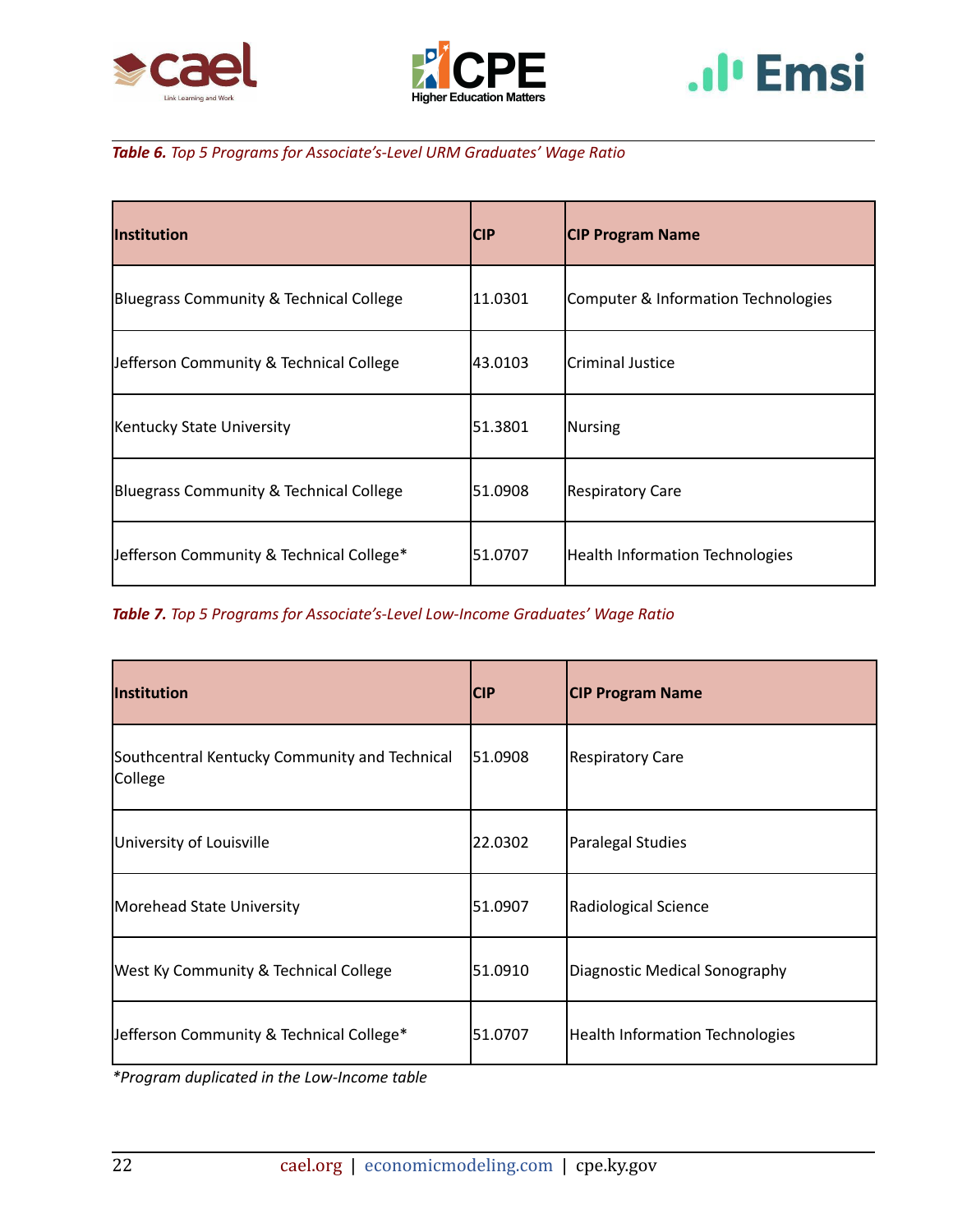





*Table 8. Top 5 Programs for Certificate/Diploma-Level URM Graduates' Wage Ratio*

| <b>Institution</b>                        | <b>CIP</b> | <b>CIP Program Name</b>                 |
|-------------------------------------------|------------|-----------------------------------------|
| Bluegrass Community & Technical College   | 51.0716    | Medical Office Administrative Assistant |
| Jefferson Community & Technical College   | 11.0101    | Computer & Information Technologies     |
| Bluegrass Community & Technical College*  | 47.0201    | Air Conditioning Technology             |
| Hopkinsville Community College**          | 49.0205    | <b>CDL Certificate</b>                  |
| Jefferson Community & Technical College** | 52.0201    | <b>IBusiness Administration</b>         |

*\*Program duplicated in the Low-Income table \*\*Wage ratio below 1.0*

## *Table 9. Top 5 Programs for Certificate/Diploma-Level Low-Income Graduates' Wage Ratio*

| <b>Institution</b>                                    | <b>CIP</b> | <b>CIP Program Name</b>           |
|-------------------------------------------------------|------------|-----------------------------------|
| <b>West Ky Community &amp; Technical College</b>      | 47.0201    | Air Conditioning Technology       |
| Southcentral Kentucky Community and Technical College | 47.0303    | Industrial Maintenance Technology |
| Southcentral Kentucky Community and Technical College | 48.0508    | Welding                           |
| Southcentral Kentucky Community and Technical College | 46.0302    | <b>Electrical Technology</b>      |
| Bluegrass Community & Technical College               | 46.0302    | <b>Electrical Technology</b>      |

*\*Program duplicated in the Low-Income table \*\*Wage ratio below 1.0*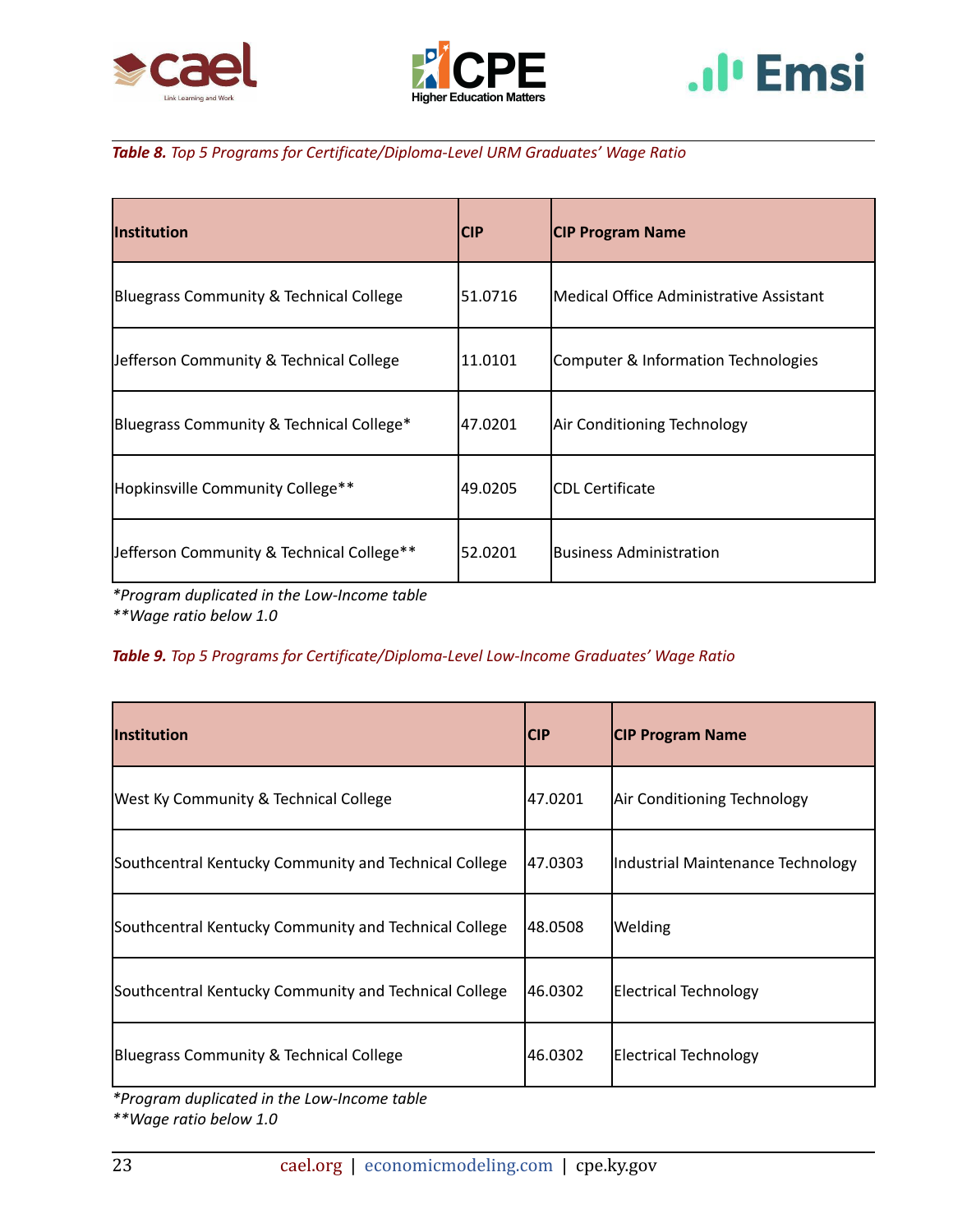



# **I**<sup>I</sup> Emsi

## <span id="page-24-0"></span>**FACULTY & STAFF VOICES ANALYSIS**

Findings from the quantitative analysis of high-achieving academic programs for URM and low-income early career outcomes were used to identify participants for the qualitative portion of this study. A phenomenological research design was implemented to elucidate the attitudes, behaviors, and pedagogies of faculty and staff within high-achieving academic programs that were most likely to contribute to the success of their URM and low-income graduates.

## **Methodology**

A total of 29 academic programs at 16 institutions were contacted to solicit participation in virtual focus groups. Contacts were solicited directly from program websites, as well as through snowball sampling based on referrals from senior academic leadership and other faculty. Faculty and staff were invited to participate in focus group interviews seeking to identify the characteristics of their programs that may contribute to successful early career outcomes for URM and low-income graduates. Focus groups were separated by degree level and URM/low-income program list. A total of 13 virtual focus groups were conducted with 41 participants representing 25 different academic programs. Focus groups were conducted as semi-structured interviews with participants invited to respond to questions about their program as well as contribute their own thoughts and perspectives. Transcripts from the focus groups were sorted and edited to create an individual transcript for each participant. Transcripts were then coded based on an interactive process using analytical frames from Human Capital Theory (Becker, 1993), Student Involvement Theory (Astin, 1984), and Career Development Theory (Holland, 1959).

### **Results**

The narratives of faculty and staff participants centered around five central themes:

- A culture of care and trust
- Their success is our success
- Engage Employers
- Awareness of unique student needs and adapt to shifting concerns
- Guide underrepresented students into high-demand occupations

## **A Culture of Care and Trust**

The most prominent theme emerging from the interviews was an overwhelming emphasis on building a "culture of care and trust" within the academic programs. Faculty described the importance of building individual relationships with each student as central to fostering their success. A faculty member in an Associate program a WKCTC described her commitment as:

*"We're invested in your future. And, you know, sometimes we get emotional about it because we* really do care. And I think that they pick up on that and that makes them want to succeed even that much more because they want to show us that they are there to really be successful and to show us *that they can do it."*

Participants also described a caring and nurturing community as approachability, non-competitiveness, mentorship, responsiveness, counseling, and person-centered.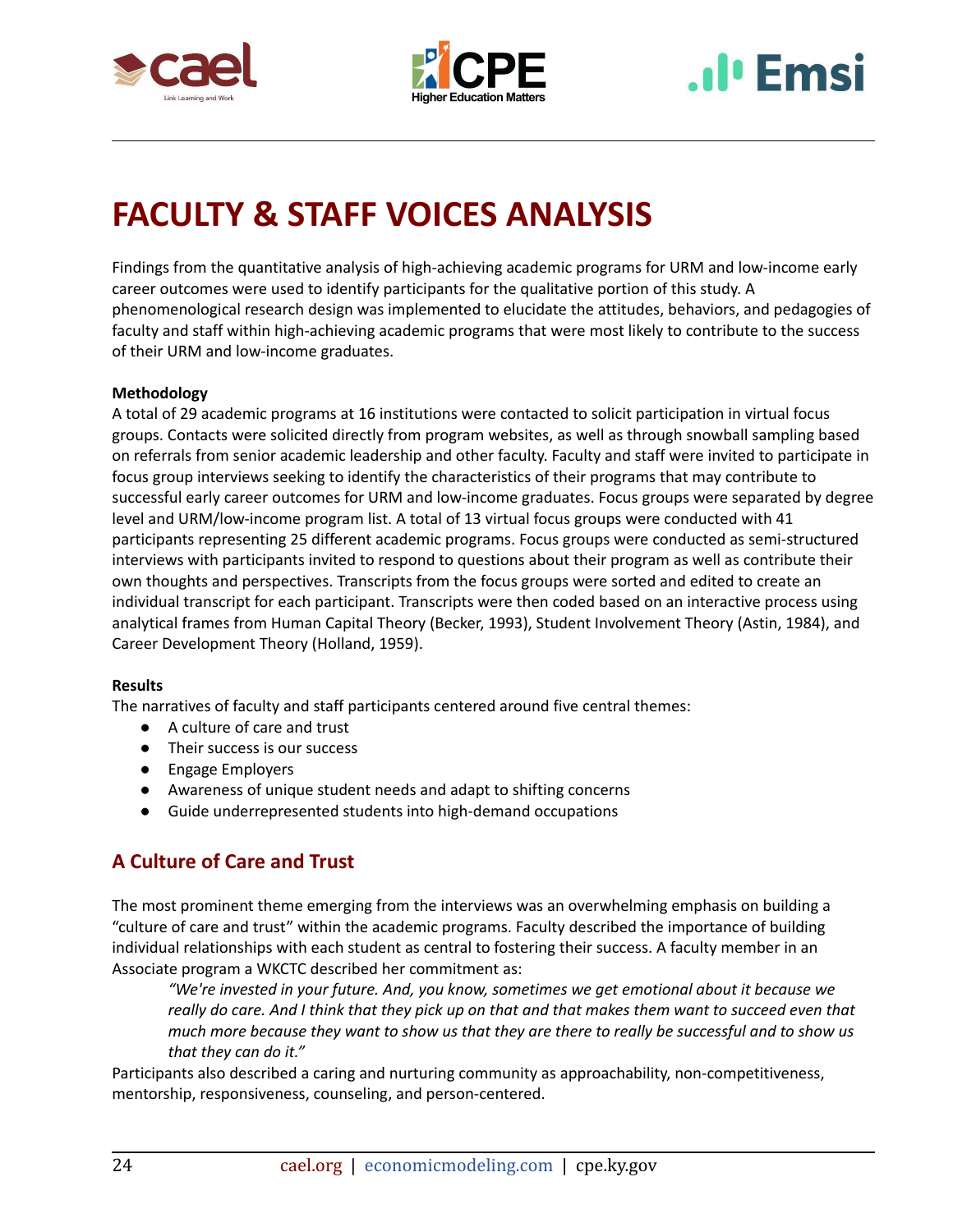





The culture that was developed at the high-achieving programs was also strategic. Faculty and staff viewed the culture as essential to building relationships with their students, and those existing relationships provided the context to support student success. A faculty member at Spalding University emphasized how strategically placed contact points allow faculty "to catch things early and be assertive and proactive in our advising." The importance of individual attention and student-faculty interaction is a well-established best-practice in higher education (Kuh, 2008). The difference for many of the participants in this study was the intention that they placed on using one-on-one time to demonstrate their care and leverage those relationships to help students succeed. A faculty member at NKU stated the distinction this way:

*"What it comes down to is every person over here has indicated that they signaled that they care,* right? Not saying that other people don't care, but what are you doing to send that signal to your students? So they can actually believe it; that they are not just a number or they're going through a *system. Each one of them is personal and each one of them matters to you as an instructor."*

The nature of these connections looked different based on the style of each program and the needs of their students. Strategies included:

- Provide proactive outreach and open communication
- Leverage small class sizes or labs
- Affirm students' place as career-ready learners

#### **Provide proactive outreach and open communication**

Participants described a number of ways that they went above and beyond in their outreach to students. One faculty member at WKCTC described calling each student admitted into his program several weeks before the start of term to touch base and make sure they had everything needed. Multiple faculty described the importance of sharing their personal cell phone with students. Sharing their cell-phone became a symbol of the importance of the relationship and served to foster trust and responsibility in students.

Other faculty and staff described intentional ways that they initiated outreach to students, often in ways that served to break down barriers and address the needs of diverse and non-traditional learners. A staff success coach at SKCTC described her routine of visiting the classrooms and labs several times a day to chat with students, build rapport, and see if there were any issues she could help with. Faculty universally agreed that open office hours were not sufficient, and in fact could serve to further disadvantage first-generation students. A faculty member at NKU described the challenge of connecting with faculty and finding support to be the "hidden curriculum" of higher education. He recalled agreeing to meet a sophomore student during office hours, only to realize later that the student had attempted to meet at the classroom rather than the faculty member's office. Proactive and student-centered outreach serves to remove hidden barriers to student success.

Proactive outreach to students after a missed assignment or poor grade was a common practice of participants. A faculty member at BCTC had even made it a program requirement to meet one-on-one if a student earned a test grade below a certain threshold. But rather than simply refer students to tutoring, many faculty used the opportunity to investigate students' environment and provide support for them to persist. A faculty member at JCTC described the message as "'Hey, we care. We're here to work with you. Let's fix this problem and move on.'" Many faculty also described a significant portion of their time being spent providing individual tutoring to students during these appointments, or even scheduling group tutoring sessions with several students.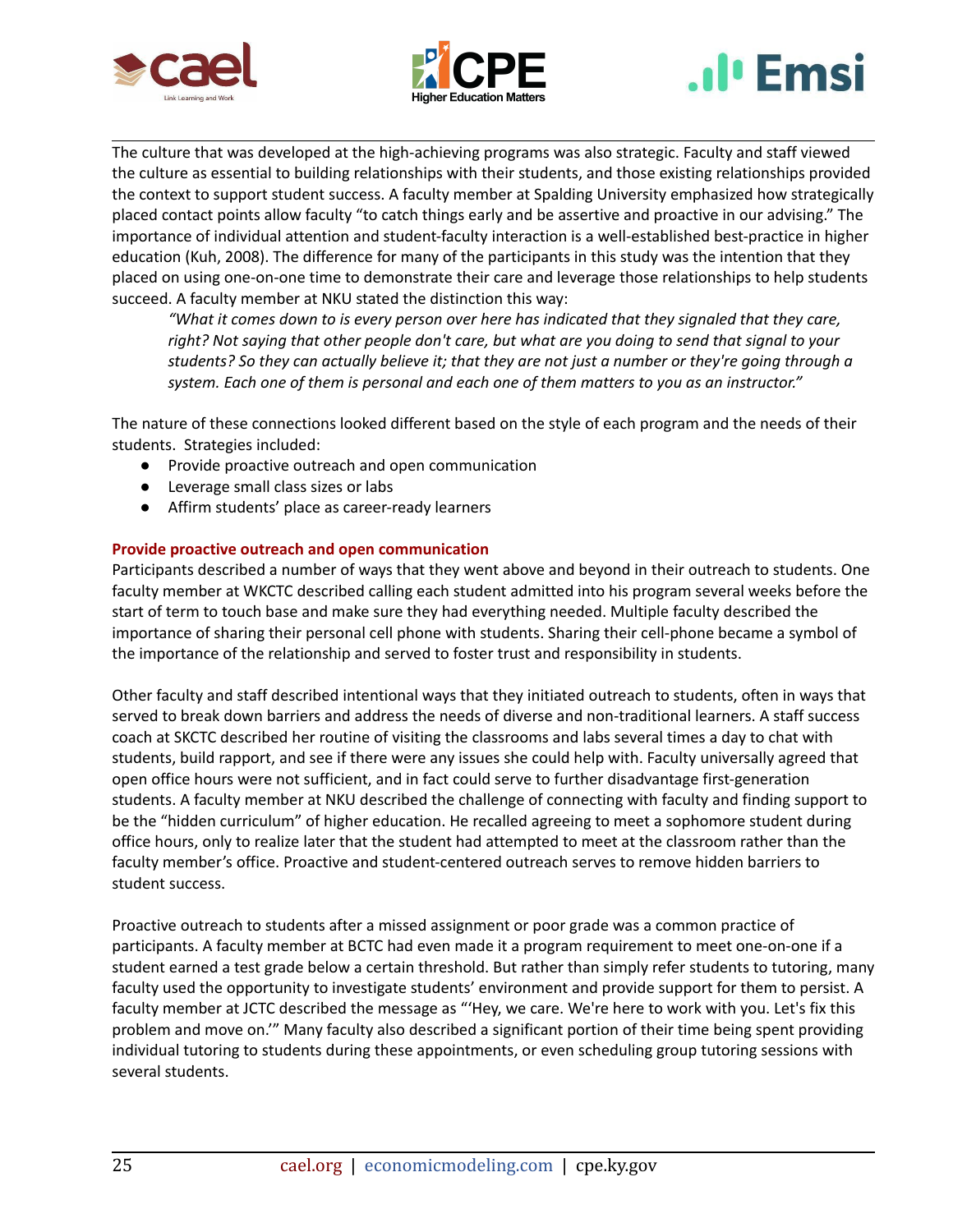





#### **Leverage small class sizes or labs**

The importance of building individual relationships was the single most common theme expressed by faculty and staff participants. In most cases, the classroom was only one of multiple avenues for making connections with students. However, faculty frequently discussed the importance of small class sizes as important to facilitating connections. In some cases, a low student-to-faculty ratio was characterized as making it more manageable to reach out and meet with individual students outside of class. Other faculty discussed the importance of small classes so that they could ensure student learning and mastery of course content in the classroom. Alternatively, some faculty emphasized using in-class time and leveraging small class sizes to learn more about the personal background of students.

Faculty in programs that have teaching labs were strategic about using that time to build relationships with students--including faculty in both trade and medical areas. A trades faculty member at SKCTC was intentional about spending one-on-one time with each student during their lab. He described the importance of that time as:

"If you don't have that time to go around and spend that 10 or 15 minutes with that student, you *don't really know what they're going through that day. They may be truly struggling… But that one* time you go over there and you sit down and reassure them that they're on track and they're on track *for success and that you're there for them, and you can do whatever they need."*

Time spent with students in labs were used to both assess student learning and support students holistically. The same faculty member described how those one-on-one conversations in labs helped him diagnose key barriers for low-income students such as accessing proper tools and securing transportation to class. Similar strategies were used in a medical program at WKCTC, where both full-time instructors regularly attended the labs of each other's courses so that they could be available to students.

Notably, these comments were repeated by faculty across education levels, at public and private institutions, and pertaining to all student demographics. However, the faculty at community colleges were the most likely to point out the uniqueness of maintaining small class sizes or having multiple full-time faculty available to connect with students.

### **Affirm students' place as career-ready learners**

An important component of expressing care for students was affirming their place in the classroom. Many faculty shared the explicit ways that they communicate their support and belief in their students. Affirming students was almost always described in conjunction with a student's responsibility for their own learning. An instructor from WKCTC stated:

"We believe in them. We're constantly telling them we believe in them... 'If you got in, you deserve to be here.' And that's what we constantly tell them: 'you can succeed, don't give up on yourself, you can do this,' [even] when they think they can't. When they go into the corner and cry, we're there to go *and build them back up, and [we say] 'come back over here and try again', and 'every sonographer* has been at the same point you are right now. I was too, [your other instructor] was too, if you can *ever believe it, but you're not going to get it right away.'"*

Faculty viewed their affirmation of students as a way to balance how they challenge and support students. Their affirmations served to build resilience in students amid difficult assignments or personal challenges. As with other dimensions of care and trust, many faculty described ways of affirming students early in their academic program. A faculty member from SKCTC described some of his first interactions with students: "I try to tell my students up front: 'I believe in you, I trust you until you give me a reason to doubt you. There is complete acceptance. I put all of my faith in you.' I think that gives them a good reason to try even harder."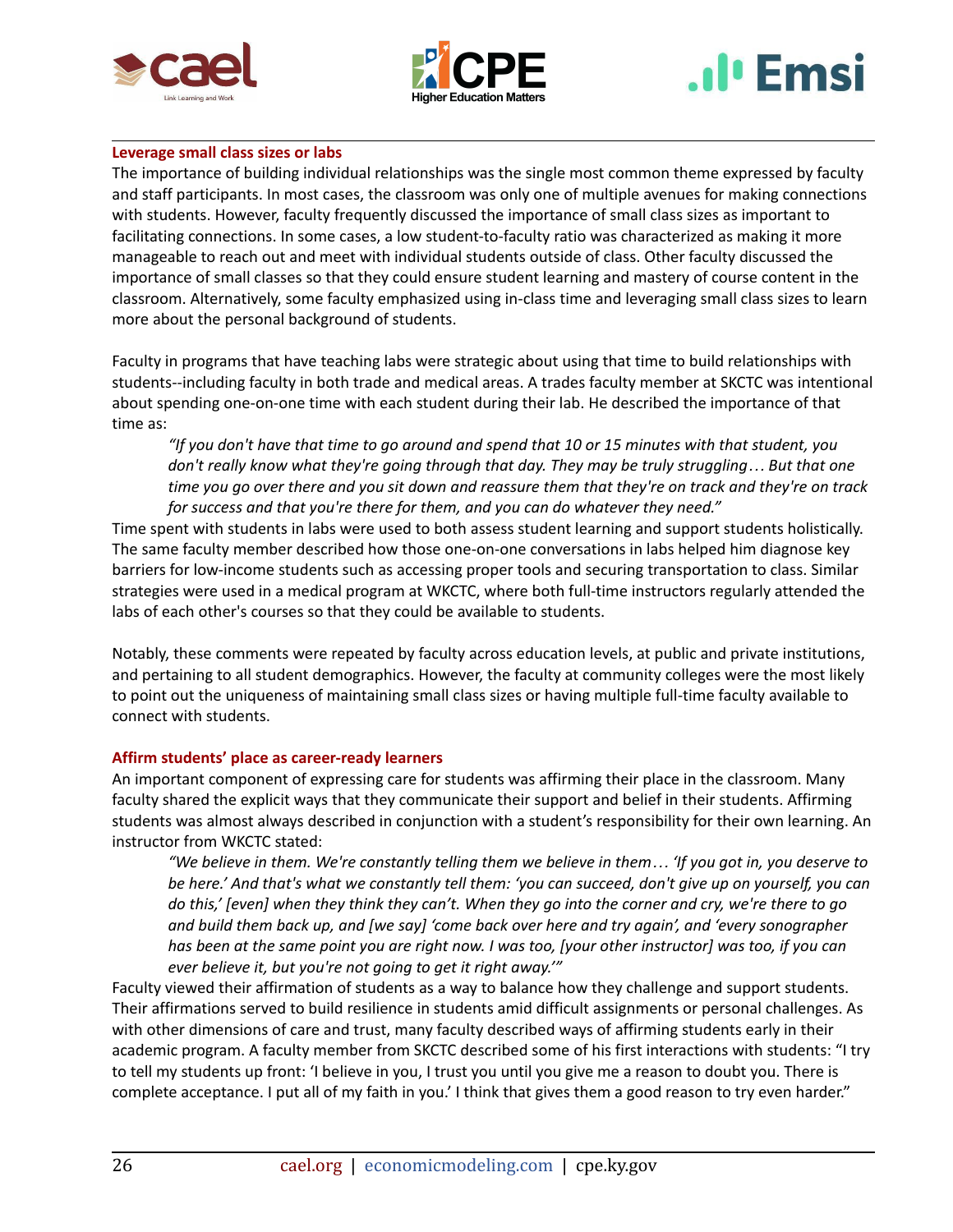





For some faculty, creating an affirming environment requires emphasizing a non-competitive dynamic between students. Faculty viewed competition between students as setting-up some students to fail and distancing students from the care and trust faculty want to provide. A veteran faculty member at NKU described the connection between competition and trust as a direct link to their academic learning, explaining that their faculty are "looking to have the students realize that their faculty members are their allies, that we're in their corner, that we're trying to get them to build their skillsets, that we're not putting them in competition against each other. We want all of them to succeed." Removing competition from the classroom also empowers students to become more engaged in the learning process without worrying about their standing with their peers.

Faculty frequently were explicit in how they viewed affirmations as important for low-income and URM students. A faculty member from a different program at NKU made this connection pertaining to the ability of low-income students to increase their academic self-efficacy and raise their career goals: "we've tried to make the students see beyond their initially conceived realm of possibilities and with a lot of first-generation students what we can see as a possibility for them--because they haven't been exposed to that kind of environment--is they tend to hold themselves back." Other faculty approached affirmations as helping to break down any imposter syndrome students may be experiencing and foster greater academic persistence through challenging assignments. The importance of affirming minoritized students is grounded in decades of research on academic self-concept and stereotype threat (Steele & Aronson, 1995), where student's risk internalizing and reproducing stereotypes placed on them by peers or instructors. Hearing affirmations from program faculty serves to personalize the learning environment and empower underrepresented students to succeed.

### **Shared Practices**

- Proactively schedule one-on-one time with students
- Provide clear and accessible means for students to connect with faculty
- Invest in full-time staff and dedicated support staff
- Identify struggling students and holistically troubleshoot student challenges
- Provide faculty-led individual or small group tutoring
- Use affirming language early to validate students as learners

## **Their Success is Our Success**

The phrase "their success is our success" was repeated by numerous voices across multiple focus groups without prompting. Faculty and staff participants viewed their investment in teaching as directly tied to the academic and career success of their students. Although faculty were overall very aware of how their teaching tied into department learning outcomes or accreditation standard, the reciprocity implicit in "their success is our success" was more often linked to the applied knowledge and career skills accumulated by their students at graduation. A faculty member at BCTC captured the essence of investing in student success by describing his team-based approach. He explained:

If think one of the things that gets lost in the whole process of higher education is that every student " is ...coming [to college] for a specific reason--they have a plan in mind; they have an outcome that *they desire--and these are the stepping stones and the building blocks to them achieving what they* want to achieve in life--whether it's for themselves or for their family or for both. And I think if you *keep that in mind, as you go through the educational process, then the outcome is more ensured as* long as the student is dedicated to that outcome as well. Right? So it has to be a team process."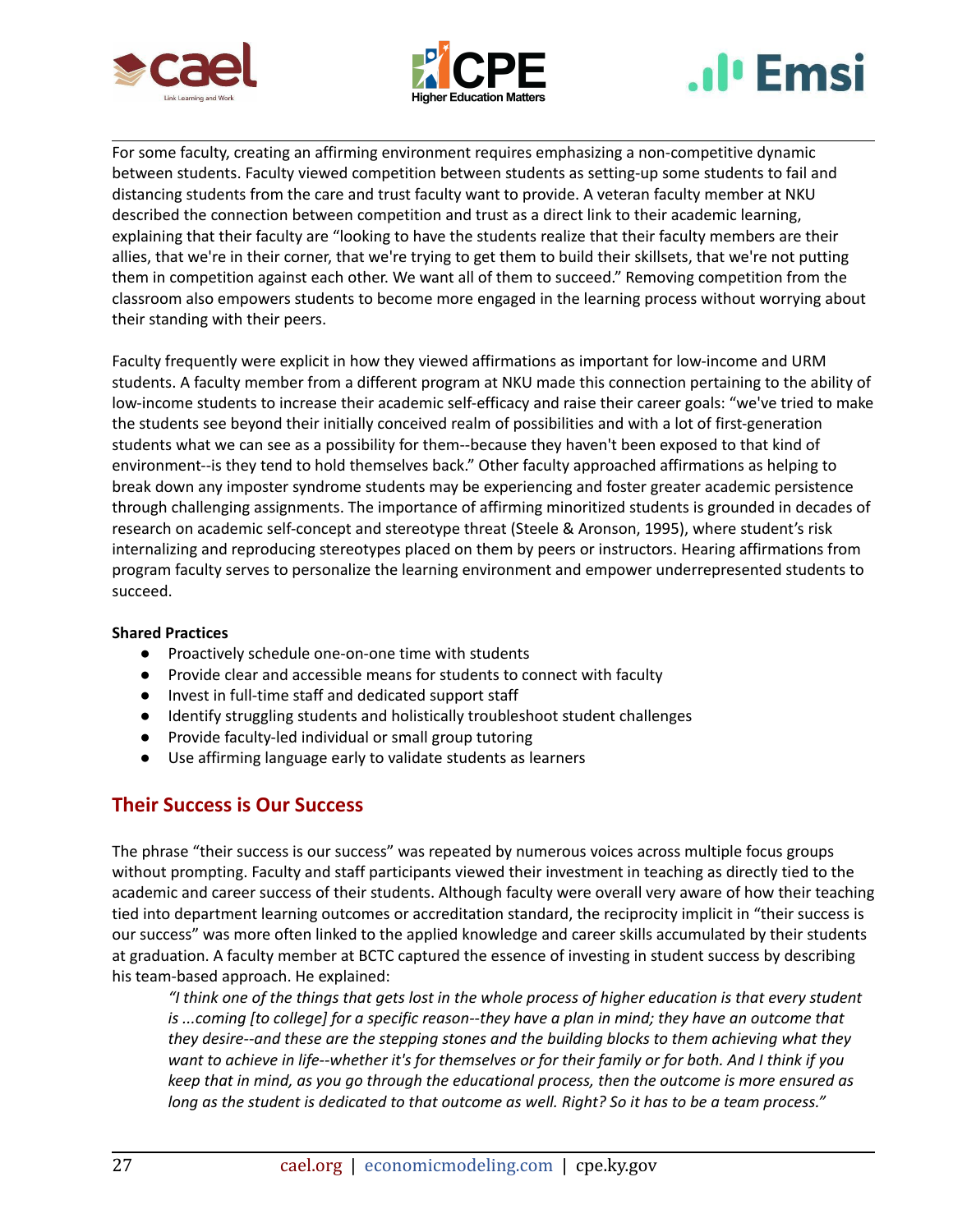





Being attune to the background and the goals of students cued participants into an applied definition of student learning and success. For most participants who taught at the Associate or Certificate level, responsibilities recruiting and evaluating candidates for admission enabled them to learn about the interests and goals of their students (including open or selective admissions sites). One faculty member at SKCTC assigned a paper for students to tell him about their career goals. Faculty and staff followed up on this information by building their academic program to best prepare students for their careers.

Participants differed in how they articulated a shared commitment for student success. Several faculty embraced the philosophy of students-as-customers as applied to their efforts to activate student potential, yet several notable exceptions rejected this notion in favor of viewing students as their "products." In either case, there was broad agreement that the central role of faculty and staff is to actively and proactively help students succeed academically and in their careers. A faculty member from SKCTC described his commitment: "the students know that we're invested in them, that we are not just here to teach a class, but to actually see their success, because that's what I'm here for; that's [what] gets me up in the morning to see those kids and to see what happens in their lives." Participants teaching at every education level were aware of the importance of a postsecondary credential on the career opportunities for their graduates. Faculty sometimes used different vocabulary to describe their graduates, including terms as impersonal as "taxpayers" or as intimate as "providers for their family." Yet in each case they saw their work as a commitment to the career success of their graduates and applied whatever strategy they felt necessary to ensure that success.

- Foster a reputation for quality employees based on high expectations and guided support
- Integrate career and job search skills into formal training or course curricula
- Develop employability skills and model workplace professionalism

### **Foster a reputation for quality employees based on high expectations and guided support**

All faculty and staff participants expressed pride in their programs, with a vocal subset emphasizing the importance of their programs rigor and reputation. Notably, participants also referred to their reputation from the perspective of potential employers for their graduates; rarely was their reputation described in comparison to other colleges. Faculty viewed a strong program reputation with employers as essential for ensuring the continued employability of their graduates. Faculty believed that employers will evaluate the qualifications of the next generation of students based on how today's students perform in their first jobs. As a result, faculty and staff consistently described strategies to prepare career-ready graduates.

Ensuring student success often meant holding students to high standards where they could demonstrate mastery of course content or career readiness. Maintaining these high standards included providing clear feedback when students failed to meet expectations as well as providing the necessary resources and support to help students learn and persist. A faculty member from NKU explained the dynamic of challenge and support as: "we're always thinking about... what our students need and how do we get them there and where do we fit? ...And then making sure they get there so that nobody messes up our reputation… I think that that is a big part of how we got them to be successful: sticks and carrots."

Several other faculty participants described the importance of a "stick"--more often referred to as student accountability for mastering content and professionalism. Numerous strategies for ensuring student accountability were described by faculty, and often these examples occurred during labs or experiential learning activities. One faculty recalled working with a student in a medical simulation lab where they refused to allow a student to turn to the side to collect themself emotionally, telling the student, "if you have a 98-year-old dementia patient, you can't turn your back and collect yourself. No, [because then] they fall off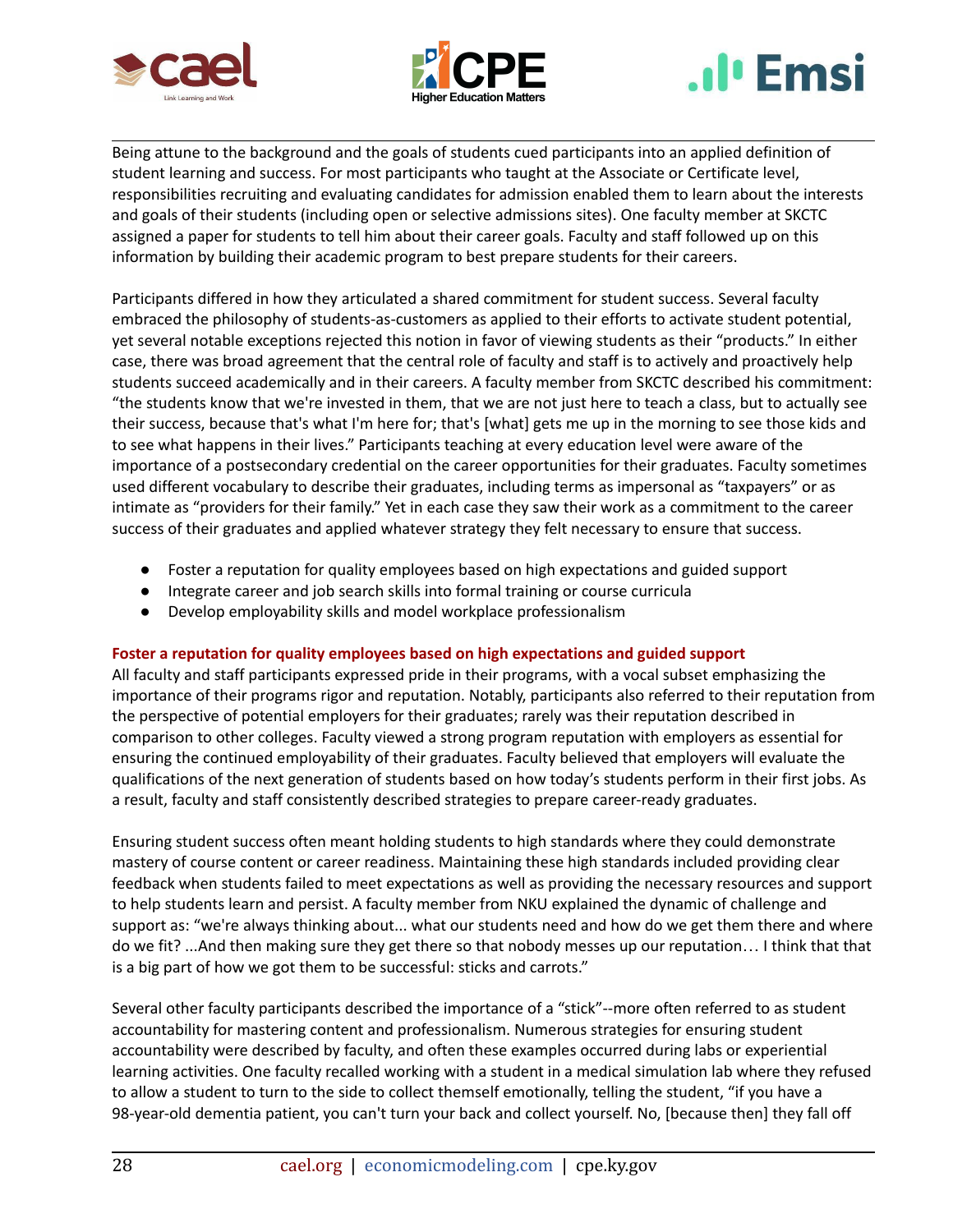





the table [and] that's your responsibility." The professor hoped to instill the emotional intelligence and fortitude necessary to work in their profession. A faculty remember in a different medical program described removing a student from a clinical rotation based on negative feedback from the site director. As a potential employer to future graduates, the site director's needs were relevant to the program faculty, and a more compatible and educational clinical setting was found for the student. The same NKU faculty member described not allowing a student to present a capstone project to an alumni panel because the product failed to meet their standards. The most vivid and emotional examples were recalled by faculty, but they reflect an ongoing theme of holding students accountable to high standards for career readiness. A BCTC faculty tempered the occasional brusqueness of enforcing accountability, stating "at the end of the day, I don't expect anything from my students that the employer won't expect."

Maintaining high standards was an active process for faculty, and was never as simple as assigning a poor letter grade. Faculty were not content to let students fail. Again in the words of the NKU faculty member, the message to students was, "So you're gonna get an incomplete, [and] we're going to keep working on this." In every case, high expectations for students were followed by guided support. Several faculty members described grading systems that enabled students to resubmit assignments or retake tests where they underperformed--sometimes for the entire class. Faculty at WKCTC described implementing regular opportunities to provide personal and structured feedback to students. Even in the case of student departure, faculty and staff participants described a supportive, personalized, and career driven approach to advising. A faculty member from KSU described brainstorming alternative medical training programs for former students, introducing them to colleagues at the programs, and helping them with their application for admission. In each case, faculty participants understood that the ability of students to master those difficult lessons would enhance their employability and reflect more positively on the academic program as a whole.

### **Integrate career and job search skills into formal training or course curricula**

Faculty and staff participants held the employability of their graduates as a top priority. As such, employability skills were integrated into course curricula and were adopted as key outcomes for graduates. A faculty member from SKCTC explained the priority placed on career development in the classroom: "We work really, really hard on putting our graduates to work…Not only are we teachers, we're counselors. Part of our job is job placement because that reflects back through our program. What is the purpose of a college program if your graduates don't go to work?"

Integrating employability skills was not limited to community colleges or trade programs. Across degree levels, faculty approached their courses with the objective of teaching content that enhanced employability. An NKU faculty member explained his approach as, "Can the students say that after this class, 'I advanced myself, I've made myself more marketable?'" A University of Kentucky faculty member described a five-pronged career pathway strategy that was developed by the academic program to enhance collaboration with other departments and narrow the career development focus of their students. Within the Political Science department at Western Kentucky University, faculty were attuned to the degree-related career paths that could be achieved with a Bachelor's degree (rather than pursuing graduate school or law school), while also encouraging students to integrate skills from other academic departments to enhance their employability.

A wide variety of career-ready skills were integrated into the curriculum by faculty participants within the common framework of enhancing employability. A faculty member at Spalding University described integrating career advising appointments, video and in-person mock interviews, and a career plan assignment into their course curriculum. A faculty member at BCTC described a "career prep day" hosted by their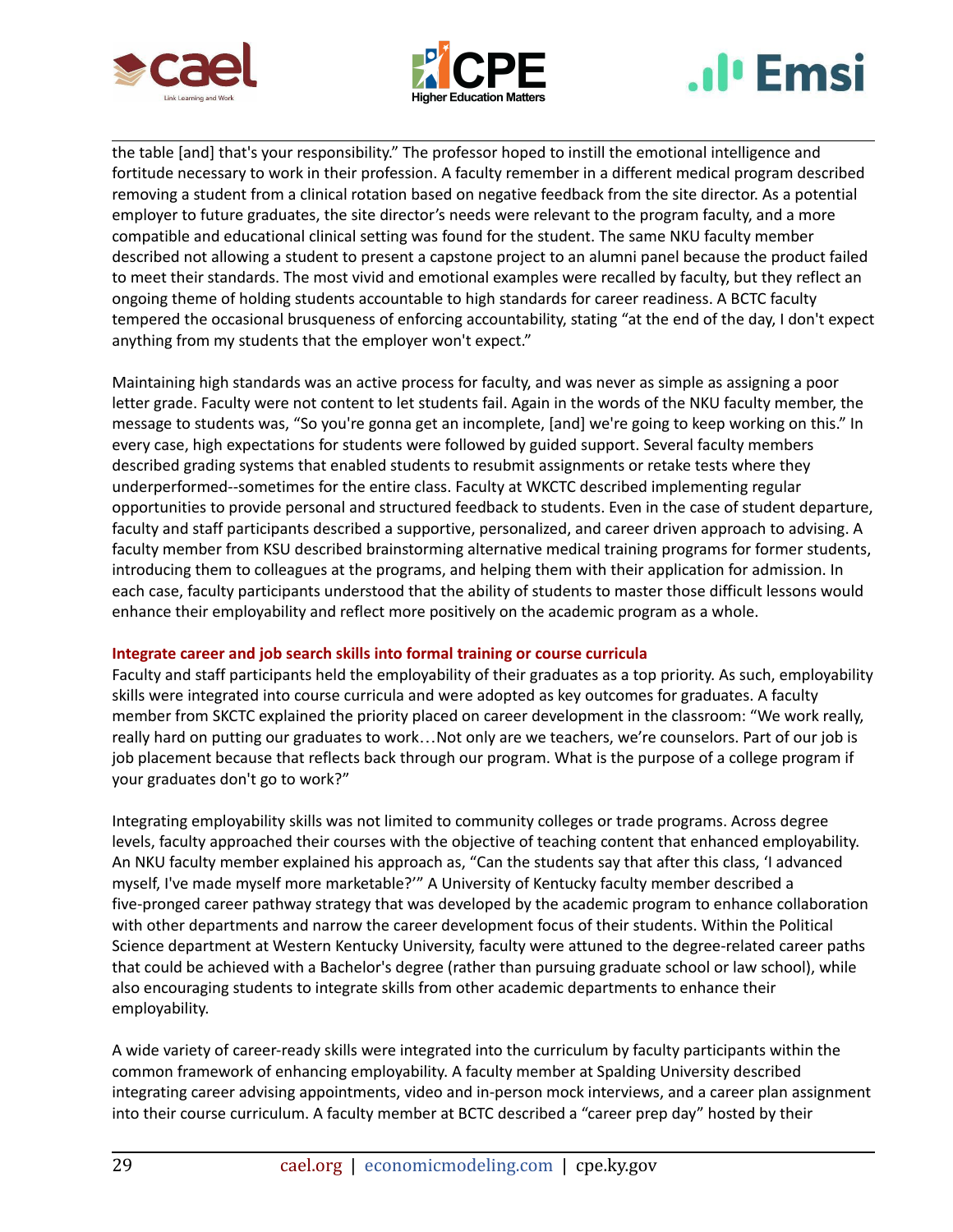





program, and another BCTC faculty member taught a "professional skills class" in their program. Similar strategies and practices were shared by faculty and staff and multiple other academic programs. Notably, only three participants mentioned reaching out to a career services office. In two of those instances, the faculty described inviting staff from the career services office to present in their classroom. In the third instance, the faculty referred to a career services unit that was housed within their academic college and was attuned to the unique needs of their students. The absence of evidence on outreach to career centers despite the overwhelming importance of career preparedness suggests that URM and low-income students benefit when career skills are integrated into course content or taught by faculty and staff with expertise in the area of employment.

### **Develop employability skills and model workplace professionalism**

In addition to career development and job search skills, faculty and staff participants were attuned to the professionalism and interpersonal competencies necessary in good employees. Sometimes referred to as "soft skills" by participants, these employability skills encompass a range of attitudes and behaviors that students demonstrate in the classroom and in the workplace. Ensuring students graduate with these employability skills was part of how faculty sought to ensure the success of their graduates. A BCTC faculty member distinguished between traditional course content and employability skills, explaining that mastering the course content will get students a job, but employability skills are "what's going to keep them employed--their ability to communicate professionally, to dress professionally, to speak professionally. So they need to have a whole circle of skills [in order] to complete." Several faculty, including professors at NKU and SKCTC, described integrating employability skill training after receiving feedback from local employers. Teaching these employability skills is another way faculty practiced a holistic concern for the success of their students.

The list of employability skills named by participants was numerous. Generally, the employability skills could be categorized as either, (a) concrete professional behaviors, or (b) interpersonal competencies. In either case, faculty and staff described a consistent approach to establishing expectations and providing meaningful feedback to students.

Employability skills were sometimes described as concrete workplace expectations. These faculty hoped to set classroom expectations that matched expectations students could expect in the workforce. Often, these concrete expectations were built into the curriculum: a professor at KSU described detailed expectations for professional communication via text or email in the class syllabus, and a professor at SKCTC described having students sign a professionalism agreement. A faculty member at JCTC described her persistence in maintaining these expectations, explaining "if I have a student that emails me and it's just terrible, I immediately go into that mode of, 'we need to work on your work communication skills, because this is imperative in the workforce.'" Faculty teaching in trade professions often emphasized the appropriate dress code needed for labs, such as long pants and closed-toed shoes. Appropriate use of personal protective equipment was also emphasized, including in a program at SKCTC where students are asked to recite daily commitments to safety standards at the beginning of each day. Abiding by these professionalism expectations was established by faculty as a prerequisite for participation in class. Far from creating disdain in students for the strictness with which these expectations were enforced, faculty believed that maintaining these standards engendered respect and trust--students understood that the requirements were designed to match future workforce expectations.

Participants described ways that they were persistent in collecting and delivering feedback to students on employability skills. Faculty at Morehead State University and University of the Cumberlands described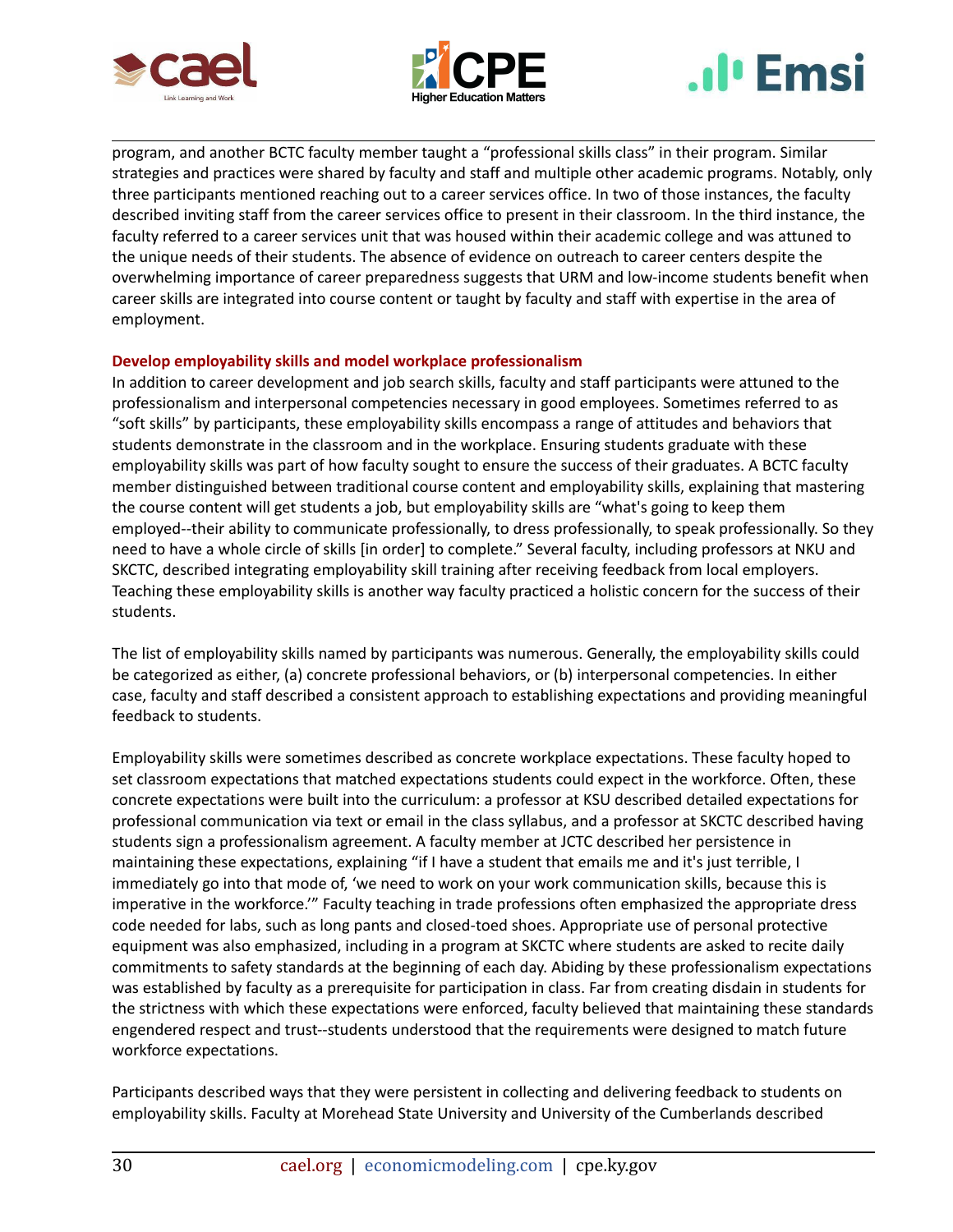





"disposition lists" that were used to evaluate students on employability skills. At Morehead State University, the attitudes and behaviors on their disposition assessment were used for both formal evaluation as well as ongoing informal feedback. Instructors used the disposition assessment to ask, "Is the student on time? Is the student prepared for class? Has the student done their homework?... Are they respectful of other cultures? Do they watch their language when out in public?" Several participants described collecting feedback from clinical sites on the employability skills of their students, and using that feedback to better prepare their students. Several others utilized self-assessments to bring attention to important skills and foster greater self-awareness.

### **Shared Practices**

- Hold students accountable to workplace standards in experiential learning environments
- Be flexible with assignment deadlines when opportunities to promote mastery exist
- Host mock interviews as students near their final semester
- Teach resume and professional writing
- Design assignments to emphasise career-related knowledge and skills
- Collect evidence on student employability skills and provide regular meaningful feedback
- Provide career development education through the voice of faculty or industry veterans

## **Engagement With Employers**

Faculty and staff participants from nearly every academic program contacted in this study described frequent interactions with potential employers. Building these relationships was often an intentional effort to expand career pathways for their students. Faculty with a background outside of academia frequently described how they leveraged their former professional network to connect students with career opportunities. Often, these conversations were initiated by employers in high-demand industries looking to recruit graduates. More senior faculty frequently described the power of their alumni network for opening career opportunities for new graduates. These faculty typically maintained an email list or a social networking group that allowed for ongoing engagement.

Relationships were equally effective as two-way partnerships where faculty sought employer engagement in the academic experience. A professor from NKU described the value of investing in partnerships with employers:

*"Our involvement with the community is really to educate the employers. The common language that we usually hear from employers is [that] our students are not prepared for the labor market--which obviously I totally disagree with. What we've done is bring [employers] into the educational landscape; invite them to the presentations to see the investment that goes on. The more buy-in that* they have, the more likely they are to see the value that the students bring to the classroom, and also *recognize their responsibility in training and preparing new employees. The way I envision our community outreach is more awareness of what our students are actually doing in the classroom. What they're learning."*

Facilitating engagement with employers served to improve the reputation of the academic program with potential employers, and consequently improve the employability outcomes of graduates.

Many faculty also utilized relationships with employers to improve their program in some way. Responsiveness to employer feedback served to deepen the investment of employers in the educational process and provide an overall stronger curriculum.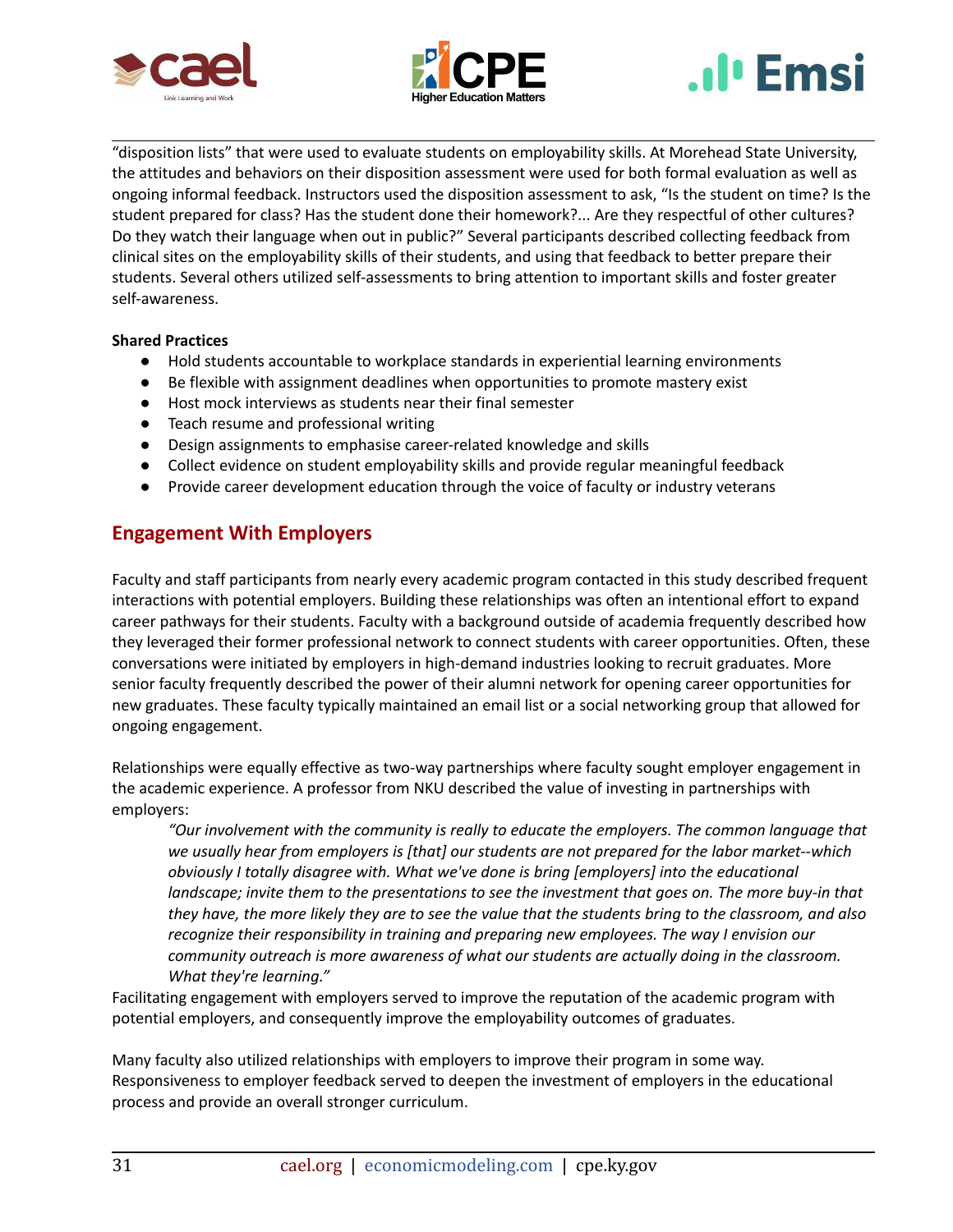





- Leverage advisory boards to guide curriculum and create applied content
- Invite employers to campus to engage with students
- Maximize the potential of internships, clinical rotations, or supervised practice
- Provide built-in credentialing or sub-credentialing

### **Leverage advisory boards to guide curriculum and create applied content**

Nine of the interview sites described formalized relationships with local employers through the creation of advisory boards. Advisory boards were discussed across degree levels and at both public and private institutions. For some programs, creating an advisory board was necessitated through a policy mandate, but many other programs described creating advisory boards to deepen engagement with employers and strengthen the academic program. UK even described a second advisory board comprised of faculty and staff partners. For academic programs that required clinical hours, maintaining an active and engaged advisory board was also an ethical imperative. A professor at the University of the Cumberlands made the point that, "Whereas we have students going into their buildings and we're asking them to open their doors and to allow for those experiences, we're also seeking their input actively and giving them a foothold in our own leadership and decision-making."

Although the pathways to employment opened through advisory boards were perhaps the most direct outcome of this type of employer engagement, participants described numerous other benefits that the program received. Several faculty described using employer feedback to adjust elements of the curriculum--NKU changed the statistical software they used to be more closely aligned to industry norms, and the University of the Cumberlands integrated advanced training on a learning management system used in primary education. Several participants, including professors from Murray State University and the University of Kentucky, described seeking feedback on curricular elements beyond the advisory board--even so far as to conduct reviews of course syllabi with employers. These proactive efforts sought to identify the skills and competencies needed by employers and seek feedback on the preparation of graduates already working in the field.

Several faculty highlighted ways that employers on advisory boards provide support for low-income students. A professor at SKCTC recalled that,

*"A lot of them support the programs in other ways, besides just being a member on our advisory board--buying equipment or donating equipment to the program, a lot of them put in place* scholarships just for... low-income students..., a lot of them will hire them after a couple, two or three semesters and then... pay for the rest of their education while they're working for them. So these *employers, they invest a lot into the college with those scholarships and those other resources to help us get those low-income students through this program."*

Not only do strong career pathways provide great opportunities for low-income student postgraduate student success, but also tangible benefits from employers that provide resources and incentive for students to persist.

### **Invite employers to campus to engage with students**

Engagement with employers was not limited to interactions with faculty. Many participants described strategic ways that employers were invited onto campus or into the classroom to engage with students directly.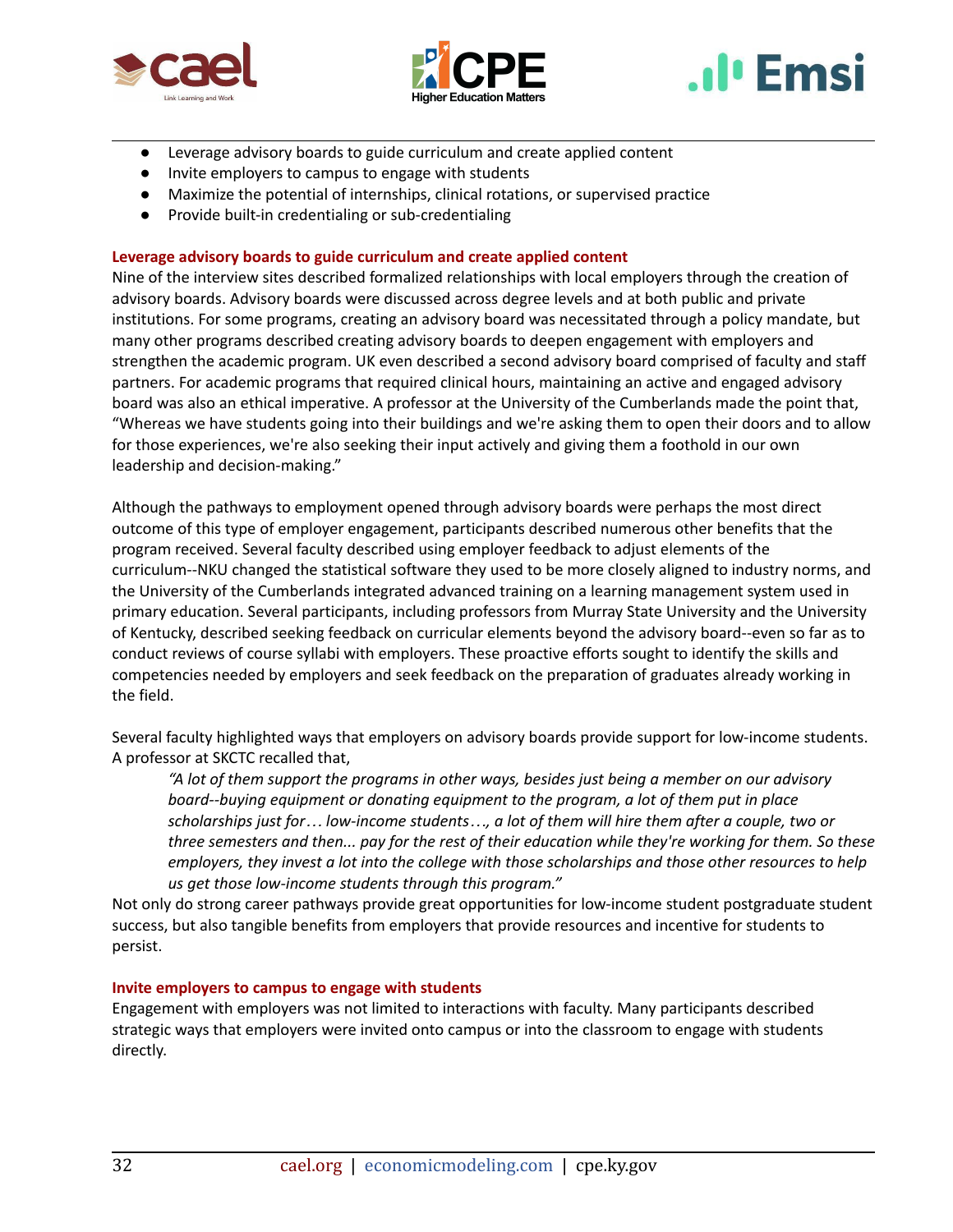





Potential employers provided expertise based on experience in the workforce that faculty participants believed strengthened the quality of course content as well as made the content appear more relevant to students. A faculty members at SKCTC explained his strategy for engaging students:

*"Sometimes when you're teaching students something, they don't really understand [the relevance],* especially in a prerequisite course. [Students ask]: 'where am I ever going to use this, what do I need this for, I don't see the purpose in learning this.' But if you bring an employer in and they reinforce what you're showing them and show them how they're going to use it on the job site, it really helps *out a whole lot."*

Several faculty participants described using guest instructors to help make course content relevant. Several other participants described inviting faculty to campus to help evaluate student presentations and provide feedback to students. On at least a few occasions, faculty described employment opportunities emerging directly from these presentations.

Faculty that were intentional about teaching career and job search skills often relied on the perspectives of local employers and alumni. Faculty described having solicited employers to conduct mock interviews, advise on resume writing, and explain workplace culture. These training opportunities were described as taking place on campus or in the classroom where content was integrated into broader career development for workforce readiness.

### **Maximize the potential of internships, clinical rotations, or supervised practice**

The high frequency of medical and education academic programs identified in the study correlated with a high proportion of participants that described degree requirements for clinical rotations or student teaching. However, experiential and hands-on learning experiences were not limited to medical and education programs. Nearly every participant described efforts to introduce students to contexts where they could apply course content and build workplace skills. Trade and medical programs utilized labs to provide hands-on instruction, and several programs brought in employers to reinforce course material. Several bachelor-level programs required internships and provided an accompanying course for academic credit where students honed workplace skills.

In cases where clinical hours were a mandated component of a credential, participants were quick to point out ways that their requirements went above the baseline requirement or were otherwise customized in a way that provided greater opportunities for student learning. Faculty described raising expectations by increasing the overall number of hours, providing a tiered system that gradually increased student exposure and competency, or working with employers to ensure a more hands-on experience for their students.

Clinical experiences were embedded with feedback loops that helped ensure a high-quality learning environment. Faculty often described close working relationships with clinical sites, and often the clinical site supervisors were alumni of the academic program. Two professors at WKCTC described visiting each student at their clinical site every semester as a way to identify student learning needs and better understand the workplace environment. A faculty member from an education program and a faculty member from a business program each described assignments within clinical rotations or internships where students were tasked with a leadership project. Presenting and receiving feedback on their work from potential employers served to strengthen the workforce readiness of students.

Perhaps the strongest theme related to experiential learning opportunities was its relevance to employment opportunities for graduates. Participants observed their students getting hired by the sites where they completed internships or clinical rotations. As a result, faculty were intentional about setting up students to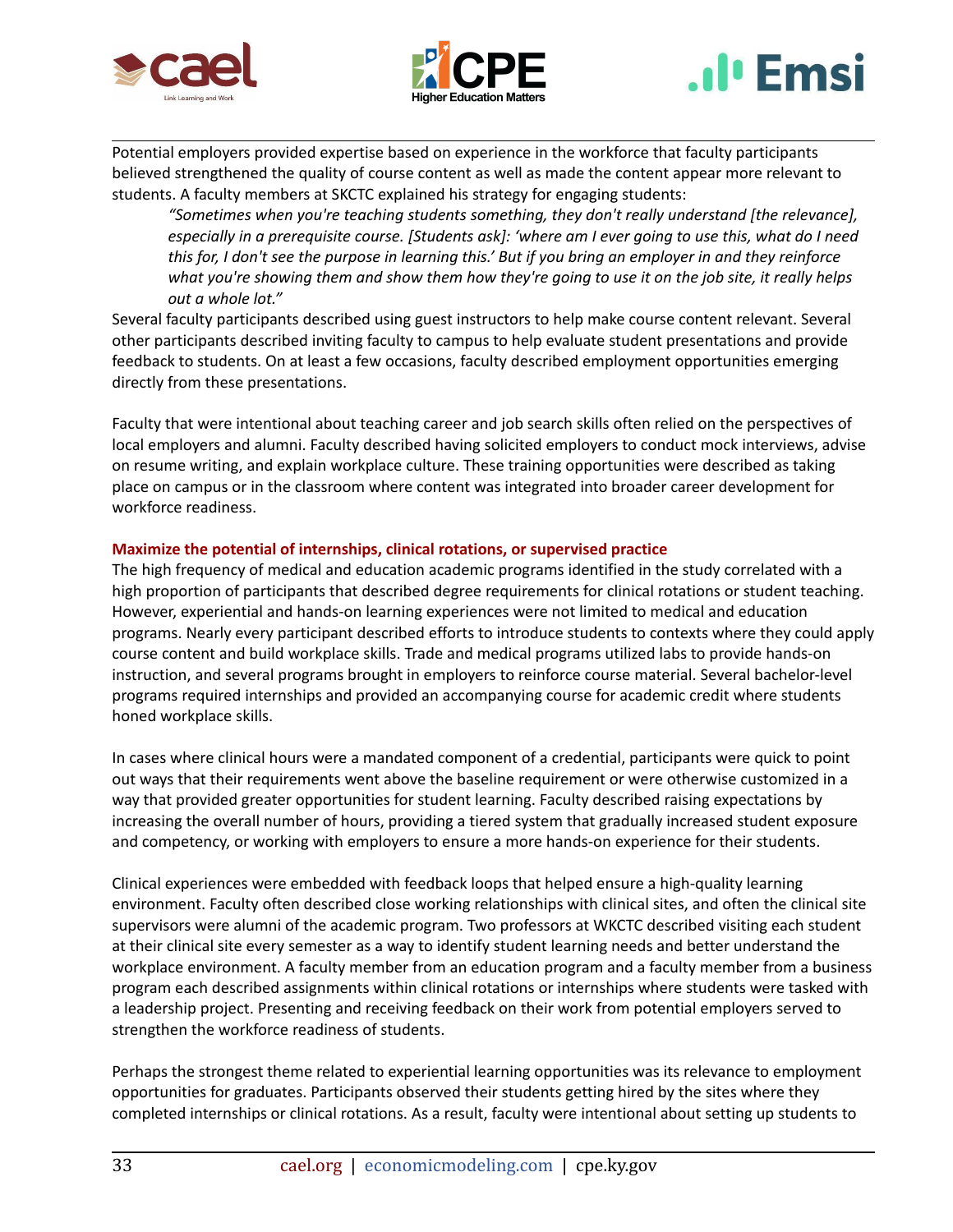





succeed and make the best possible impression. A professor from the University of the Cumberlands recited her message to students:

*"We remind the candidates that the clinical hours and their student teaching are all part of a job interview, that people are looking at them, they're watching how they behave--how they interact professionally, they're watching their skillset, they're watching their work ethic, their compassion for* the students. And even if they don't have a job open for the student, they would be able to give a *reference or recommendation to a school where there is a job opening."*

Purposeful hands-on experience in the workplace, coupled with a strong relationship rapport and relationship between faculty and employers, serves to create direct career pathways that fostered success of low-income and URM students.

### **Provide built-in credentialing or sub-credentialing**

Several participants described creating program changes that integrated sub-credentials or certifications within the program design. For trade programs at the associate level, this included government licenses that could be earned or partially earned through the degree program. These faculty were often strategic about integrating some of the credentials within the first one or two semesters, thereby providing an immediate deliverable to students that would immediately enhance their employability and demonstrate an incentive to persist. Faculty at all levels were aware of the advantages and disadvantages of pursuing a more advanced degree in their field, and sometimes faculty made curricular decisions to facilitate that pathway for interested students. Even in academic disciplines not traditionally associated with licensures, faculty sought out national exams or industry certificates that could enhance the employability of their graduates, describing them as attractive items to differentiate their graduates' resumes.

#### **Shared Practices**

- Establish and advisory board with employers, students, and other stakeholders
- Collect feedback from employers on the workforce readiness of graduates
- Collect feedback from employers on their workforce needs
- Include employers in decision-making processes to strengthen course curricula
- Invite employers into the classroom to teach course content
- Maintain communication with alumni through social networking or on-campus events
- Design experiential learning opportunities to maximize mastery of applied skills
- Design assignments for students to demonstrate leadership and critical thinking to employers
- Provide value-added credentials and licenses to distinguish graduates to employers

## **Awareness of Unique Student Needs and Adapt to Shifting Concerns**

Despite being identified as academic programs that support early career success for low-income and URM students, there was not a uniform or intentional approach described by faculty to meet the needs of these groups. In part because many faculty did not have access to student financial records, faculty could not provide any targeted support or instruction unless a student self-identified their background. As pertaining to the programs graduating high-achieving URM students, URM-identified students often comprised just a small portion of their overall population. Providing customized interventions to a relatively small number of students was not feasible for many participants.

Irrespective of whether participants expressed explicit interventions for URM and low-income students, narratives collected from interviews revealed a high-level of awareness of the unique experiences and needs of URM and low-income students. Many faculty displayed an intricate knowledge of the multiple sources of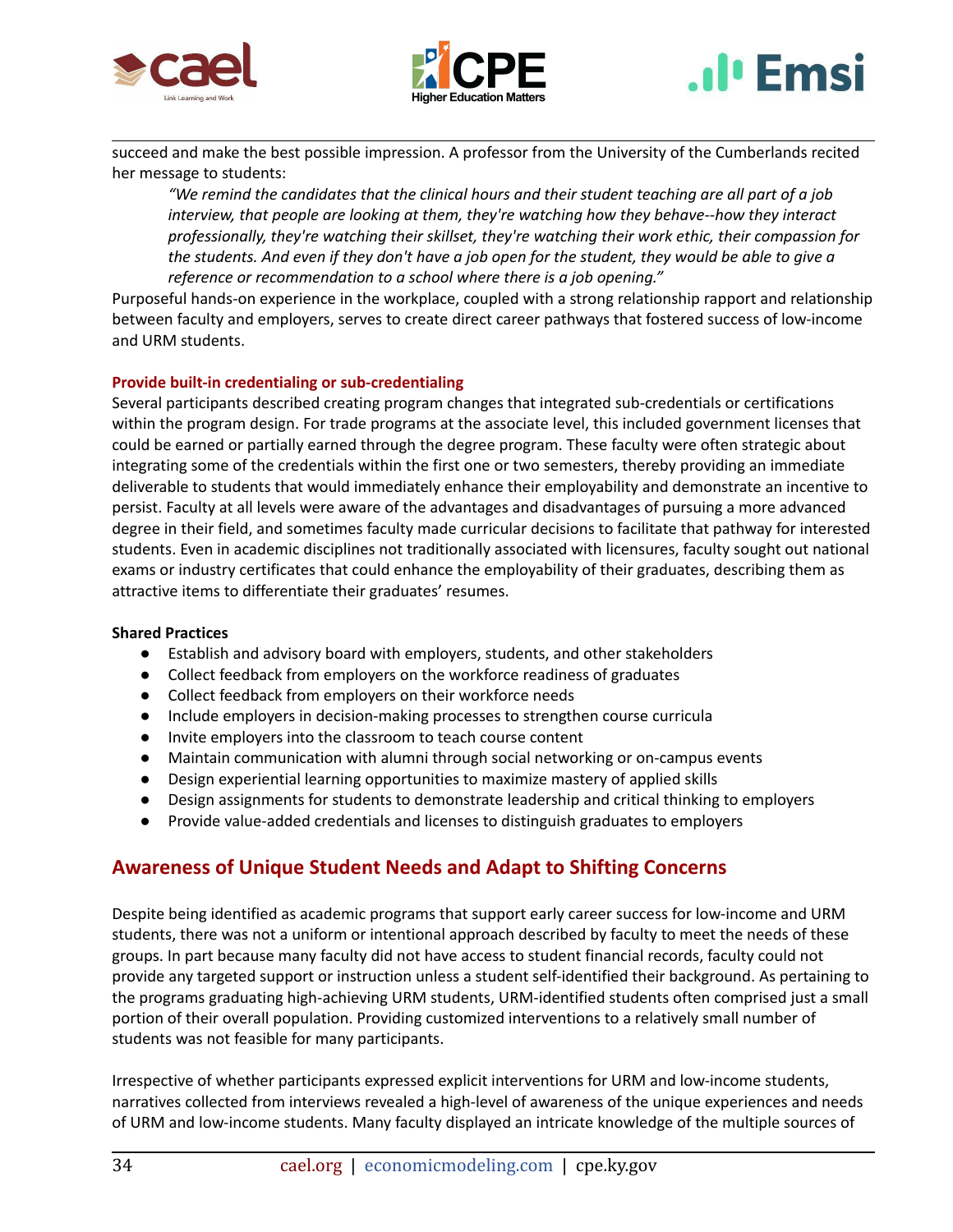





financial aid utilized by their students. Participants also expressed value for the diverse voices and perspectives that could be heard in their classrooms. The common theme emerging from these narratives was an awareness and appreciation for unique student needs and a willingness to adapt to provide a stronger student experience.

The actions of participants embodied the practice of "meeting students where they are." Faculty universally accepted students as individuals, and many faculty went out of their way to praise the resilience of their students. Even one of the faculty participants in a highly-selective and rigorous academic program hinted at the type of attitude necessary to welcome students authentically as learners. They recalled a particularly poignant conversation where, "I had one graduate one time say, 'I haven't told anybody this, but I couldn't read and write very well when I started.' And now she says, I know you're not a reading and writing teacher, but thanks to the program and everything, I have come a long way that way.'" Another faculty member teaching in a trade program explained, "I'm literally teaching what screwdrivers are. That was a big thing for me, realizing the things that you think everybody knows. [Just] because everyone you know knew that at a young age doesn't mean that everyone knows [today]." Faculty described an unwavering commitment to student success such that they either intentionally ignored or chose to overcome any societal or economic barriers hindering the success of their students.

The ability for some participants to relate to the unique challenges of underrepresented and low-income students may be partially due to their shared experience as first-generation students. Twelve participants explicitly mentioned their experience as a low-income or first-generation student, despite this not being directly asked as an interview prompt. Several of these participants shared ways that they shared their personal background with students. A faculty member from the University of the Cumberlands shared that, "I always start one of my classes with a picture of the house I grew up in--which you could just look at it and tell there was extreme poverty--and then talk to them about my experiences, how a teacher changed my life and things like that." Other faculty described connecting with students to highlight the opportunity college can provide and to "push students to better themselves."

- Become an expert of financial aid and unique financial considerations of your students
- Investigate student learning and success; become the expert
- Revise and update curricula and program design

### **Become an expert of financial aid and unique financial considerations of your students**

Most of the participants in the study demonstrated a high degree of awareness of the financial commitment required for their program and the opportunities for students to access financial aid. Not only were FAFSA application deadlines and scholarship opportunities articulated, but also faculty were aware of other local funding pipelines for students. Faculty at BCTC and HCC described a close relationship with their Workforce Investment Board and other agencies and nonprofits that could provide tuition and financial assistance to unemployed or low-income potential students.

Faculty also cited awareness and concern for the per-credit cost of tuition alongside added fees, books, and materials costs. Several faculty teaching in trade programs described intentionally placing course materials--including things like tools, uniforms, and gloves--on class syllabi so that unemployment benefits could cover some of the costs. One program partnered with a local tool shop to allow students to rent or buy necessary tools at a discounted rate, and a WKCTC faculty member described working with students to coordinate a fundraiser that would provide funding for medical board examination fees. A faculty member at the University of the Cumberlands contributed to a University partnership with a local department store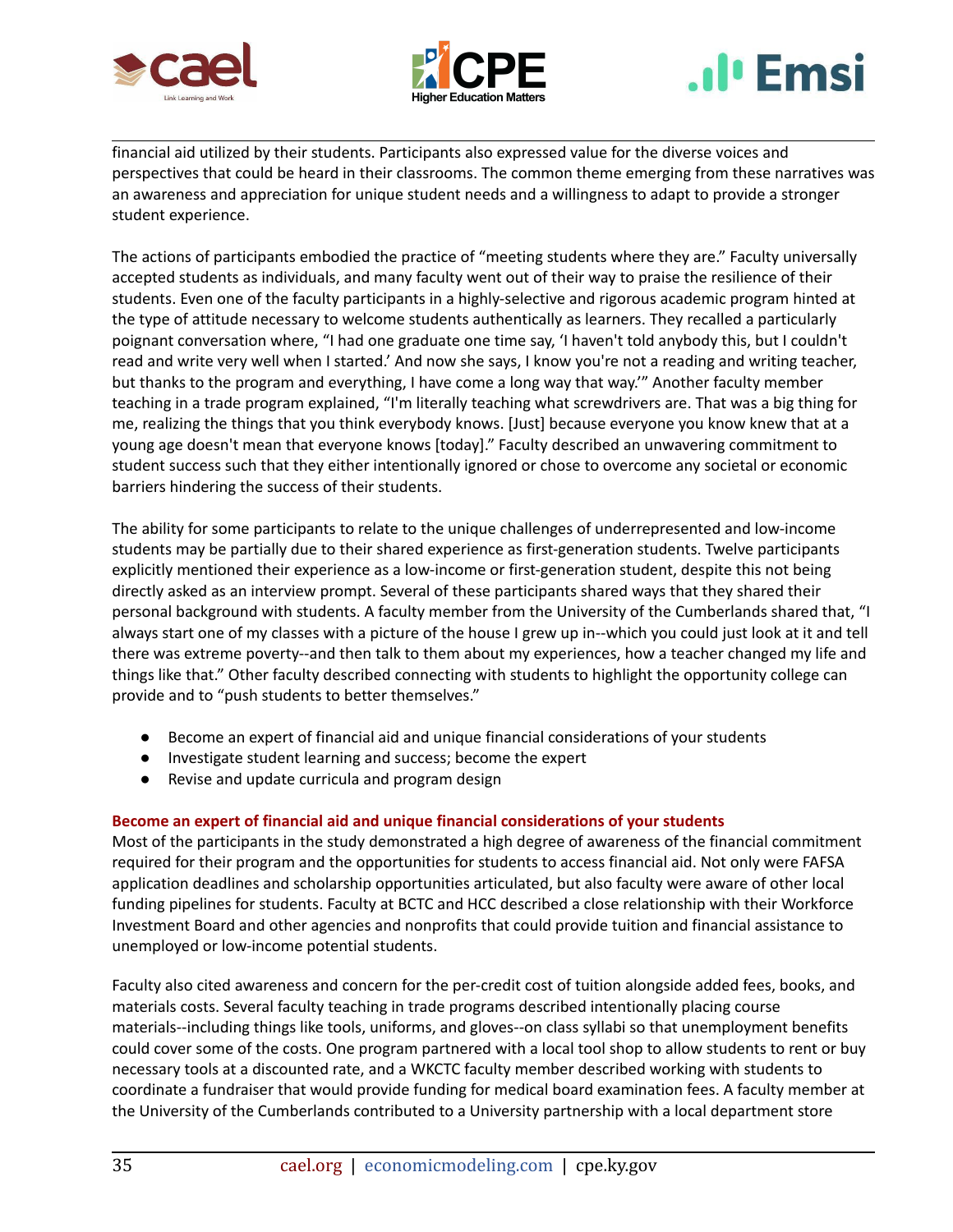





where the store closed down for a day and allowed low-income students to purchase professional attire for interviews at a 60% discount. Participants from three different programs described efforts to address food insecurity for their students beyond campus-wide initiatives. Efforts ranged from a formal food pantry to a refrigerator in the department lounge that was kept stocked with food. Multiple programs coordinated efforts to make test-prep books and laptops available to students, and several other programs helped coordinate public transit or carpooling to clinic sites for students without a license or a vehicle. In each case of addressing student financial needs, faculty described the work as consistent with the responsibilities of their work. Addressing unique student needs was just one more way that participants supported students and worked to ensure their success.

### **Investigate student learning and success; become the expert**

A relatively high number of participants explained their programs in ways indicative of a fluency in student success literature. Several faculty referred to their work through the lens of adopting high-impact practices and experiential education programs. Notably, much of this expertise was articulated by participants teaching in disciplines other than education, and participants sometimes undervalued their competency, explaining that, "I've never taken a class called 'student metrics theories'. [Success theory] is not organized in my brain that way, although I guess that's what it is." Often, the information was collected over time or by necessity when faculty sought evidence to improve a specific dimension of their program. Several faculty participants cited experience with university committees on issues tied to student success, or otherwise through institutional accreditation and quality enhancement plan responsibilities. In two cases, academic programs employed staff with Master's degrees in higher education or student affairs that served to embed student success principles into the program.

Equally impressive was the number of participants that described writing grants, presenting research, and publishing articles related to pedagogy and student success themes. A faculty participant at UK authored and received significant grant funding to develop experiential learning programs accessible to URM students. Several faculty, including those at community colleges, referenced engagement with national associations on teaching within their discipline that included presenting at conferences and publishing research on student learning. Two faculty participants at NKU even utilized an experimental research design to investigate and publish a teaching pedagogy that could train more career-ready graduates. The time and effort participants invested to better support their students indicates a deep commitment to student success. Participants showed awareness of ways that the status quo was not meeting student needs, and they investigated and applied methods that improved student outcomes.

### **Revise and update curricula and program design**

Eight academic programs interviewed for the study described either a significant program redesign in the last ten yours or otherwise an ongoing process of improvement. A faculty member at NKU described the thinking driving continuous improvement:

"We continuously try to improve it. We try not to let it be stagnant. We're always thinking about it as a group. What is our students' need and how do we get them there and where do we fit? How do we build our program? Not just a class, but how do we build up the whole sequence of courses that they *take to get them where we want them to be."*

Participants described these changes as seeking to address shifting student needs and stay current with emerging trends in the workforce. Faculty at all credential levels were aware of shifting technology--ranging from education learning management software to integrated electronics in HVAC systems--and they viewed providing dedicated training for new technologies as enhancing the employability of their graduates. Participants from five different programs described new initiatives aimed at increasing mentorship for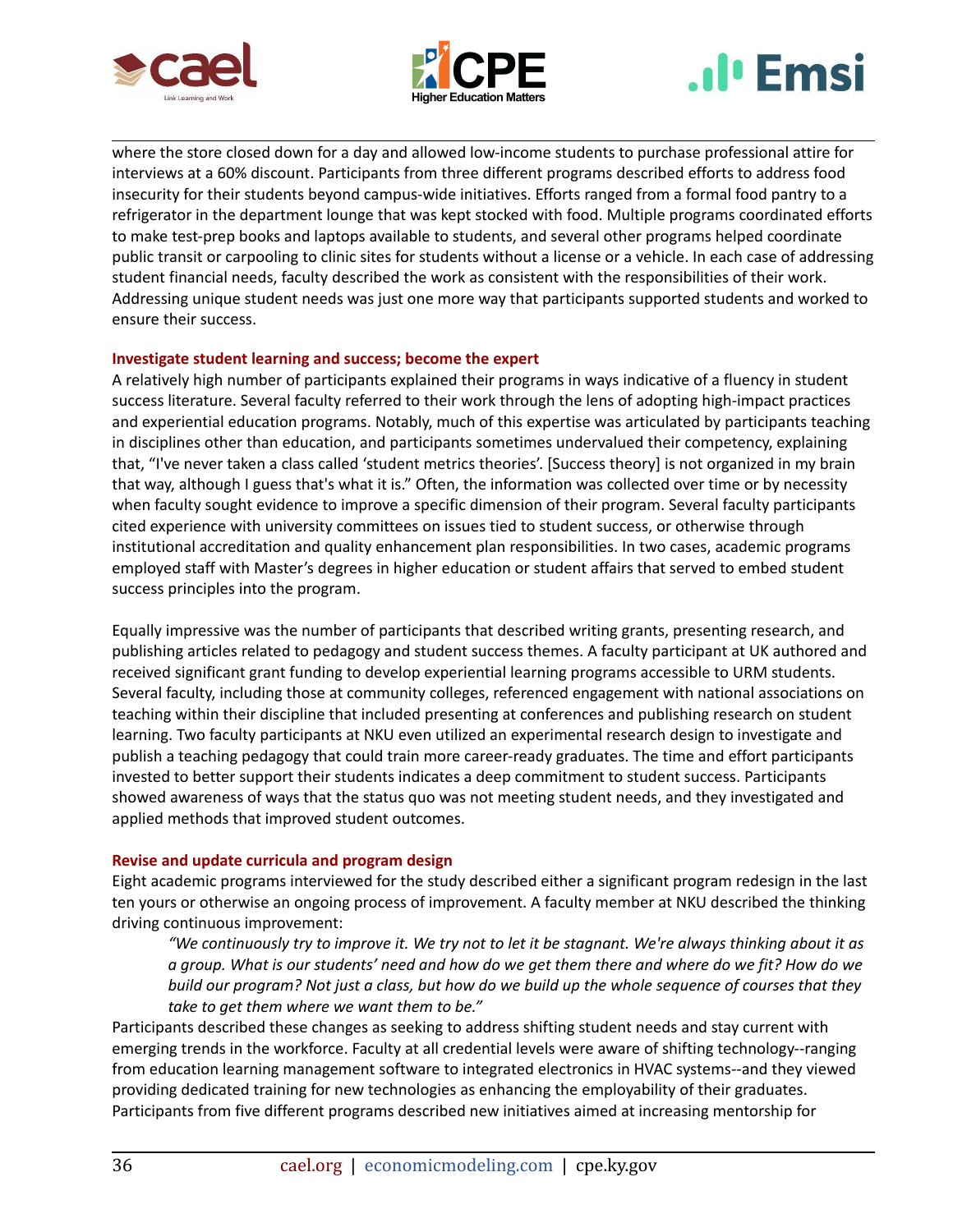





students. A faculty member at SKCTC described adjusting course sequences and faculty assignments to ensure all faculty could build relationships with students from the beginning through the completion of the program, and a faculty member at KSU described implementing a mentorship program where faculty would be expected to connect individually with five students on a weekly basis. Revisiting pedagogy and advising through the lens of today's student and their unique needs helped participants ensure that students were gaining the knowledge and competencies to succeed.

### **Shared Practices**

- Avoid labeling students as underprepared and instead apply individualized support
- Seek out and demonstrate appreciation for diverse perspectives in the classroom
- Hire faculty with diverse backgrounds and experiences
- Educate students on multiple sources of financial aid and the advantages and disadvantages of each
- Identify funded pathways for postsecondary enrollment and build partnerships with local agencies to recruit students
- Diagnose financial barriers to degree completion and develop cost-saving options
- Seek out theories and best practices on student success pertaining to the unique needs of your students, or research best practices within your program
- Collect feedback from students and employers to identify potential changes to academic programs, and engage constituents in the redesign process.

## **Guide underrepresented students into high-demand occupations**

Nearly every participant in the study was aware of a high-demand in the workforce for graduates of their program. Many faculty described receiving regular outreach from recruiters and employers that need to hire. In some cases, the demand for trade jobs created an issue for student retention where an employer would view a student as qualified for employment before completion of the program.

The presence of so many high-demand occupations from the quantitative analysis indicates that URM and low-income students are more likely to receive equitable wages where demand for employees is high. Indeed, results from the EMSI analysis indicates that low-income and URM graduates from major groups that include these high-achieving programs have estimated average wages near or exceeding their peers (see Figures 15-18 and Tables 1-2). The structural foundations for inequity appear most likely to be reproduced in occupations where resources are scarce. In these contexts, more affluent cultural natives maintain an advantage over URM and low-income graduates in accessing high-paying jobs. In contrast, URM and low-income graduates entering into high-demand occupations appear more likely to overcome structural barriers and more likely to access high-paying jobs. In the latter case, postsecondary education provides the decisive gateway for URM and low-income students.

Although a diverse workforce is needed in all occupations, evidence on early career earnings indicates that students choosing high-demand career paths are more likely to achieve an equitable outcome. Moreover, the persistence of inequitable lifetime earnings for URM graduates across degree levels threatens the value-proposition of postsecondary education for underrepresented groups (CPE, 2021). As such, guiding underrepresented students into education programs with pipelines to high-demand occupations provides a direct strategy for reducing inequality in postsecondary institutions and in the workforce.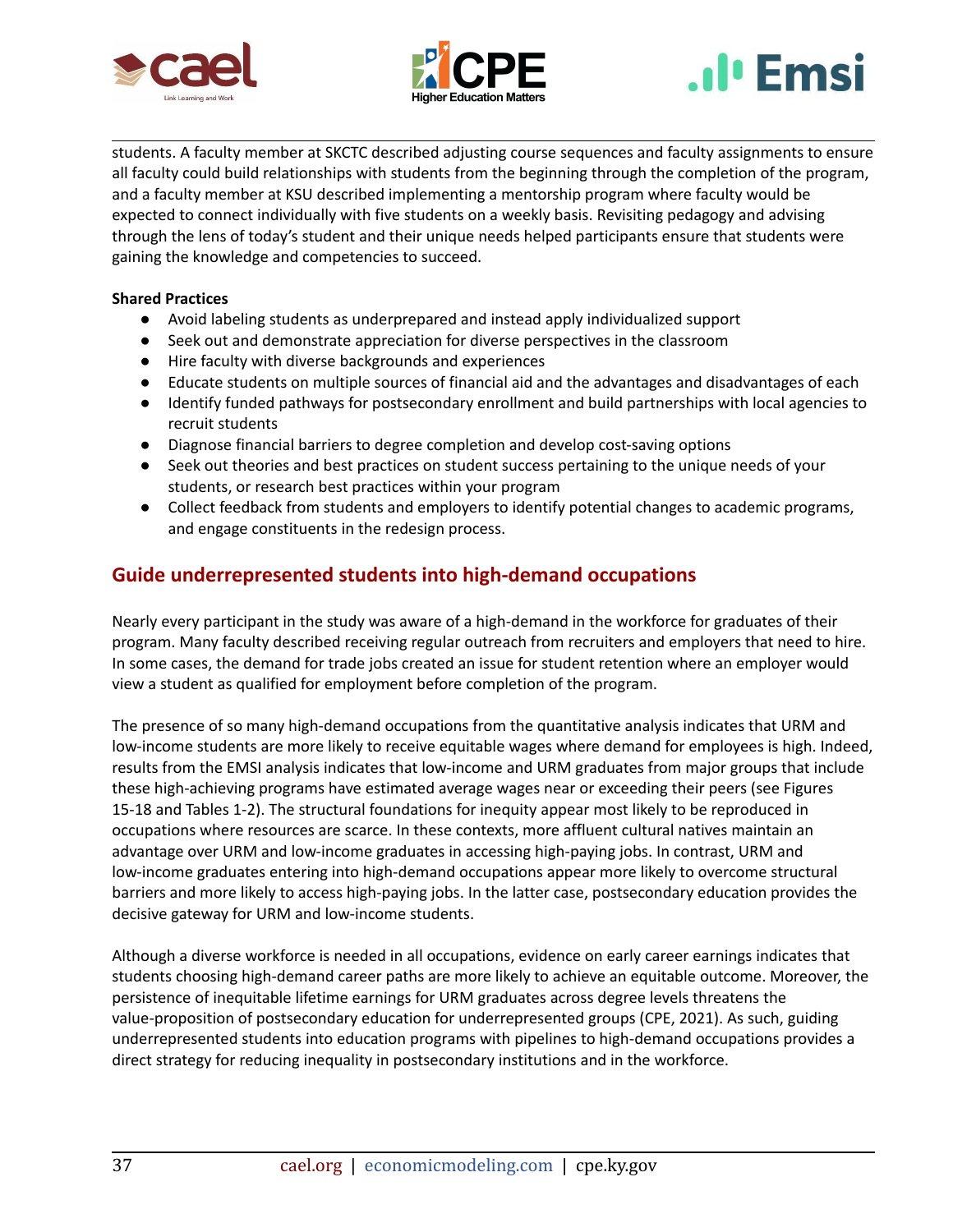





## **Section 3:**

## <span id="page-38-0"></span>**CAEL STUDENT VOICE ANALYSIS, THEMES, AND RECOMMENDATIONS**

CAEL worked with Emsi to assess LMI data in Kentucky to conduct qualitative research and analysis about URM and low-income status students and their employers by conducting focus group discussions and interviews with former students and institution leaders based on a quantitative analysis determining institutions which have closed wage gaps for URM and low-income status students. The focus of the discussions were anchored on the experiences of URM and low-income status students and include the following insights:

- How do students from successful academic programs characterize the undergraduate and early career experiences in contributing to their success?
- In what ways do the experiences of students from unsuccessful academic programs differ from students from successful academic programs during their undergraduate or early career?
- What, if any, programmatic interventions by colleges or employers aided or hindered the undergraduate to early career transition in a way that contributed to positive employment outcomes?
- What social support or frameworks may be necessary to ensure early career success?

CAEL collected and combined feedback with Emsi data to identify common themes and develop recommendations for implementation of diversity campaigns and worked to refine findings for various target audiences through the lens of higher education, economic development, and workforce. **See Appendix D**.

## **Issue 1: Financial Literacy/Awareness of Students**

A common theme arising from the focus groups is a feeling that they lacked a true understanding of the student loan process and how their educational activities related to debt. One student described a "shocked feeling" when, upon graduating, the bills for his student loans began to arrive;he realized his living situation and location were not exactly tenable and he could not afford to live and pay down his debt with his current job. Another student described a similar situation in which he completed an initial course of study only to end up living with his father to make ends meet. He later re-enrolled in another program and completed the program with financial aid and support from his family. A third student described financial literacy/awareness as the greatest opportunity of the university system, stating that many students do not understand the debt they are taking on until they are responsible for paying it, and by then it is often too late.

The abundance of financial aid is a tremendous success for many students who lack the support and/or the financial ability to attend college. A communicated downside to financial aid is the lack of understanding of how the student loan process works and how students will be affected by debt upon graduating from their course of study. Students communicated a sense of "shock", or surprise, regarding the effects of their student loan payments on their income and ability to take home sustainable wages. Specifically, one student mentioned his inability to sustain a suitable lifestyle and maintain the job offered to him as a promotion upon graduation once he realized that his student loan debt payment and other expenses left him without much room for anything else.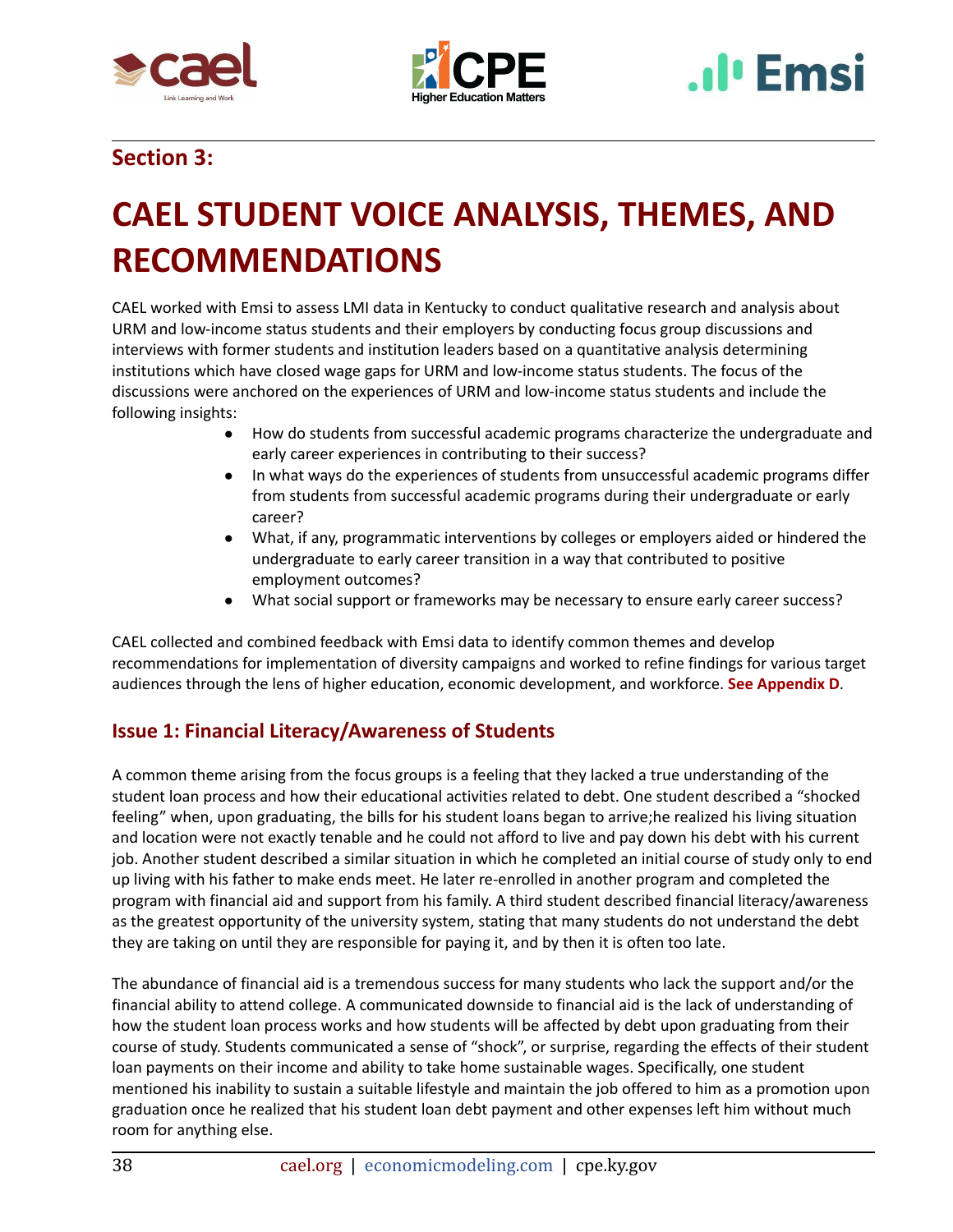



# **I**I Emsi

#### **CAEL Recommendations:**

- Consider increased or enhanced financial options and financial literacy programming, specifically targeted toward returning, new and first generation students. Examples include:
	- **Assist students in locating information about scholarships for which they are eligible**. Much of the financial burden to students relates to student loan debt and its impact both during and after college. Reducing the amount of debt a student incurs is a tried and true method to help offset the impact of this barrier to student success. Scholarship eligibility for students is often unclear and a student may be confused and overwhelmed by scholarship options. Recommend building a filter into any scholarship list that allows students to recognize which scholarships they may qualify for (first generation, returning, minority, adult learner, full-time, part-time, etc.). Market scholarships and key deadlines to these same student groups, with ample time for students to take advantage of these opportunities. Ensure instructors and advisors also promote scholarships as faculty and staff play a critical role in student support and persistence.
	- **Provide easy and convenient access to financial aid processes and advisors.** Clarity around financial aid options helps students leverage available financial assistance. Without financial literacy and student-friendly assistance, students may stop out for avoidable reasons related to affordability. Ensure communication to students includes financial aid deadlines, scholarship options, and funding models that can help support tuition and fees for offerings that attract them to your institutions. Post key deadlines to the website and student-facing social media. Hold financial aid workshops at flexible times and over video technology. A single point-of-contact for financial assistance is recommended.
	- **Build and promote employer partnerships and assist students to process employer tuition reimbursement claims**. Partnerships with employers provide expanded networks and employment/skill building opportunities for students. These employer partners can provide valuable insight to institutions as they develop curriculum and programming to prepare students for professional careers after college and provide potential direct pathways to employment. Employers who provide tuition assistance also reduce the financial burden students incur.

## **Issue 2: Career Counseling Gap**

Students discussed a gap in received, or perceived, career services offered through their institution. One student did not feel he fit in with the type of student or job seeker that the career services department was interested in serving. He found that external networking events and connections served him better in his job search. He believed the school had an idealistic student or career path to send graduates down and he did not fit the mold. Another student discussed that the main push was to pursue his entrepreneurial track, which resulted in a focus on discovering the next big idea (or that is how he felt) but was not focused on how to sustain a venture or provide for oneself. He ended up taking a job in sales that led him down his current career path. Career services did not seem to be an option for the students. Another graduate did not feel that services offered were appropriate for students with more clearly defined pathways, such as prospective law students attending law school upon graduation. The same law student also discussed a lack of understanding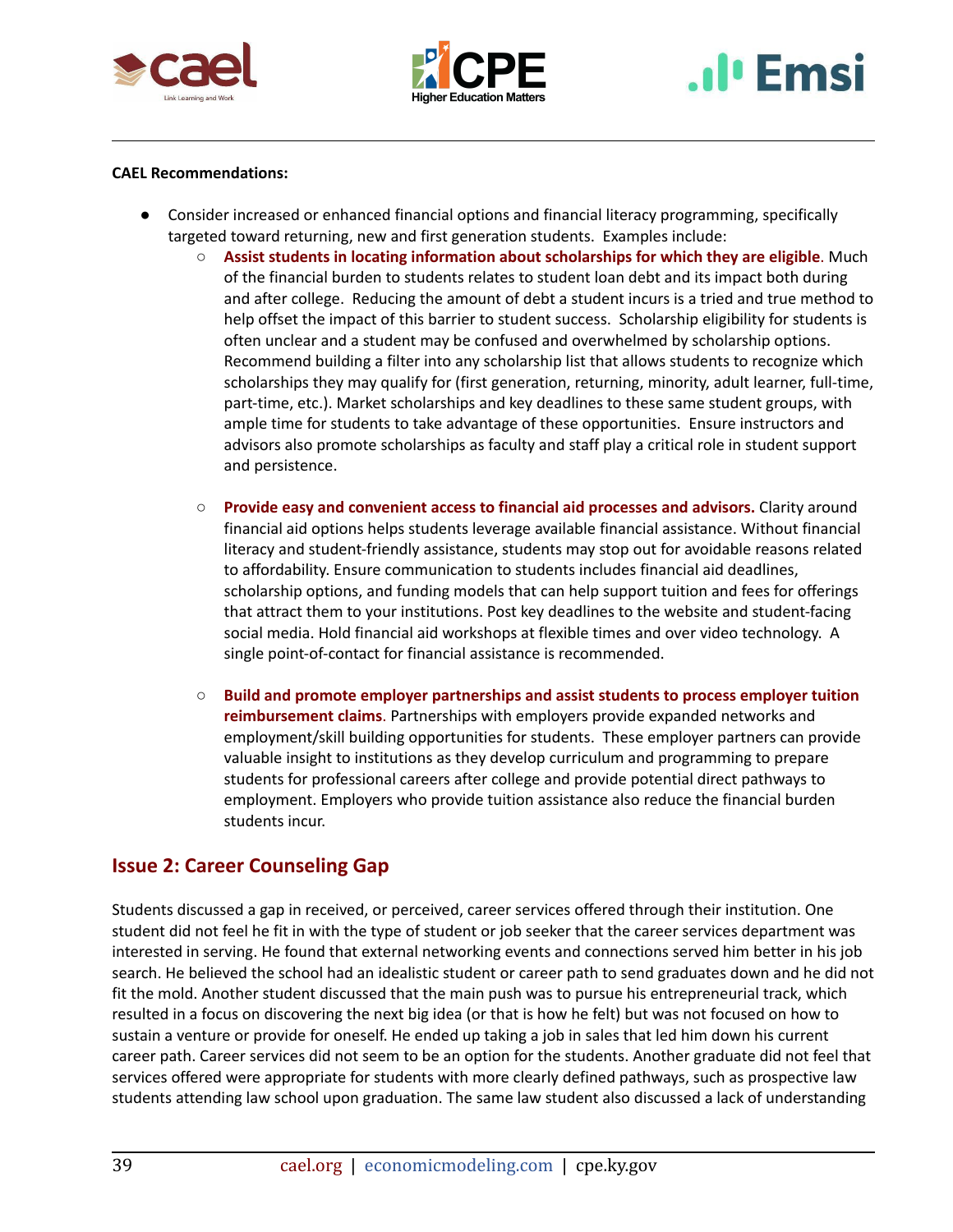





of the career possibilities and educational tracks for law students, for example a law school student could pursue a doctorate in law and teach rather than a J.D. and practice.

Each institution has an established career services office with a mission to promote and further the professional careers of its recent graduates. Not every graduate student felt the career services office was able or ready to help them and believed they fell outside of the scope of the office. It is possible that the students were not fully aware of the services offered or the goal of the office. An example of a proposed lack of communication as to career services opportunities is the student with a lack of knowledge of services available for that individual due to their course of study and then also describe a lack of awareness for career paths associated with their course of study.

#### **CAEL Recommendations:**

- **Encourage all students to engage with career services early in their program of study.** Early engagement with a career advisor helps all students make decisions regarding courses, programs of study, and experiential learning opportunities that set them up for post-academic success. Incorporate career advising into orientation modules and encourage all advisors to explore career opportunities with all students regardless of program, direction, or academic level. Market career advising as a service that helps students identify prospective careers, whether they are entering the workforce for the first time, reentering, or changing/advancing careers. Encourage connections with career advising and services early and often. Provide information regarding local job opportunities in a student's chosen field. Incorporate connections to career advising in the classroom by creating collaborative opportunities between faculty and career services staff.
- **Provide and encourage regular contact with an assigned mentor or advisor.** Students benefit from advising and mentoring to learn strategies for overcoming barriers to success in higher education. These barriers may be personal or structural. This is particularly important for students who may not have the support structures in place outside of the institution. Access to advisors or mentors can provide opportunities to develop trusted connections on campus. These connections can lead to referrals to appropriate support systems. Encourage advisors to proactively meet with all students at regular intervals throughout their college careers. By dispelling the myth that advising exists simply as a step in the course registration process, advisors can fill a needed mentorship role for students.
- **Integrate life and career planning activities into a student's program of study.** Integrating life and career planning activities both inside the classroom and out provides balanced support for students to achieve their career goals. It creates a culture of shared responsibility for guiding students from college to career. Career-oriented classroom activities, such as a job analysis or guest lecture from a working professional in the field of study, invite both career planning and reflection. These activities encourage all students to consider their futures and the resources needed to reach their career goals.
- **Provide students information regarding jobs in their chosen field.** Access to local job and labor market information helps students understand career demand and job placement opportunities in their chosen field of study. It also provides valuable insight that can guide career readiness. Include local and national labor market information in online tools and information for students in admissions, marketing, program, and career service areas. Develop and market, early and often, online assessment tools for enrolled students to use to link skills, interest, and experience with career goals. Provide students with salary or job prospect information upon program completion. Career staff can provide coaching for career planning, which includes alternative options if initial plans do not develop.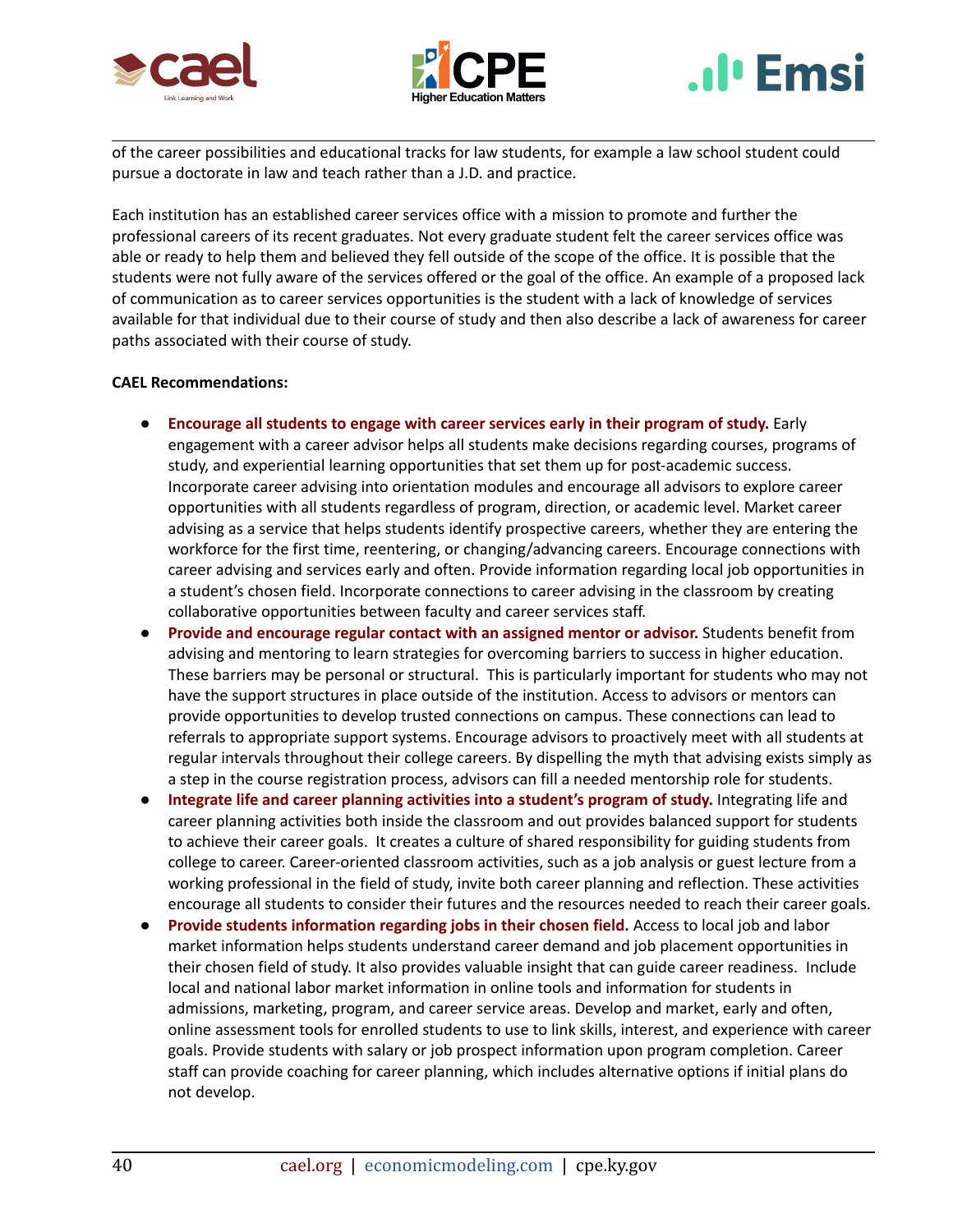





## **Issue 3: Networking**

Networking opportunities and options were a consistent theme for the students. They believed that their institutions did not provide access to or create the most beneficial networks for graduates. One student described that he felt on his own to develop a network and pursue a career. After leaving his first job post-graduation, he began building a network with some fellow graduates on LinkedIn in another metro-area which eventually provided a job lead. Another student described networking in his program as a highly promoted activity, but very focused on entrepreneurship. He eventually found a job in sales through the student job board and has now transitioned to another career opportunity, but he is not an entrepreneur. Another student described her experience in networking as self-driven and community-driven: she developed her own networks with others as a part of her social groups and through her own relationships with professors. She found networking to be easy and a key part of her social groups through greek life - greek life events had an element of networking to them. She found others outside of greek life to have a difficult time with networking. She also discovered her next opportunity through a networking relationship built with her professor.

Students mentioned a general struggle with networking and a lack of an overall strategy or access to networking for career opportunities. This lack of opportunity and lack of fit mentioned by some students could be due to a lack of communication or a student feeling that they were not a target or priority for the office of career services.

### **CAEL Recommendations:**

- **Provide accessible opportunities for internships with employers.** Internships provide opportunities for students to put their learning into practice and provide experience that can be helpful as they pursue career opportunities. Facilitate program networking opportunities with students, alumni, and employers. Networking opportunities should include internship focused events. Create, grow, and promote employer partnerships to students through program career liaisons, classroom/program resources, and on institution and employer marketing.
- **Provide students with accessible opportunities for informational interviews with employers in their field of study.** Students may be unsure of their exact career interests and opportunities, including where they would like to work and how to successfully interview for a job in their field of study. Employer partnerships can help students identify career goals, skills, and provide current, real-world, career information that can help students choose the right program to meet their career goals.Consider augmenting your career services with program career liaisons. Develop and market online assessment tools where students can link their skills, interests, and experience with career opportunities. Include opportunities for all students to develop portfolios, build resumes/CVs, and access informational interviews. Guest lectures, networking events, and career fairs offered at flexible times and through multiple modes provide additional access to employers.
- **Provide students with accessible opportunities for networking with alumni.** Networking provides opportunities for students to develop relationships and connections that can help open up opportunities to advance their careers.Networking opportunities should include alumni or alumni focused events. Alumni can provide direct links and referrals to an institution's graduates, beyond the reach of campus career centers.
- **Provide networking and personal brand development opportunities which include how to leverage those networks both during and after college.**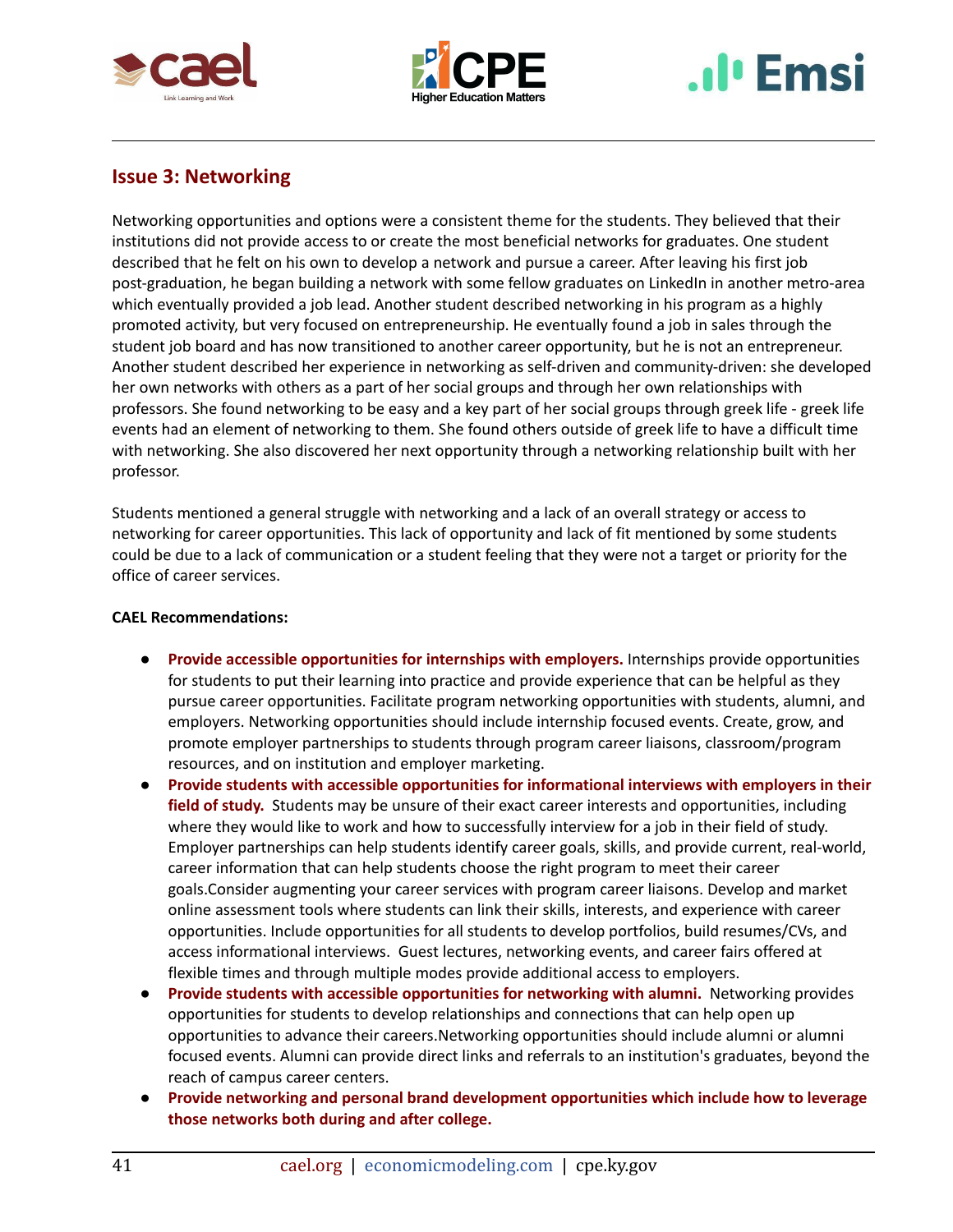





## **Issue 4: Social Groups**

The students described how their social groups provided guidance and opportunity for their careers and advancement post-graduation. Several of the opportunities accessed by the students derived from social organizations or focused, "major" based activities. In some cases, the opportunities for financial support during school came from personal or group connections. The development of networking skills and other unique opportunities came from social organizations. Later, access to job leads came from unique relationships rather than institution sponsored events or groups.

An opportunity exists to educate students on networking and how opportunities are truly developed. Institutions can provide a job board and services but cannot offer a unique and "inside" experience to each student seeking services for every job. For example, if there are 500 students seeking a sales position and only one opening on the job board, an advisor cannot promote all 500 individuals for that role. Institutions have an opportunity to promote personal networking through unique social groups as a means to fulfilling access to opportunity. One student mentioned that true, unique opportunities began to surface as he became involved in a minority serving group on campus. Institutions could look for opportunities to support minority serving groups in order to provide access to networking opportunities for students who may not join other social groups.

## **CAEL Recommendations:**

- **Encourage student learning communities, which include those both within and outside of the institution.** Establishing social relationships promotes student engagement with their learning and career planning. These help to enhance the classroom experience and build a learning support network for students. These social relationships also serve as personal career pathway connectors once students leave the institution. Beginning with student welcome/orientation, encourage student learning communities. Emphasize that students will learn from each other and expand the course content and overall learning experience.
- **Consider student and community organizations that provide networking opportunities**. Special attention should be given to minority and other underserved student populations who may benefit from assistance in connecting with these learning communities. Emphasize the importance of building networks for all students, and ensure your students benefit from the social networks that emerge through academic pathways.

## **Issue 5: Cultural Diversity on Campus**

Colleges and universities that recognize the importance of diversity in and out of the classroom —from residential life to cultural events—give all students a richer experience. (Shorelight) A University of Michigan study showed that educational interactions among racially and ethnically diverse groups resulted in positive learning outcomes, such as students feeling more engaged in class and motivated to study. They also showed that students who attended culturally diverse colleges and universities had strong critical thinking, problem solving, and writing skills. (Gurin et al. #)

## **Institutional Recommendations from U.S. Department of Education:**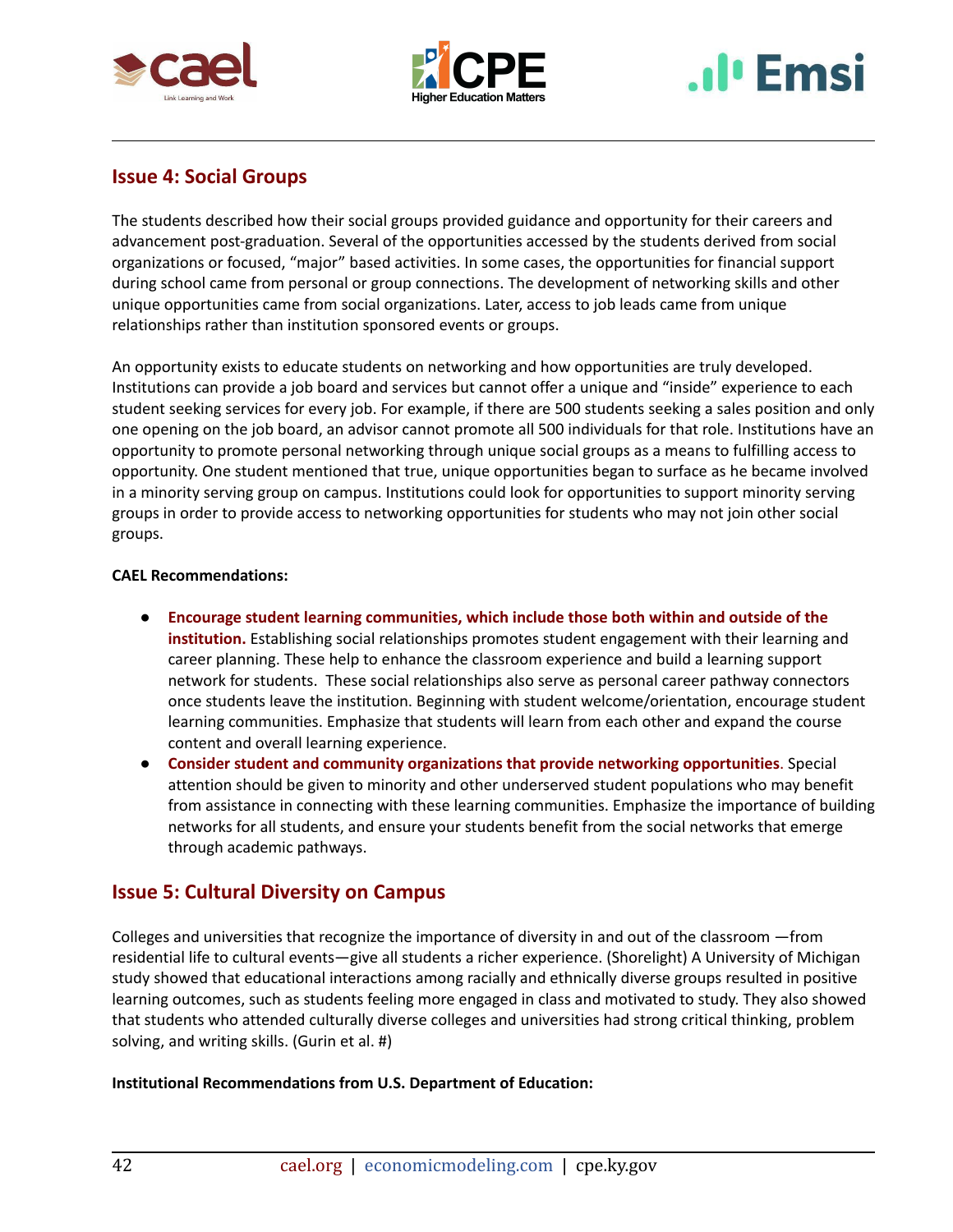





According to a 2016 report by the U.S. Department of Education, Office of Planning, Evaluation and Policy Development, to provide equitable, valuable experiences to students of color and low-income students — as well as other underrepresented populations -- colleges and universities must implement practices designed to meet the needs of their campuses. The report sheds light on the following areas of focus meant encompass practices that research suggests can help advance diversity and inclusion on college campuses:

- **Institutional Commitment to Promoting Student Body Diversity and Inclusion on Campus.** Research shows that colleges and universities seeking to promote campus diversity identify how diversity relates to their core institutional mission and the unique circumstances of the institution. For example, mission statements and strategic plans that promote student body diversity and inclusion on campus establish priorities that can, in turn, lead institutions to allocate the necessary funds and resources for those purposes. Institutions are encouraged to consider building their capacity to collect and analyze the data required to set and track their diversity and inclusion goals.
- **Diversity Across All Levels of an Institution.** Research shows that campus leadership, including a diverse faculty, plays an important role in achieving inclusive institutions. For example, faculty members' curricular decisions and pedagogy, including their individual interactions with students can foster inclusive climates. Also, students report that it is important for them to see themselves reflected in the faculty and curriculum to which they are exposed to create a sense of belonging and inclusiveness.
- **Outreach and Recruitment of Prospective Students.** Institutions committed to student body diversity can take steps to improve outreach and recruitment to a diverse array of students. For instance, institutions often work to proactively develop relationships and provide support to the elementary and secondary schools that are located within communities surrounding the institution. Some strategies supported by research include comprehensive and ongoing support from administrators and peers; peer advising provided by similarly aged students; targeted support for critical steps such as completion of the Free Application for Federal Student Aid (FAFSA) and test prep; and exposure for students to college-level work while they are in high school.
- **Support Services for Students**. In general, student support services are associated with improved academic outcomes, including after students' first years in college. Well-designed course placement strategies mitigate the time students spend in remedial education without making progress toward a credential. Individualized mentoring and coaching can increase the odds that students remain enrolled in school. First-year experience programs, such as summer bridge programs that support incoming students, can improve academic achievement and credit-earning.
- **Inclusive Campus Climate.** Students report less discrimination and bias at institutions where they perceive a stronger institutional commitment to diversity. Institutions are encouraged to develop and facilitate programming to increase the cultural competency of leadership, faculty, staff, and students. Institutions are also encouraged to perform an assessment of their campus climate related to diversity in order to identify areas for improvement. Many institutions include cultural competency training in new student orientation and require that students take coursework in diversity as freshmen. Cultural and socio-emotional support systems like personal mentoring and counseling can help all students to thrive on campus and are important for students who do not comprise a racial or ethnic majority. Institutional leaders create support systems individualized to students' needs that are highly visible and accessible, and engage students in the decision-making process regarding campus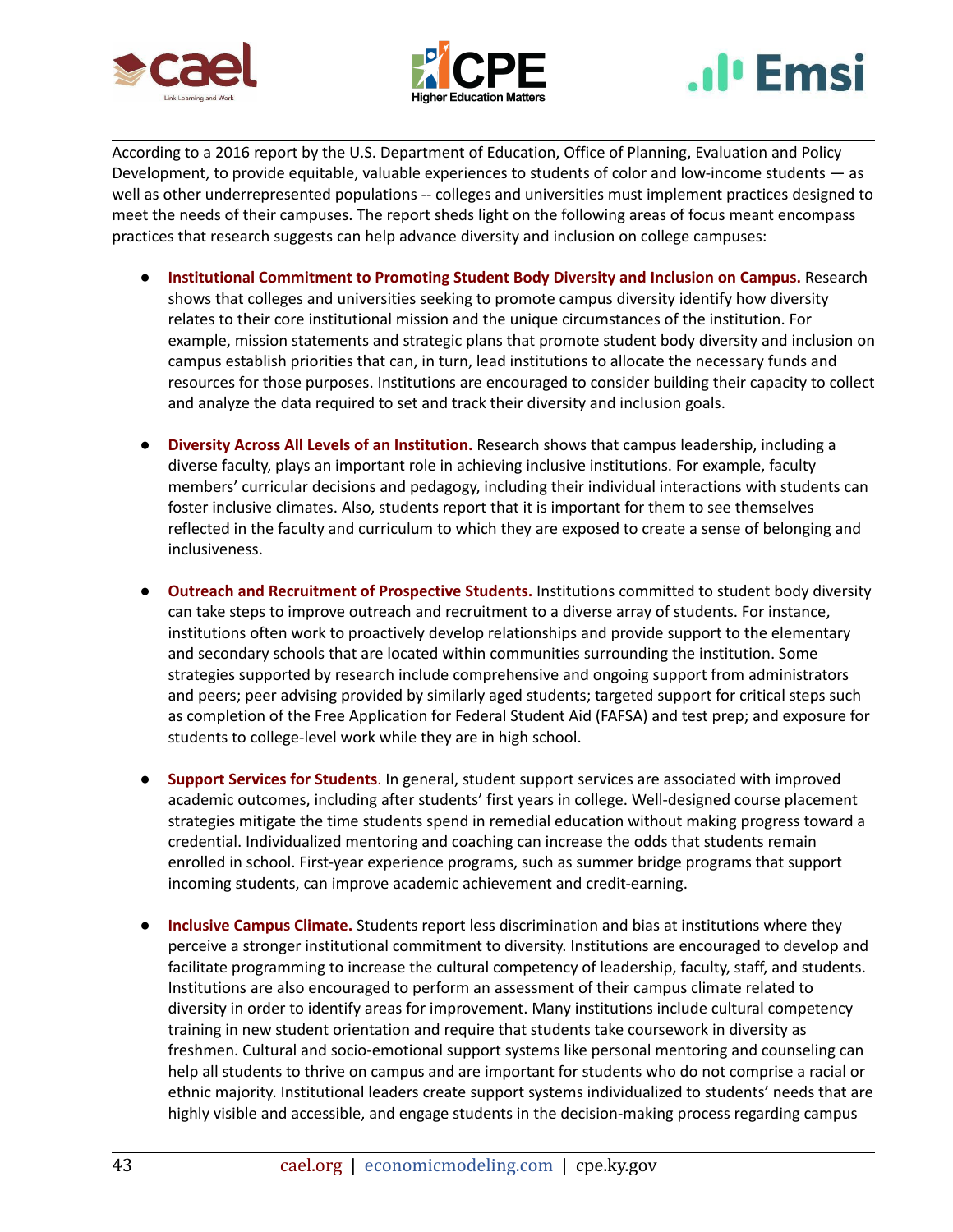





climate. Successful institutions also make financial support available to close the need gap for economically disadvantaged students. (Office of Planning, Evaluation and Policy Development, Office of the Under Secretary, U.S. Department of Education)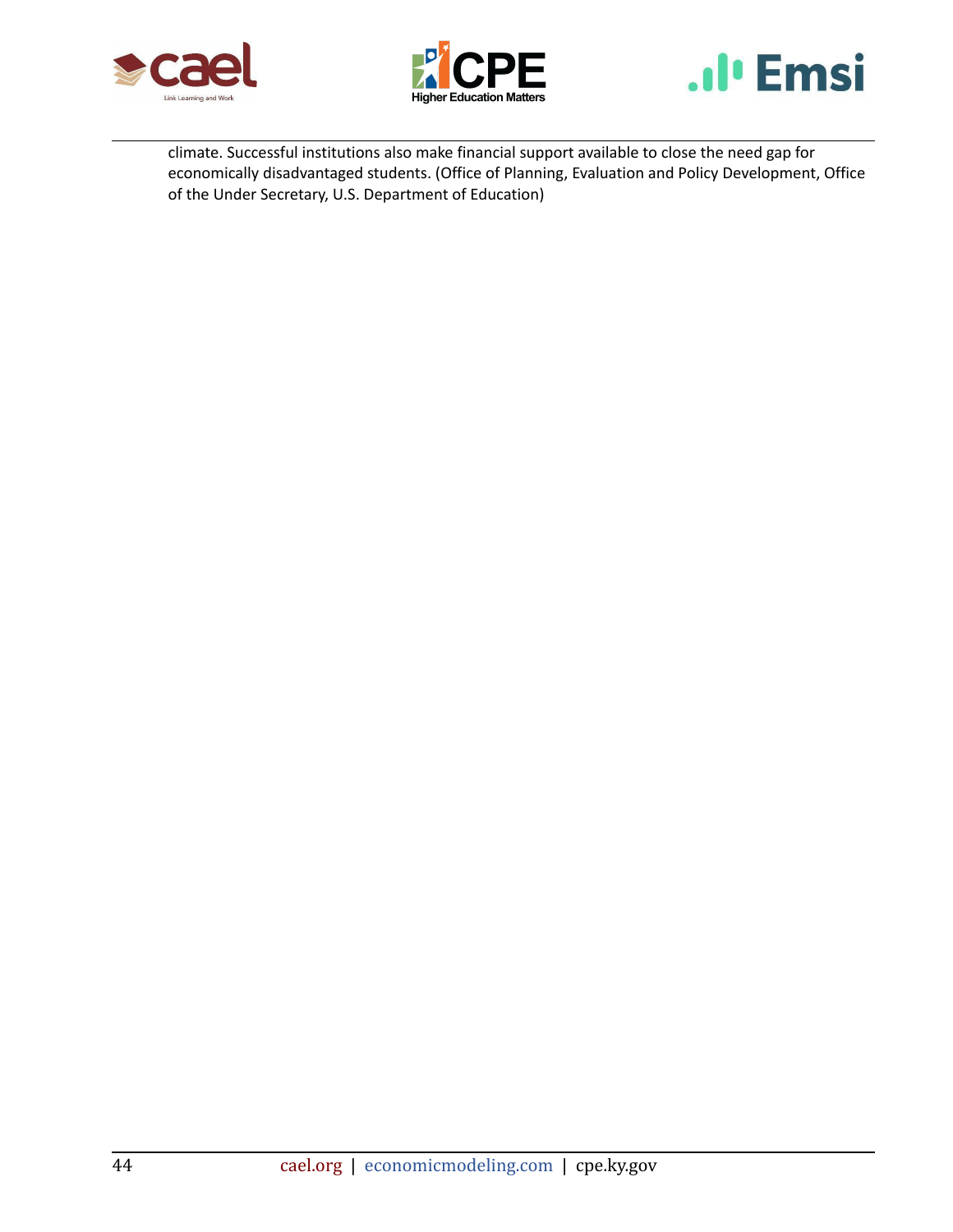





## **References**

Astin, A. W. (1984). Student involvement: A developmental theory for higher education. *Journal of College Student Personnel, 25*, 297-308.

Becker, G. S. (1993). Human Capital: A Theoretical and Empirical Analysis with Special Reference to Education. University of Chicago Press: Chicago, IL.

Council on Postsecondary Education (CPE). (2021). Earnings Gaps Based on Race/Ethnicity and Education Level. Kentucky Council on Postsecondary Education. https://cpe.ky.gov/data/reports/earningsbrief-3.pdf

Glasmeier, Amy K. Living Wage Calculator. 2020. Massachusetts Institute of Technology. livingwage.mit.edu.

Gurin, P., et al. "Diversity and Higher Education: Theory and Impact on Educational Outcomes." Harvard Education Review, vol. 72, no. 3, 2002, pp. 330-363. Diversity and Higher Education: Theory and Impact on Educational Outcomes, [https://igr.umich.edu/files/igr/Diversity%20and%20Higher%20Education.pdf.](https://igr.umich.edu/files/igr/Diversity%20and%20Higher%20Education.pdf)

Holland, J. L. (1959). A theory of vocational choice. *Journal of Counseling Psychology, 6*(1), 35–45. https://doi.org/10.1037/h0040767

Kuh, G. D. (2008). *High-impact educational practices: What they are, who has access to them, and why they matter*. Washington, DC: Association of American Colleges and Universities.

Mincer, J. (1958). Investment in Human Capital and Personal Income Distribution. *Journal of Political Economy 66*, 281–302.

Office of Planning, Evaluation and Policy Development, Office of the Under Secretary, U.S. Department of Education. (2016). Advancing Diversity and Inclusion in Higher Education. U.S. Department of Education, https://www2.ed.gov/rschstat/research/pubs/advancing-diversity-inclusion.pdf.

Polachek, Solomon W. (2008). Earnings Over the Lifecycle: The Mincer Earnings Function and its Applications. *Foundations and Trends in Microeconomics, 4*, 165-272.

Shorelight. (2021). Why Is Cultural Diversity Important for Colleges and Universities? *Shorelight*. https://shorelight.com/student-stories/why-is-cultural-diversity-important-for-colleges-and-universities/

Steele, C. M. & Aronson, J. (1995). Stereotype threat and the intellectual test performance of African Americans. *Journal of Personality and Social Psychology, 69,* 797–811. doi:10.1037/0022-3514.69.5.797.

Wolniak, G. C. & Engberg, M. E. (2015). The Influence of "High-Impact" College Experiences on Early Career Outcomes. Paper presented at the AERA Annual Meeting, April 2015, Chicago, IL. Retrieved from https://www.aera.net/Newsroom/Recent-AERA-Research/The-Influence-of-High-Impact-College-Experienceson-Early-Career-Outcomes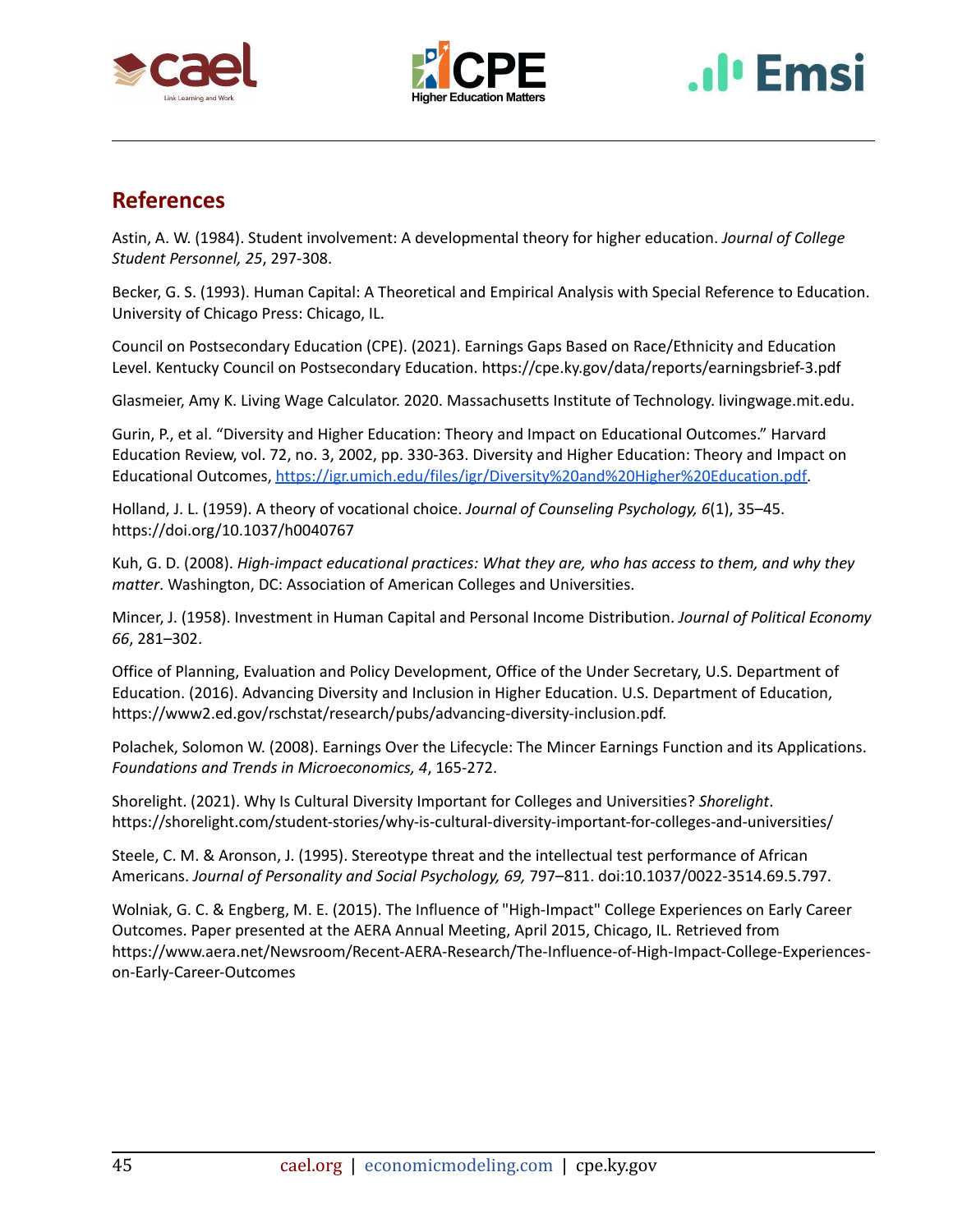## ANALYSIS ON UNDERREPRESENTED MINORITY AND LOW-INCOME STATUS STUDENTS IN KENTUCKY

## **APPENDIX A: Technical Definitions**

**Underrepresented minority (URM)** includes Black, American Indian or Alaskan Native, Hispanic or Latino, Native Hawaiian or Other Pacific Islander, and two or more races from the following categories: Nonresident Alien; Black, Non-Hispanic Only; American Indian or Alaskan Native, Non-Hispanic Only; Asian, Non-Hispanic Only; Hispanic or Latino, regardless of race; White, Non-Hispanic Only; Race and Ethnicity Unknown; Two or More Races; and Native Hawaiian or Other Pacific Islander, Non-Hispanic Only.

**Low-income** includes postsecondary students that received a Federal Pell Grant award in one or more semesters during their enrollment at the Certificate/Diploma, Associate, or Baccalaureate level.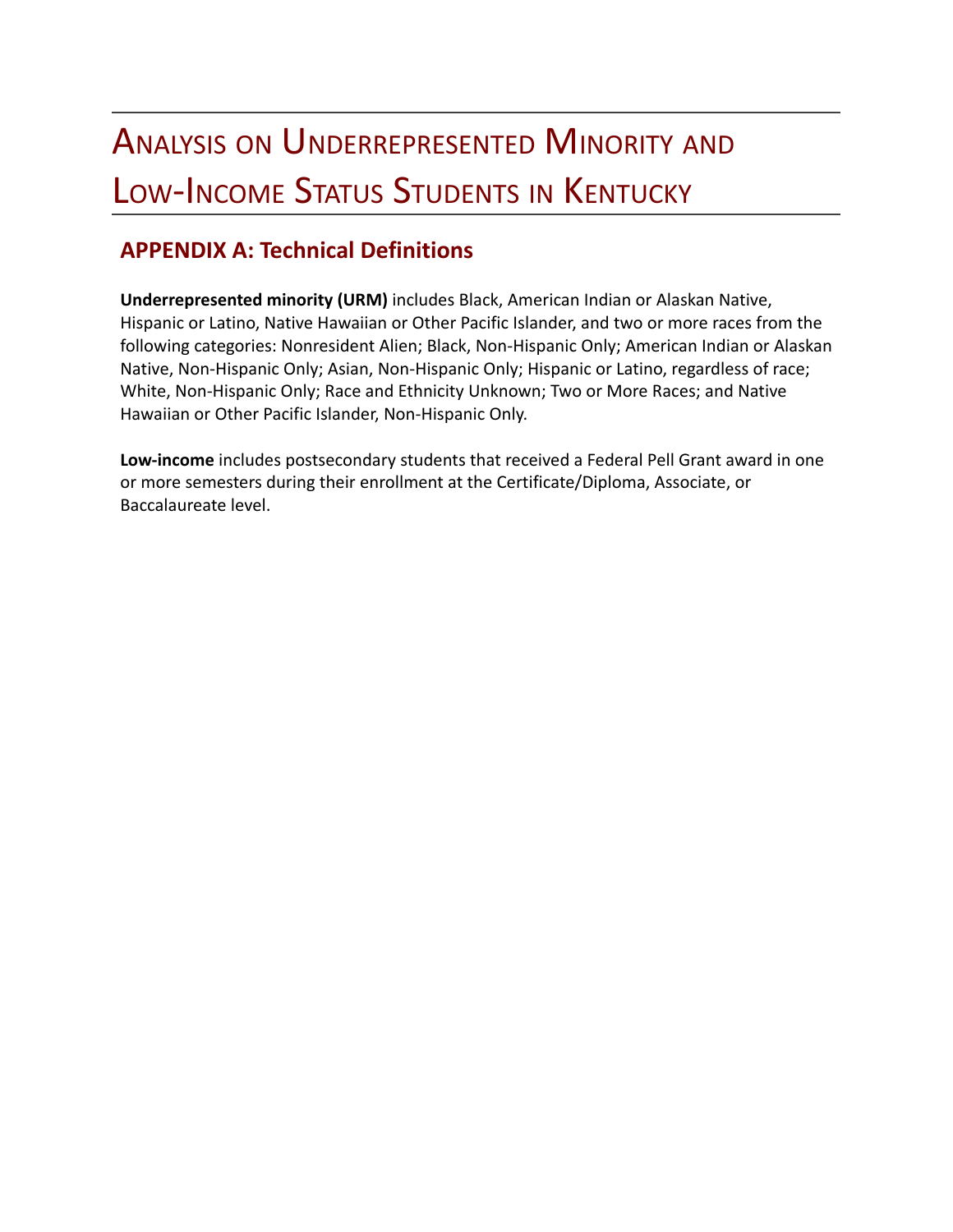## **APPENDIX B: CLASSIFICATION OF ACADEMIC MAJORS INTO MAJOR GROUPS**

| <b>Major Group</b>                  | 2-Digit<br><b>CIP</b><br>Code | 2-Digit CIP Family<br><b>Title</b>                                                                                                                                         |  |
|-------------------------------------|-------------------------------|----------------------------------------------------------------------------------------------------------------------------------------------------------------------------|--|
| <b>Arts &amp; Humanities</b>        | 05                            | Area, Ethnic, Cultural, Gender, & Group Studies                                                                                                                            |  |
|                                     | 16                            | Foreign Languages, Literatures, & Linguistics                                                                                                                              |  |
|                                     | 23                            | English Language & Literature/Letters                                                                                                                                      |  |
|                                     | 24                            | Liberal Arts & Sciences, General Studies & Humanities                                                                                                                      |  |
|                                     | 30                            | Multi/Interdisciplinary Studies                                                                                                                                            |  |
|                                     | 38                            | Philosophy & Religious Studies                                                                                                                                             |  |
|                                     | 39                            | Theology & Religious Vocations                                                                                                                                             |  |
|                                     | 50                            | Visual & Performing Arts                                                                                                                                                   |  |
|                                     | 54                            | History                                                                                                                                                                    |  |
| <b>Business &amp; Communication</b> | 09<br>10<br>52                | Communication, Journalism, & Related Programs<br>Communications Technologies/Technicians & Support Services<br>Business, Management, Marketing, & Related Support Services |  |
| Education                           | 13                            | Education                                                                                                                                                                  |  |
| Health                              | 51                            | Health Professions & Related Programs                                                                                                                                      |  |
| Social & Behavioral Sciences        | 19                            | Family & Consumer Sciences/Human Sciences                                                                                                                                  |  |
| & Human Services                    | 22                            | Legal Professions & Studies                                                                                                                                                |  |
|                                     | 25                            | Library Science                                                                                                                                                            |  |
|                                     | 31                            | Parks, Recreation, Leisure, & Fitness Studies                                                                                                                              |  |
|                                     | 42                            | Psychology                                                                                                                                                                 |  |
|                                     | 44                            | Public Administration & Social Service Professions                                                                                                                         |  |
|                                     | 45                            | <b>Social Sciences</b>                                                                                                                                                     |  |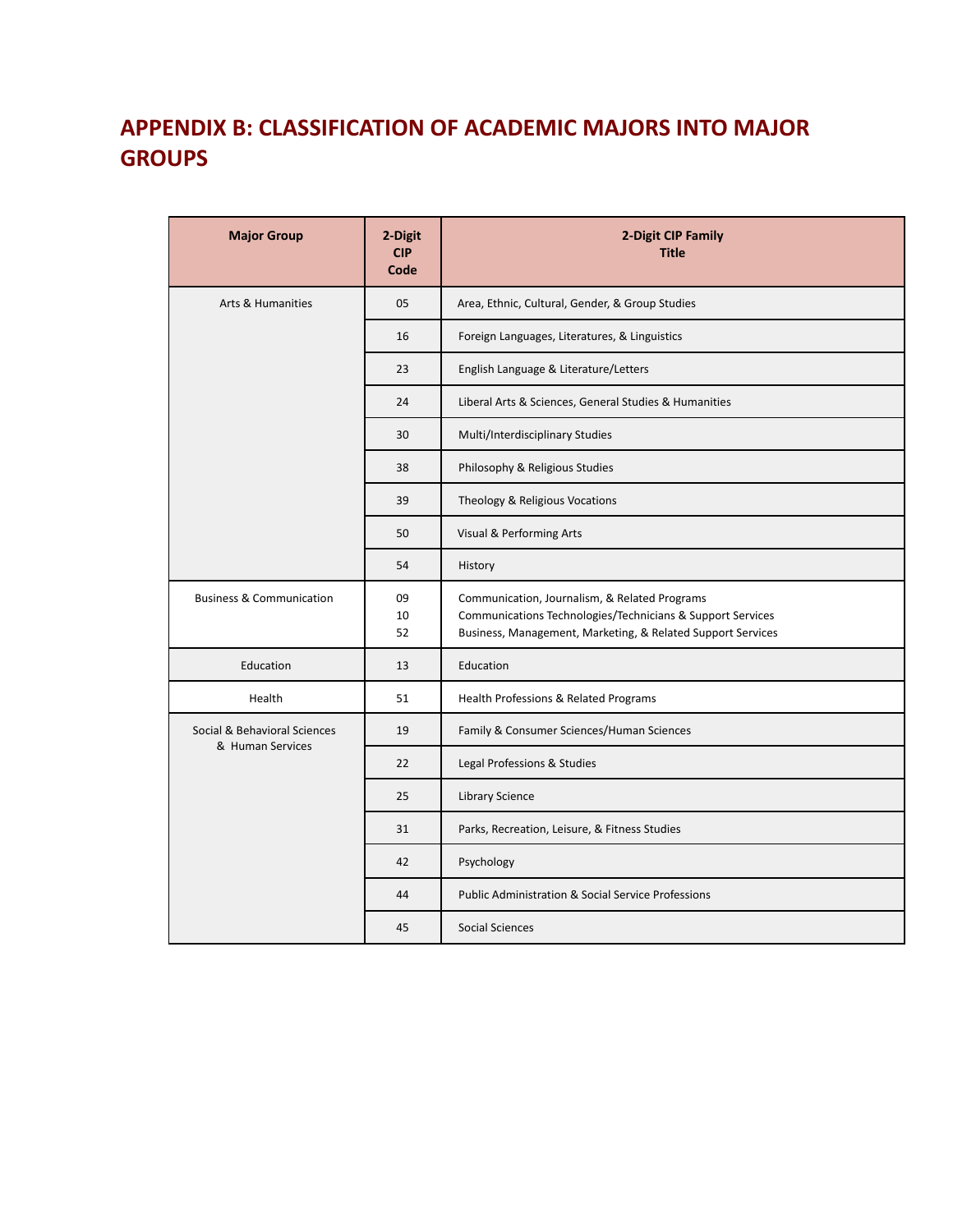| <b>STEM</b>   | 01<br>03<br>04<br>11<br>14<br>15<br>26<br>27<br>28<br>40<br>41 | Agriculture, Agriculture Operations, & Related Sciences<br>Natural Resources & Conservation<br>Architecture & Related Services<br>Computer & Information Sciences & Support Services<br>Engineering<br>Engineering Technologies & Engineering-related Fields<br><b>Biological &amp; Biomedical Sciences</b><br><b>Mathematics &amp; Statistics</b><br>Military Science, Leadership & Operational Art<br><b>Physical Sciences</b><br>Science Technologies/Technicians |
|---------------|----------------------------------------------------------------|----------------------------------------------------------------------------------------------------------------------------------------------------------------------------------------------------------------------------------------------------------------------------------------------------------------------------------------------------------------------------------------------------------------------------------------------------------------------|
| <b>Trades</b> | 12<br>33                                                       | Personal & Culinary Services<br><b>Citizenship Activities</b>                                                                                                                                                                                                                                                                                                                                                                                                        |
|               | 43                                                             | Homeland Security, Law Enforcement, Firefighting & Related Protective Services                                                                                                                                                                                                                                                                                                                                                                                       |
|               | 46                                                             | <b>Construction Trades</b>                                                                                                                                                                                                                                                                                                                                                                                                                                           |
|               | 47                                                             | Mechanic & Repair Technologies/Technicians                                                                                                                                                                                                                                                                                                                                                                                                                           |
|               | 48                                                             | <b>Precision Production</b>                                                                                                                                                                                                                                                                                                                                                                                                                                          |
|               | 49                                                             | <b>Transportation &amp; Materials Moving</b>                                                                                                                                                                                                                                                                                                                                                                                                                         |

## Figures 15-16 frequencies

| <b>Major Group</b>                                       | <b>Total</b> | <b>URM</b> | <b>Non-URM</b> | Pell   | <b>Non-Pell</b> |
|----------------------------------------------------------|--------------|------------|----------------|--------|-----------------|
| Arts & Humanities                                        | 14,534       | 1,826      | 12,708         | 5,827  | 8,707           |
| Business & Comm.                                         | 31,385       | 3,677      | 27,708         | 10,005 | 21,380          |
| Education                                                | 3,956        | 514        | 3,442          | 1,415  | 2,541           |
| Health                                                   | 6,355        | 661        | 5,694          | 2,162  | 4,193           |
| Social & Behavior<br>Sciences & Human<br><b>Services</b> | 16,881       | 2,665      | 14,216         | 6,183  | 10,698          |
| <b>STEM</b>                                              | 19,781       | 1,662      | 18,119         | 6,745  | 13,036          |
| <b>Trades</b>                                            | 2,922        | 411        | 2,511          | 1,273  | 1,649           |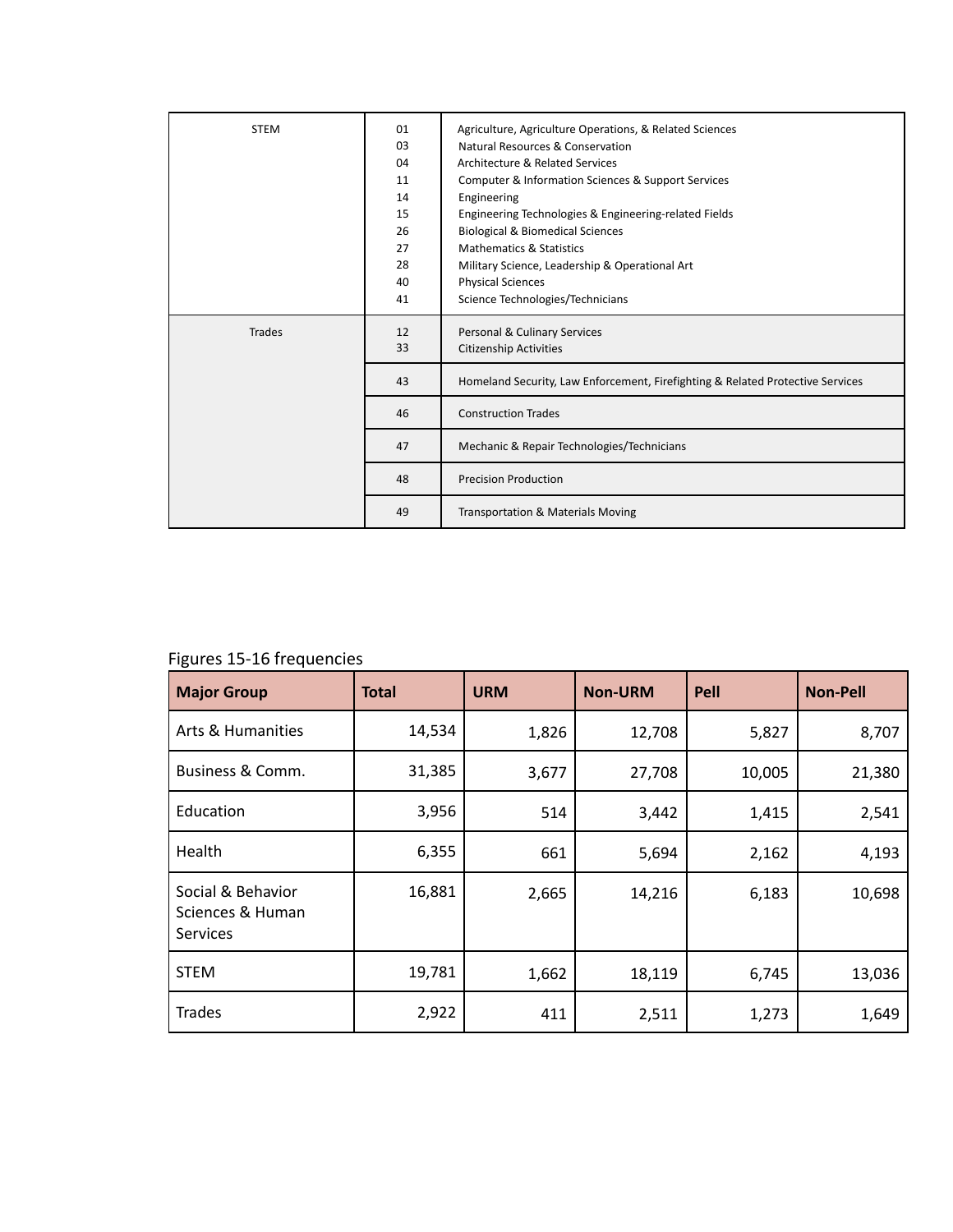| <b>Major Group</b>                                | <b>Total</b> | <b>URM</b>     | <b>Non-URM</b> | Pell  | <b>Non-Pell</b> |
|---------------------------------------------------|--------------|----------------|----------------|-------|-----------------|
| <b>Arts &amp; Humanities</b>                      | 2,199        | 277            | 1,922          | 1,382 | 817             |
| Business & Comm.                                  | 3,724        | 354            | 3,370          | 2,717 | 1,007           |
| Education                                         | 31           | $\overline{2}$ | 29             | 14    | 17              |
| Health                                            | 3,166        | 290            | 2,876          | 2,248 | 918             |
| Social & Behavior<br>Sciences & Human<br>Services | 301          | 52             | 249            | 219   | 82              |
| <b>STEM</b>                                       | 3,474        | 323            | 3,151          | 2,229 | 1245            |
| <b>Trades</b>                                     | 3,331        | 281            | 3,050          | 2,087 | 1244            |

Figure 17, Table 1 frequencies

Figure 18, Table 2 frequencies

| <b>Major Group</b>                                | <b>Total</b> | <b>URM</b> | <b>Non-URM</b> | Pell | <b>Non-Pell</b> |
|---------------------------------------------------|--------------|------------|----------------|------|-----------------|
| <b>Arts &amp; Humanities</b>                      | 21           | 4          | 17             | 8    | 13              |
| Business & Comm.                                  | 336          | 53         | 283            | 228  | 108             |
| Education                                         | 3            | 1          | 2              | 0    | 3               |
| Health                                            | 583          | 77         | 506            | 370  | 213             |
| Social & Behavior<br>Sciences & Human<br>Services | 92           | 12         | 80             | 49   | 43              |
| <b>STEM</b>                                       | 407          | 59         | 348            | 240  | 167             |
| <b>Trades</b>                                     | 857          | 72         | 785            | 513  | 344             |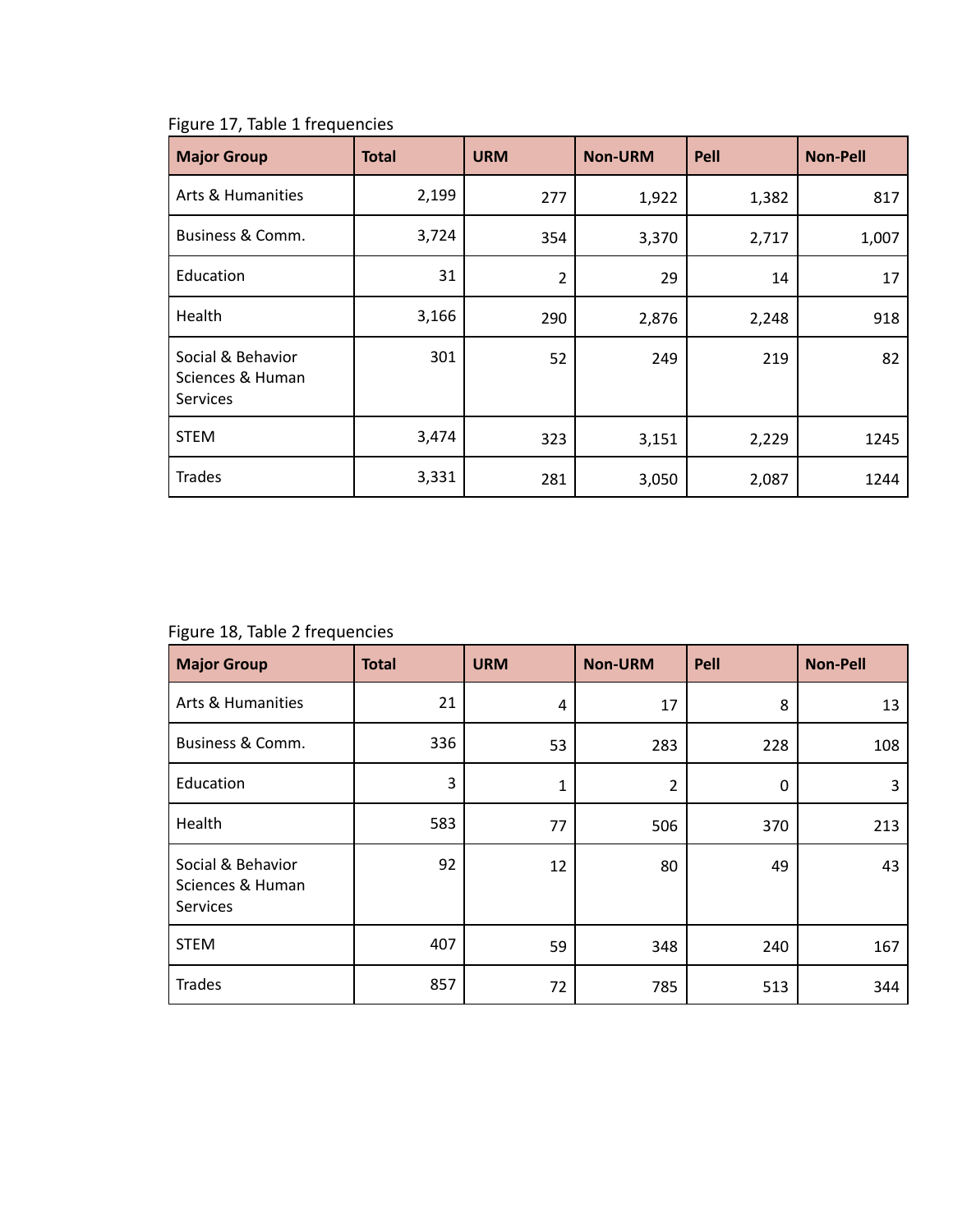## **APPENDIX C: EMSI QUALITATIVE ANALYSIS FIGURES**

**Figure 2 data:** This table represents that across all jobs across all award levels in Kentucky, 14% of workers are URM. This provides an average that can be used in later figures.

| <b>Group</b>     | Jobs      | % Jobs     |
|------------------|-----------|------------|
| Non-URM          | 1,808,284 | 86%        |
| <b>URM</b>       | 299,430   | 14%        |
| Total            | 2,107,714 | 100%       |
| Jobs in Kentucky |           | $N = 2.1M$ |

**Figure 3 data:** This figure is a summary of URM vs non-URM completions (see definition above for how we classified URM). Overall, 15% of completions across all programs are URM. The 15% is used as the average in later figures – in other words, to compare whether a particular program/major group has above or below average URM completers. Note that this excludes 2,784 completers who were "nonresidents".

| <b>Group Status</b> | <b>Total</b> | %              |
|---------------------|--------------|----------------|
| Non-URM             | 65,989       | 85%            |
| URM                 | 12,006       | 15%            |
| nonresidents        | 2,784        |                |
|                     |              | Excludes 2,784 |
|                     | 77,995       | nonresidents   |

### **Figure 5 data:**

| Award                             | Jobs    | % Jobs | Awd. for Label       |
|-----------------------------------|---------|--------|----------------------|
| No formal educational credential  | 519,156 | 25%    | No formal credential |
| High school diploma or equivalent | 891,974 | 42%    | HS/GED               |
| Postsecondary nondegree award     | 146,241 | 7%     | Cert.                |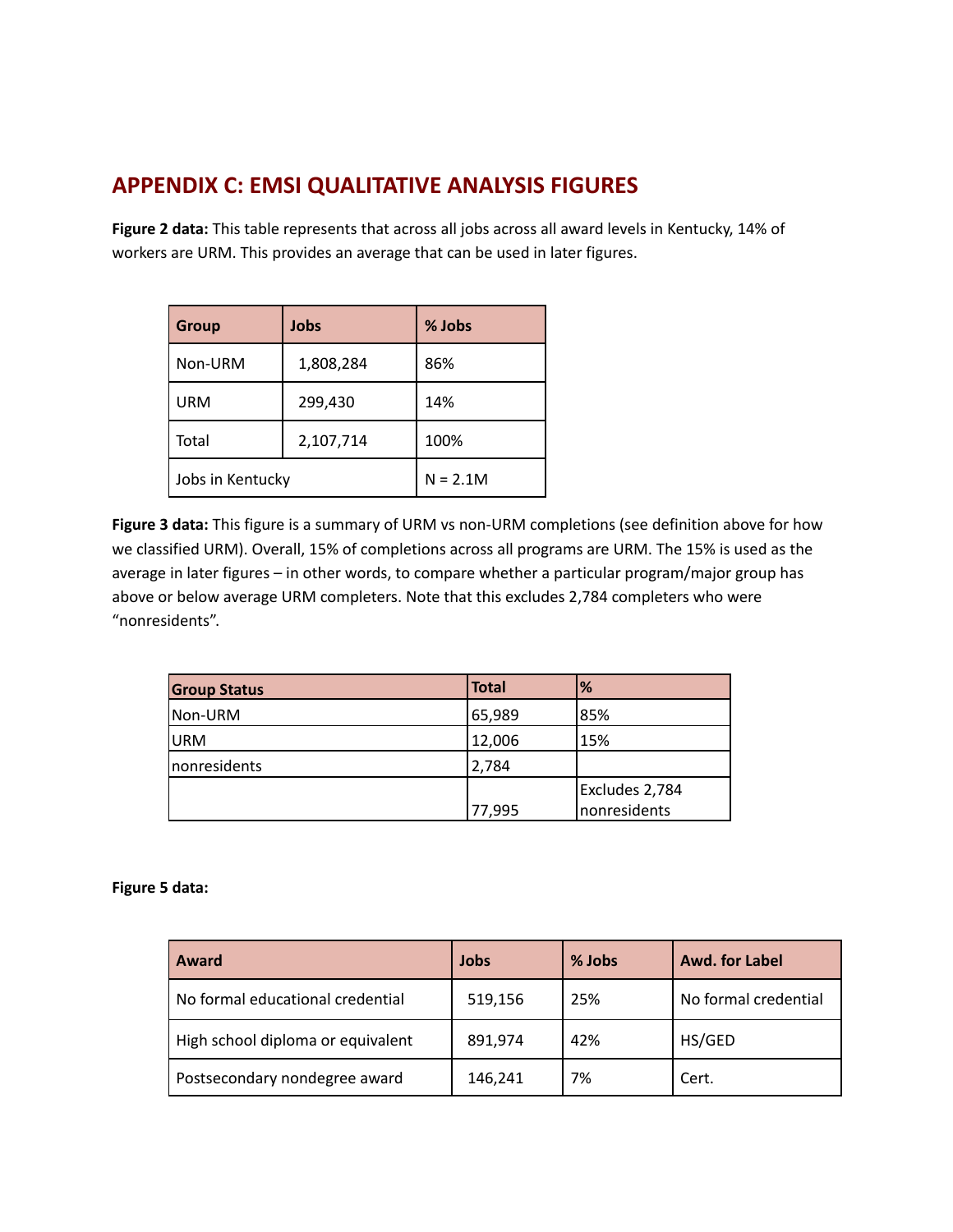| Some college, no degree         | 48,439     | 2%   | Some college, no<br>degree |
|---------------------------------|------------|------|----------------------------|
| Associate's degree              | 42,322     | 2%   | Assoc.                     |
| Bachelor's degree               | 386,550    | 18%  | Bach.                      |
| Master's degree                 | 29,689     | 1%   | Mast.                      |
| Doctoral or professional degree | 43,342     | 2%   | PhD/Prof.                  |
| Total                           | 2,107,714  | 100% |                            |
|                                 | $N = 2.1M$ |      |                            |

**Figure 6 data:** This figure focuses on occupations that list a bachelor's degree level of education as the typical entry level of education. For those specific occupations, we show that 9% of workers are URM.

| <b>Group</b>           | <b>Bach. Jobs</b> | % Bach. Jobs |
|------------------------|-------------------|--------------|
| Non-URM                | 351,796           | 91%          |
| <b>URM</b>             | 34,755            | 9%           |
| Total                  | 386,550           | 100%         |
| Bach. Jobs in Kentucky | $N = 387K$        |              |

**Figure 7 data** This figure is similar to the Figure 6 data, except it focuses on occupations that list an associate degree as the typical entry level of education. For those specific occupations, we show that 10% of workers are URM.

| <b>Group</b>            | Assoc. Jobs<br>% Assoc. Jobs |           |  |
|-------------------------|------------------------------|-----------|--|
| Non-URM                 | 38,108                       | 90%       |  |
| <b>URM</b>              | 4,214                        | 10%       |  |
| Total                   | 42,322                       | 100%      |  |
| Assoc. Jobs in Kentucky |                              | $N = 42K$ |  |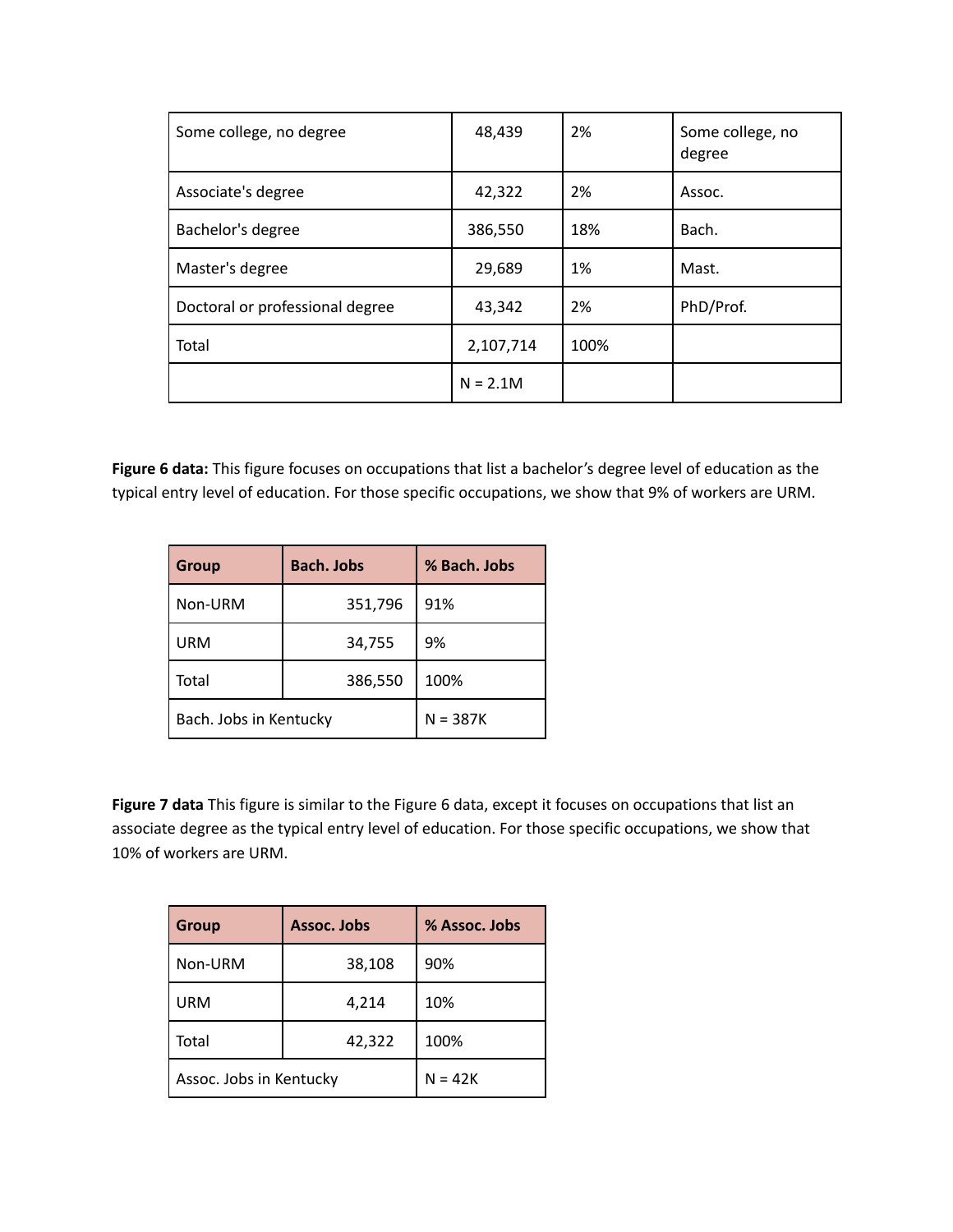**Figure 8 data:** This figure is similar to the Figure 6 data, except it focuses on occupations that list some college, no degree (our proxy for certificate) as the typical entry level of education. For those specific occupations, we show that 15% of workers are URM.

| <b>Group</b>           | Cert. Jobs | % Cert. Jobs |  |
|------------------------|------------|--------------|--|
| Non-URM                | 124,658    | 85%          |  |
| <b>URM</b>             | 21,583     | 15%          |  |
| Total                  | 146,241    | 100%         |  |
| Cert. Jobs in Kentucky | $N = 146K$ |              |  |

## **Figure 9 data**

| <b>Award</b>                         | <b>Jobs</b> | % Jobs | <b>Average Wage</b> |
|--------------------------------------|-------------|--------|---------------------|
| No formal educational<br>credential  | 519,156     | 25%    | \$25,284            |
| High school diploma or<br>equivalent | 891,974     | 42%    | \$37,916            |
| Postsecondary<br>nondegree award     | 146,241     | 7%     | \$39,110            |
| Some college, no degree              | 48,439      | 2%     | \$35,273            |
| Associate's degree                   | 42,322      | 2%     | \$49,635            |
| Bachelor's degree                    | 386,550     | 18%    | \$66,312            |
| Master's degree                      | 29,689      | 1%     | \$73,549            |
| Doctoral or professional<br>degree   | 43,342      | 2%     | \$105,172           |
| Total                                | 2,107,714   | 100%   | \$42,155            |
|                                      | $N = 2.1M$  |        |                     |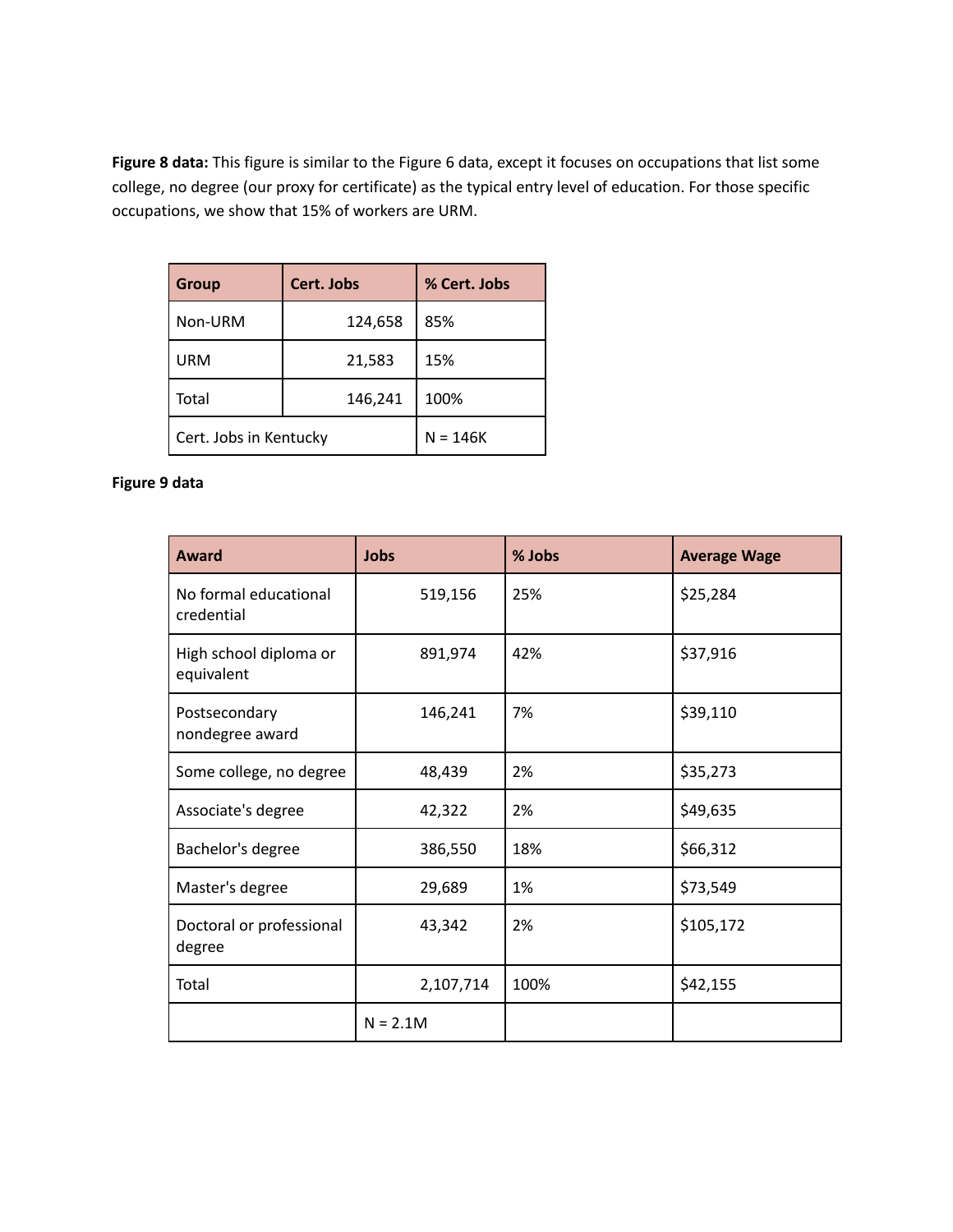## **Figure 14 data**

| <b>Major Group</b>                             | <b>Total</b> | <b>URM</b> | <b>Non-URM</b> |
|------------------------------------------------|--------------|------------|----------------|
| Arts & Humanities                              | 16,754       | 2,107      | 14,647         |
| Business & Comm.                               | 35,445       | 4,084      | 31,361         |
| Education                                      | 3,990        | 517        | 3,473          |
| Health                                         | 10,104       | 1,028      | 9,076          |
| Social & Behavior Sciences<br>& Human Services | 17,274       | 2,729      | 14,545         |
| <b>STEM</b>                                    | 23,662       | 2,044      | 21,618         |
| <b>Trades</b>                                  | 7,110        | 764        | 6,346          |
| Sum                                            | 114,339      | 13,273     | 101,066        |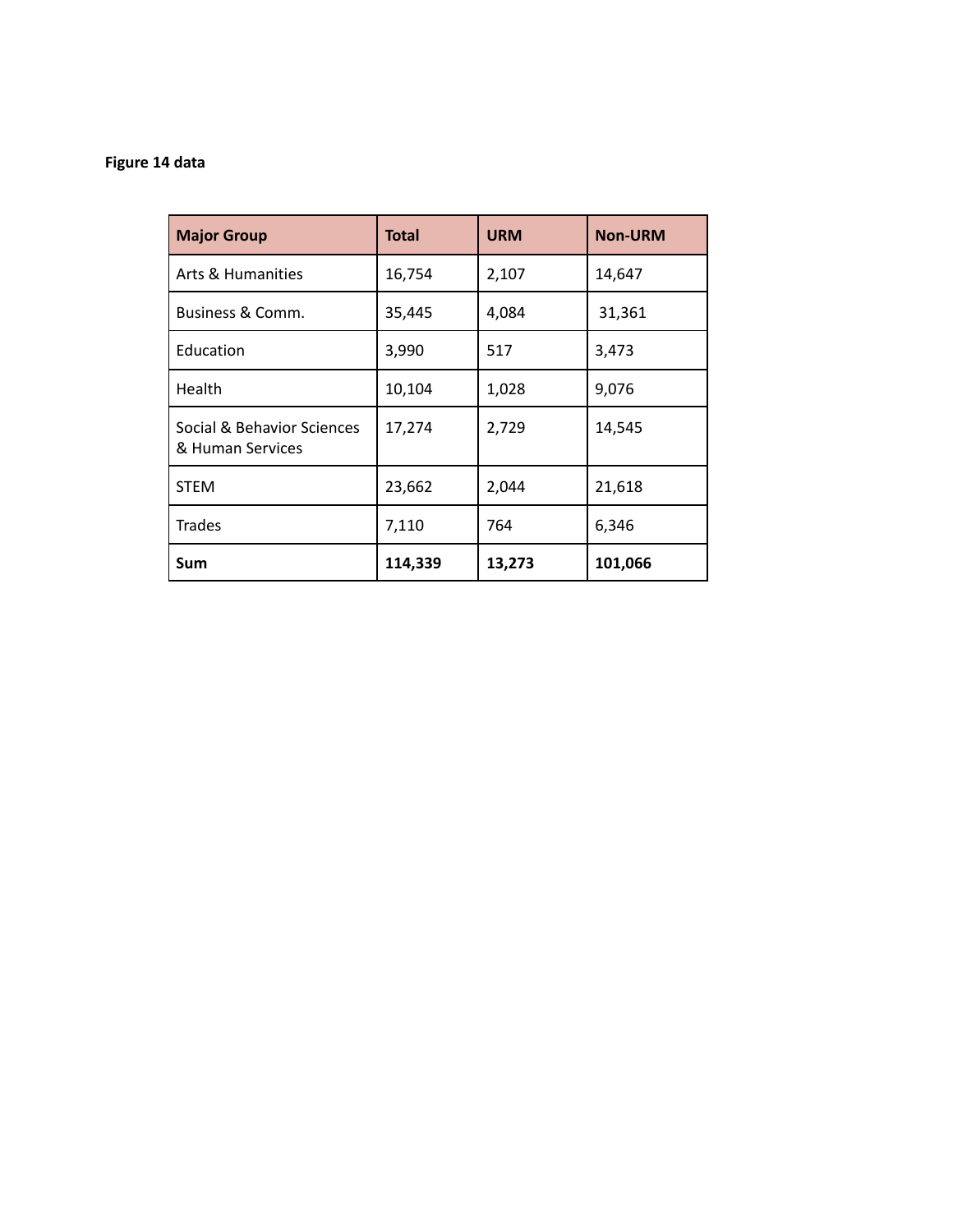## **APPENDIX D: CAEL STUDENT INTERVIEWS SYNOPSIS**

The results of the student qualitative analysis were organized by Underrepresented Minority Groups (URM) and Low-Income Status Students in the following categories:

- 1. First Post-Graduation Employment Experiences
- 2. Undergraduate to First Employment Experiences
- 3. Educational & Career Support Systems
- 4. Diversity, Equity & Inclusion
- 5. Personal Identity
- 6. Career Preparation Experiences

## **Focus Group A: URM Group**

#### **Participant Summary**

Two interviews were conducted in this category and participants were all identified as underrepresented minority students when they attended their respective institutions. One individual studied Political Science at the Bachelor's level and later went on to obtain their Juris Doctorate and work for the U.S. Department of Defense. The other participant obtained a Bachelor's degree in International Studies and now works as a Director at a global research and advisory firm.

### **First Post-Graduation Employment Experiences**

Participants in this group had internship opportunities that helped them access their first employment experiences post-graduation. One individual had internship opportunities derived from campus to help them prepare for law school but was unfamiliar with undergrad internship opportunities. Generally, participants noted that "students are expected to automatically know how to network, dress, and act in order to make connections." One participant had a professor acting as a mentor informally - the mentor helped but it was informal and not set up by the school or supported as an official program.

Another participant was a first generation college graduate who worked part time during college and obtained an unpaid internship outside of their degree field through a LinkedIn unofficial University of Kentucky network. They utilized the University of Kentucky Career Center but the participant felt as a student that they "didn't fit the mold" or fit into those university networks and did not have a great response from obtaining resume assistance from the university Career Center. His first post-graduation employment experience was outside his career field in a retail position in a NYC flagship store that "proved unsustainable due to cost of living, plus student loan debt was very quickly breathing down my neck." This participant had to financially support themselves while also paying their own way through college, working a few various jobs for two to three years before pursuing an opportunity in their desired career path. They eventually leveraged Linkedin and other connections to network and land Internship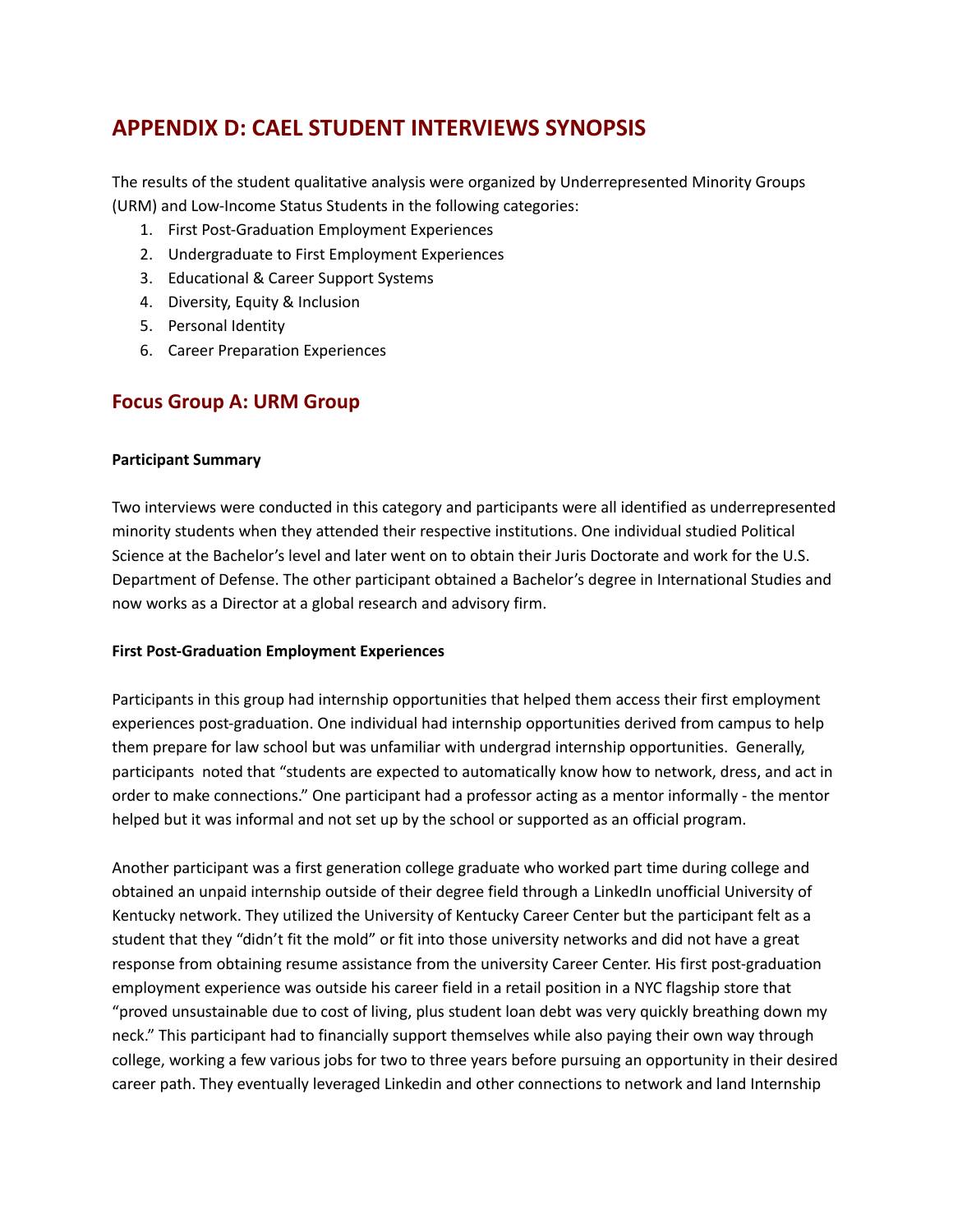with Teach for America which the participant felt helped them stand out with their current employer and land his current job where he has been for the last nine years.

## **Undergraduate to First Employment Experiences**

Participants stated that the courses they took in undergrad prepared them well for the next step of their educational and career journeys. One participant stated that field trips associated with their career path and mentorship helped them in their career journey as well. This participant also noted that a university faculty member with experience in the field could have been especially useful to help mentor students going into that particular field. They shared, "It would be very helpful for students who don't come from families familiar with college or have the support needed to excel being away from home". They also suggested that having a faculty mentor to help students navigate the undergraduate experience in general would be helpful, as well as advisors to check in every now and then to ask students how they are doing and if they are on track to graduate. Having access to alumni from various professions as external mentors or guides would have also been helpful.

Another participant mentioned that alumni as mentors would be a great addition to student's academic success - this participant in particular expressed interest in being a mentor to undergraduate students if such a program became available, and stated that the alignment and connection of students to alumni in the "real world" is critical to helping students understand how to best prepare for the future and what to expect.

## **Educational & Career Support Systems**

Participants shared that finances were their biggest barrier. They were not aware of the impact that student loans would have on their financial situation after graduation, especially as a first-generation college graduate. One participant took the first job opportunity that came their way, even though it was not in their desired field of study because they needed to start paying on their student loans right away. This student expressed that they felt underserved by the University of Kentucky and high school system they came from in regard to finances connected to student loans and debt burdens. After graduation, this participant did not feel that connecting with university Career Center was an option to find a job in Kentucky, so they moved to Washington D.C. based on their own personal connections they made outside the school system. This participant felt like they did not "fit the mold" for what the university's Career Services department was looking to work with. They expressed feelings of isolation - that they had to navigate their uncertain career future on their own.

The other participant knew their plan of action was to go to law school so it wasn't as imperative to have a support system that could guide her to next steps. She was not aware of any barriers to achieving her goal. It could have been helpful to reiterate what programs were available and what options were available to assist students and help students understand when to utilize programs based on availability and what makes sense for their program and end goal.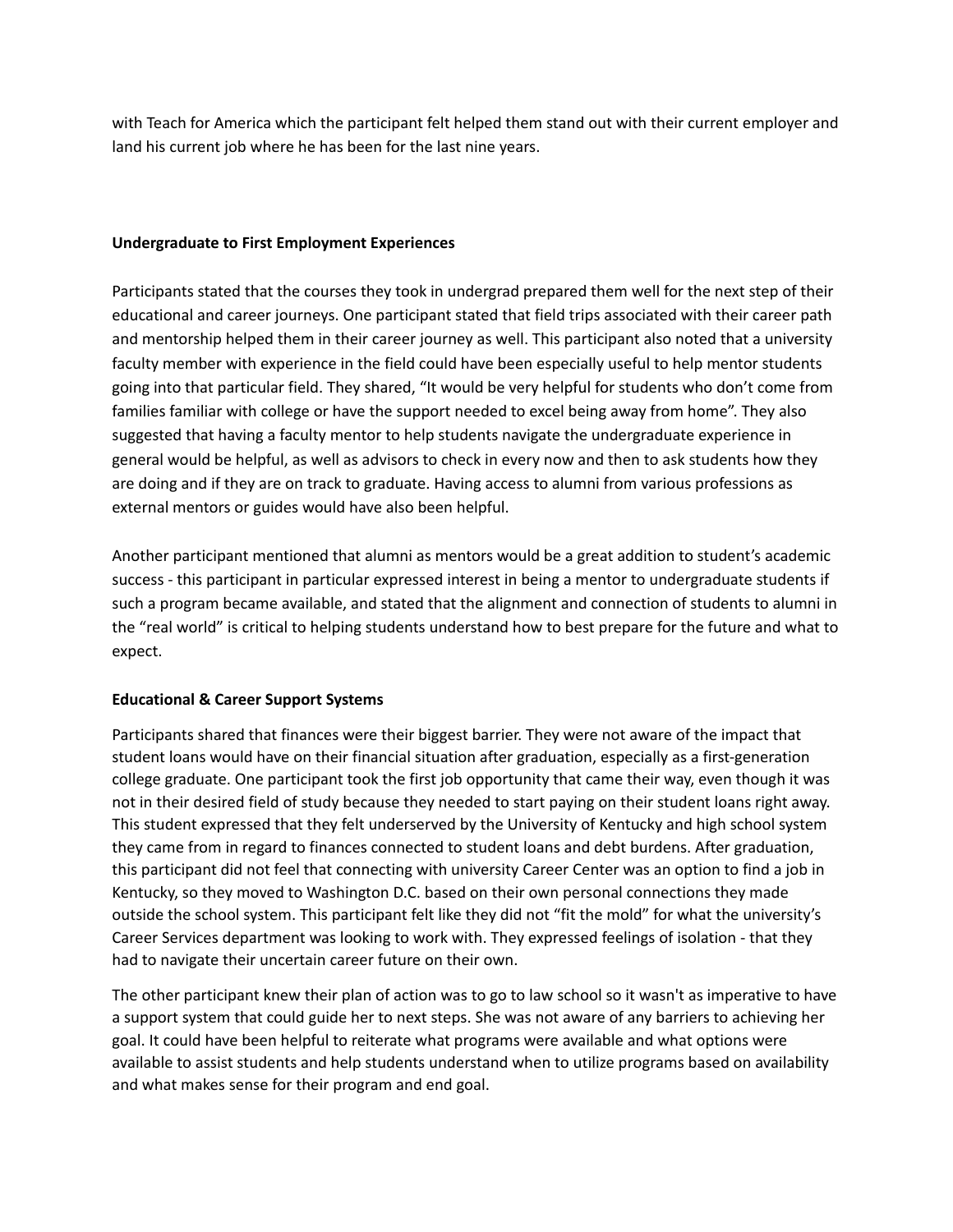#### **Diversity, Equity & Inclusion**

Participants were asked about their exposure to multicultural experiences on campus. One participant noted that Kentucky has a lot of organizations, such as student groups and fraternities and sororities that are diverse. She took part in those organizations and knew they existed. It was contentious (on campus) specifically during the election of Obama in 2008 and it could have been helpful for a Roundtable discussion to exist or be sponsored by the university in order to discuss issues and allow people to share ideas. There are always opportunities to do more like sponsoring small-group discussions or truly learning about other cultures. Learning about different people and seeing others in leadership positions can help shape young minds and create different perspectives and diversity. This participant said their institution did a good job attracting diverse individuals from other states due to their "out of state tuition deal" which allowed the school to cast a broader net in bringing more diverse students to the institution. They expressed that the student body was diverse but most of the faculty and staff, including department heads, were not.

Another participant said they sought out diversity classes but that there wasn't a lot of information provided to the student body broadly at the time that encouraged all students to take the classes. They did take a class focused on "The African-American Experience in Kentucky", which they said was a great class taught by an "active professor". They also experienced diversity through the women's basketball team and the CATS program. Through active participation in multicultural activities on campus, they felt well prepared to be able to make connections with clients in the work world.

### **Personal Identity**

Participants were asked how their personal identity shaped their undergraduate experiences at their respective institutions. One student noted, "I am the first college graduate of my family. I moved to Kentucky my junior year of high school but had always wanted to go to the University of Kentucky. My stepfather was a legacy at Kentucky. Being from the southwest specifically New Mexico made me want to look for diverse opportunities at the University of Kentucky. I also always worked growing up. Having a diverse background and living in different countries is something I still leverage today."

The other participant shared that she already knew what she wanted to do in her career and what the plan would be. She always wanted to be a lawyer. She wished that her undergraduate experience provided more understanding of what she could do with a law degree or what other programs to pursue in the legal field besides Law School. Her institution offered her a minority scholarship and provided the tuition deal for out-of-state students. As soon as she was on campus she felt like she belonged there.

## **Career Preparation Experiences**

Participants were asked what career preparation experiences prepared them well for the world of work. One participant shared that she took honors classes that prepared her for law school and she felt at ease when she entered her program and ready to begin her law school journey. Social sororities and fraternities on campus allowed her to meet people from other states that she may not have got to meet otherwise. Greek life promoted networking and philanthropy - she stated that "students who don't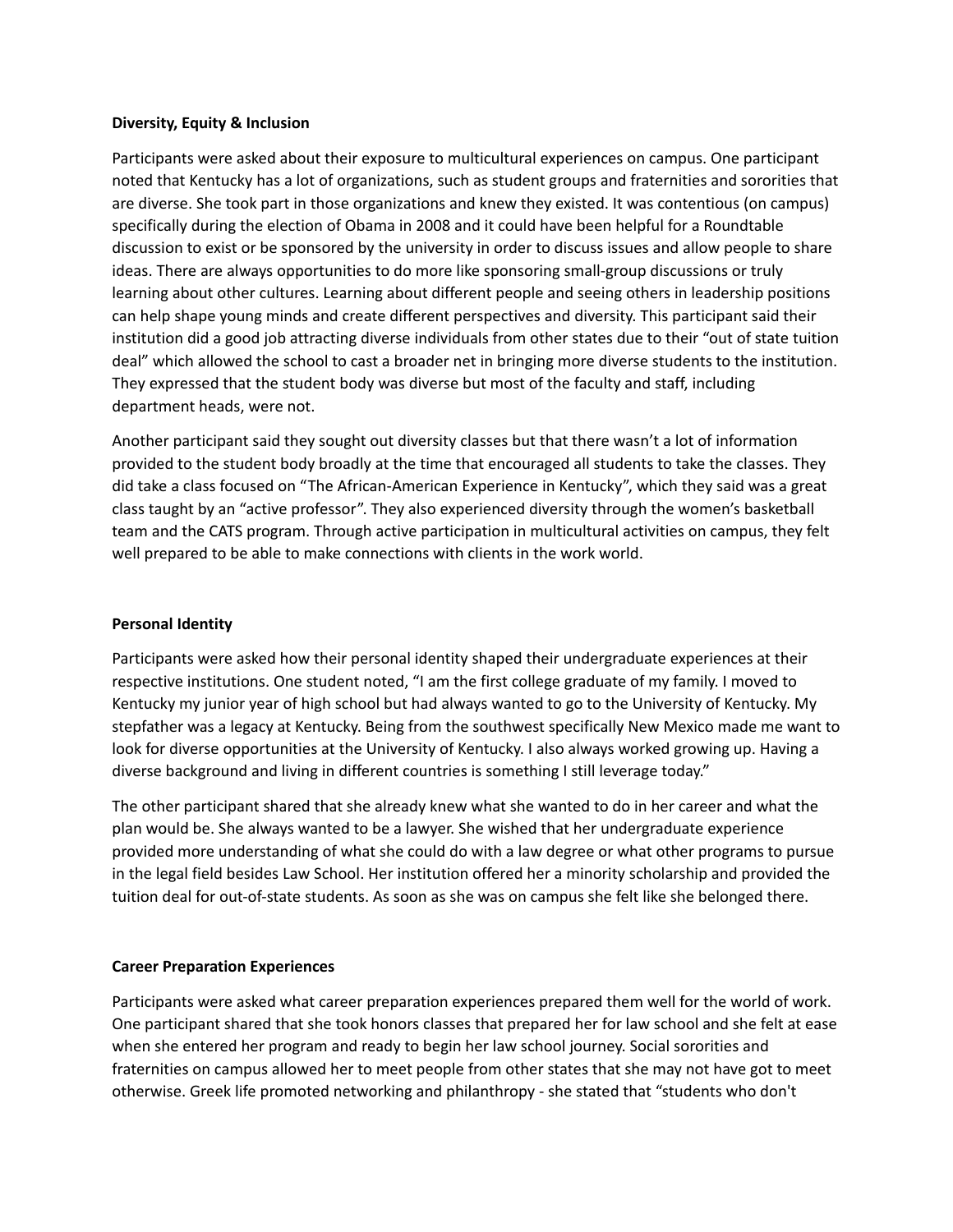belong to Greek life organizations miss out on those opportunities and would not have the structural support to attend those events."

Another participant got involved in a Christian organization in high school. When they transitioned to the university as a Freshman, they became involved with the Young Life organization on campus and became a leader in the group. They shared that "Some of my Young Life friends encouraged me to go to Events and linked me with events in the DC area that aided my job search." They also shared that they wished they had received more assistance with financial Wellness or financial literacy at the university level.

## **Focus Group B: Low Income Group**

## **Participant Summary**

One interview was conducted in the low-income student category. This participant studied Entrepreneurship at the Bachelor's level and is currently a Sales Consultant for a global beverage distributor. They had previously completed a culinary arts degree at another institution and went on to open their own catering business for about a year-and-a-half, then went back to college for an Entrepreneurial program after catering business encountered issues.

## **First Post-Graduation Employment Experiences**

This participant entered the entrepreneurial program at their institution where the program director created an accelerator program. They participated in the accelerator program twice, right out of his university program. He also tutored and did other small jobs for extra income and relied on scholarships and financial aid, worked at a pizza place, and his first "real" job was with TSC Apparel in Sales where he worked in that role for about three years before transitioning to his current role in the alcohol industry.

### **Undergraduate to First Employment Experiences**

When asked about his undergraduate transition to first career experiences, the participant shared that the entrepreneurship degree helped him because he had otherwise felt like "a fish out of water in his new job and in the world of business". The entrepreneurship degree was like a "buffet" where he was able to sample a little bit of everything to determine areas of interest while focusing on creating ideas and having them be challenged and validated. Through the program, the participant created a small business plan for an apparel company and won.

The participant also noted that most business programs/courses were theoretical whereas the entrepreneurship program was focused on application in the real world and real world transfer of knowledge. (which he liked). He mentioned that an internship program or some kind of career based learning would have also been useful to him during his undergraduate years.

Regarding who helped him in his early career transition, the participant knew just about everyone in his college's department and he liked that most of them came from the field rather than purely academics,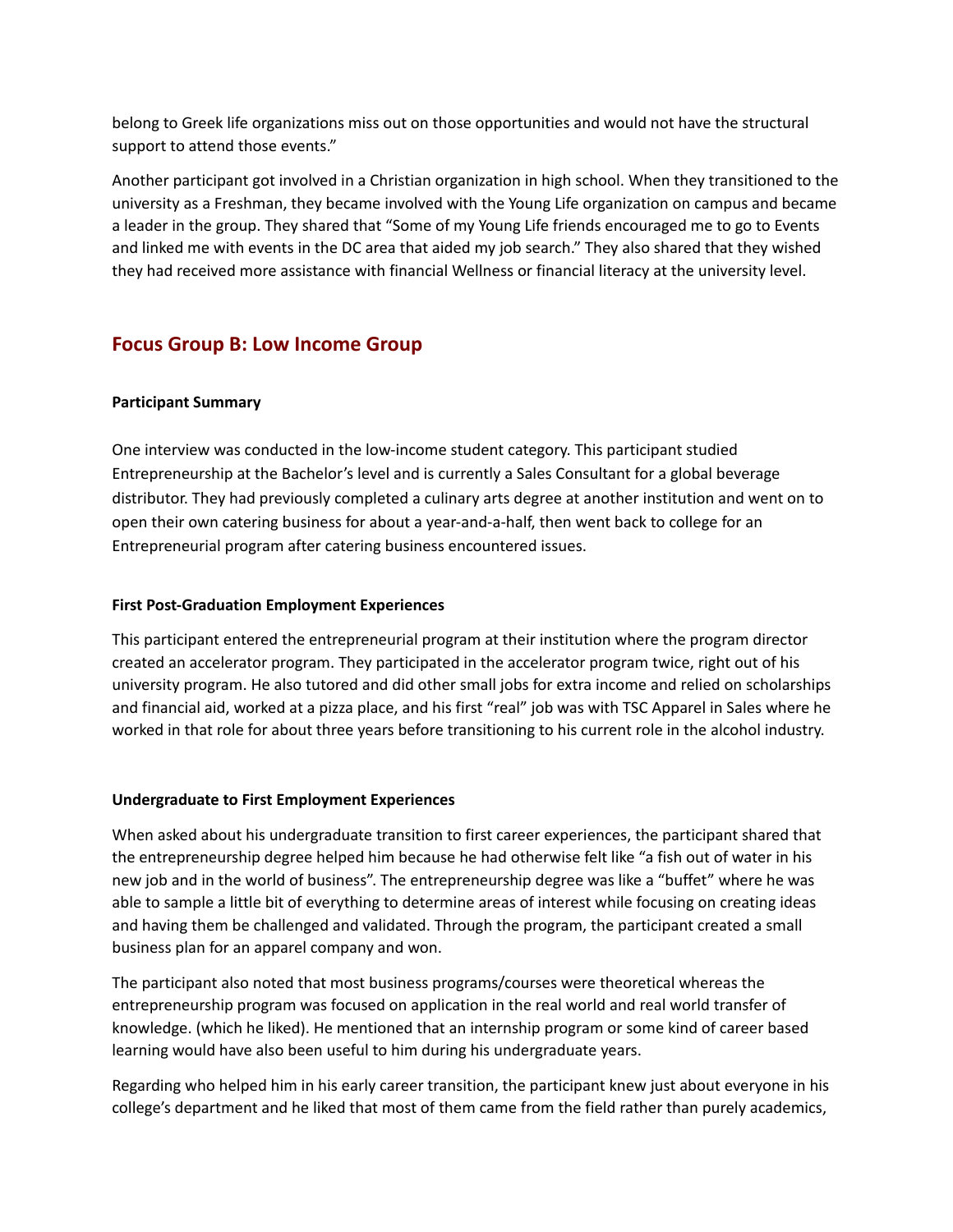though most of the relationships he built with faculty came from his own pursuit, not any connections from the University itself. Regarding family ties, the participant's brother helped him get in the door at his current job and his dad was very supportive of him. However, even with this support, he believes that he wasn't ready for the world of work after college.

The college job board helped him find his first job-- he knew that there were career services available like resume help and interview assistance but he did not believe that that was very helpful. The participant shared that he was not focused on seeking out career assistance because he was sold on creating his own business and applying the things he learned in entrepreneurial competitions. He does wish he would have had the space to explore more options and doesn't believe the next step after college was very clear. "Like, what if I don't start my own business? What are my employment options?"

The participant provided feedback, indicating that he believes internships or creating a Capstone course where you work for an actual company would create a better transition to employment because it would provide real experience that you can leverage in a job interview.

## **Educational & Career Support Systems**

The participant could not say specifically if he felt prepared for his career goals coming out of the program. He remembers being very engaged with faculty and staff and regularly participated in many events. While the participant was very connected to what the university had to offer in his desired career path, he doesn't believe that many conversations occurred surrounding what happens next after graduation.

He would have appreciated guidance on what happens if you don't start your own business? What is your backup plan or alternative career opportunities?

### **Diversity, Equity & Inclusion**

The participant refers to his alma mater as a commuter School and said there wasn't a strong Campus Life. He shared that there wasn't a lot of connectivity between schools at the college as each program/college operated in a silo with not much opportunity to interact across campus.

As a part of his program, students in Entrepreneurship were encouraged to go out and connect with people who have a variety of skill sets so he made good relationships with folks in the Design College and other areas. The participant shared that he "didn't feel much of an effort to promote DEI from the university directly". However, his experiences outside of campus in the "Accelerator Ecosystem" of Cincinnati were great and exposed him to many ideas.